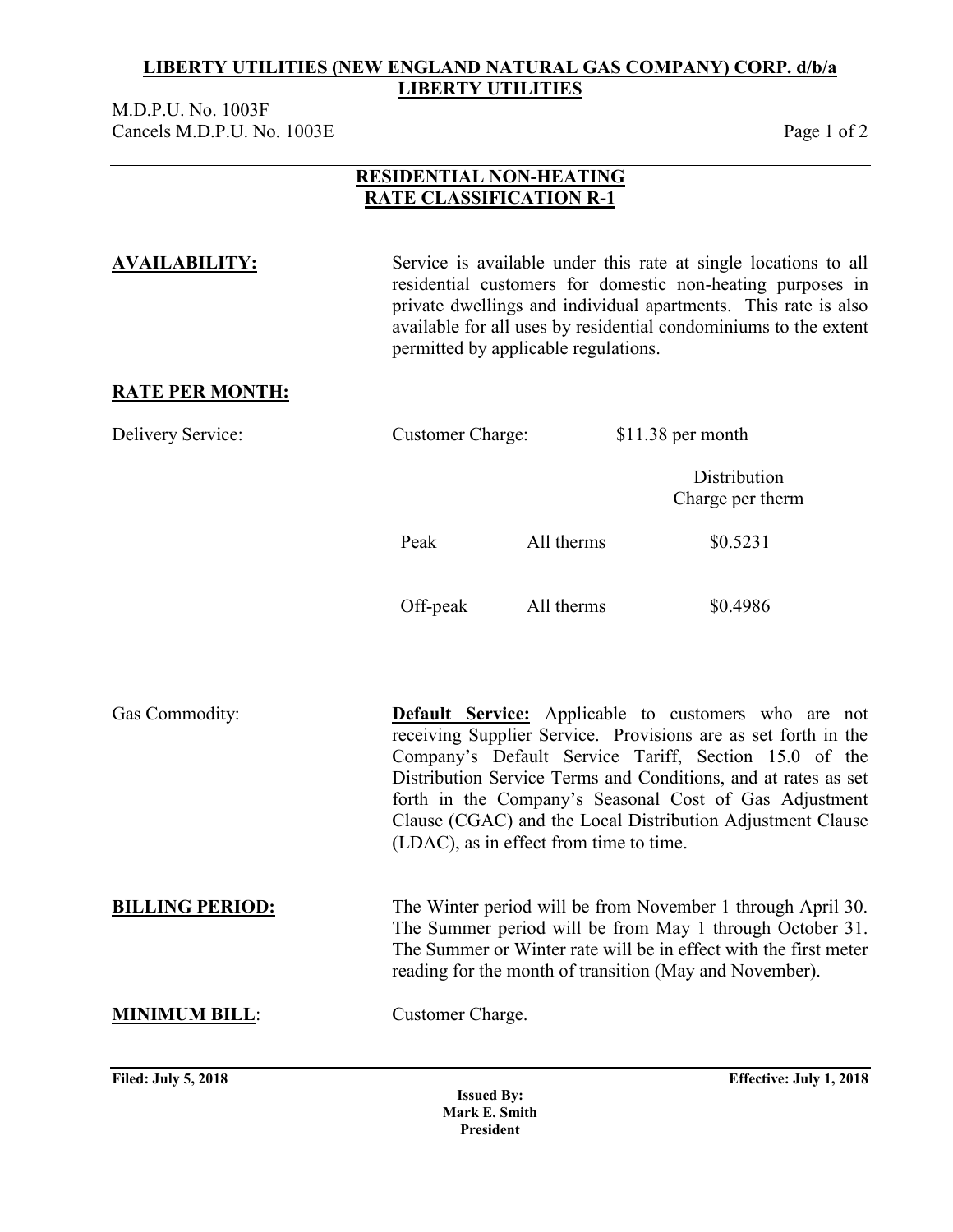M.D.P.U. No. 1003F Cancels M.D.P.U. No. 1003E Page 2 of 2

### **RESIDENTIAL NON-HEATING RATE CLASSIFICATION R-1**

| <b>RATE ADJUSTMENTS:</b> | The provisions of the Company's Local Distribution              |  |  |  |  |
|--------------------------|-----------------------------------------------------------------|--|--|--|--|
|                          | Adjustment Clause, Revenue Decoupling Adjustment Clause,        |  |  |  |  |
|                          | and Cost of Gas Adjustment Clause as in effect from time to     |  |  |  |  |
|                          | time, shall apply to delivery service and default service under |  |  |  |  |
|                          | this rate as appropriate.                                       |  |  |  |  |
|                          |                                                                 |  |  |  |  |

### **FARM DISCOUNT RIDER:** A customer taking service under this rate may be eligible for the Company's Farm Discount Rider, as in effect from time to time.

### **TERMS AND CONDITIONS:** The Company's Distribution Service Terms and Conditions in effect from time to time, where not inconsistent with any specific provisions hereof, are a part of this rate.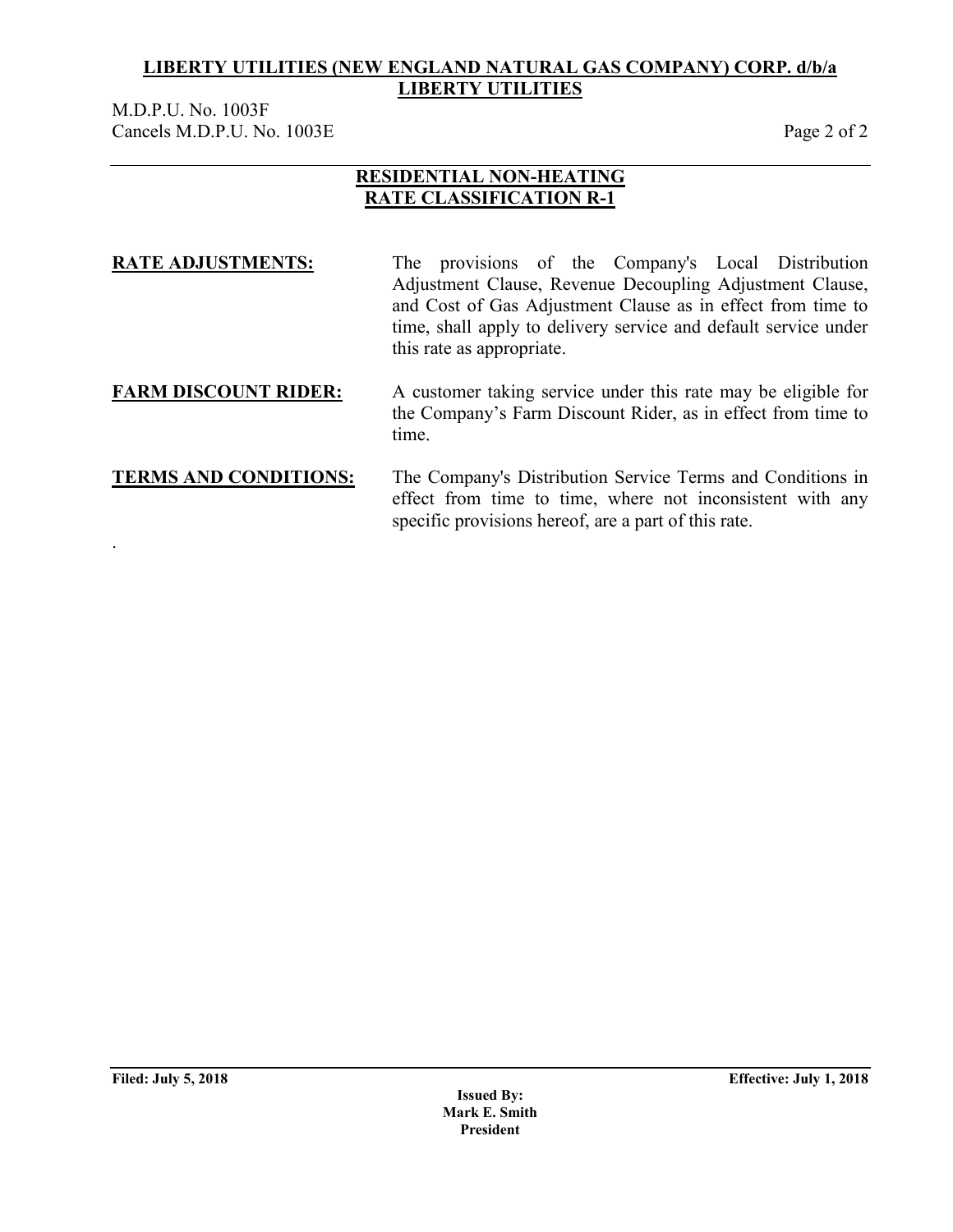M.D.P.U. No. 1027 Cancels M.D.P.U. None Page 1 of 2

## **RESIDENTIAL NON-HEATING RATE CLASSIFICATION R-1B**

**AVAILABILITY:** Service is available under this rate at single locations to all residential customers for domestic non-heating purposes in private dwellings and individual apartments. This rate is also available for all uses by residential condominiums to the extent permitted by applicable regulations. This rate schedule applies only to customers formerly taking service under the Former Blackstone Gas Company's R-1 rate schedule whose annual use is less than 75 therms per year.

### **RATE PER MONTH:**

| Delivery Service:      | <b>Customer Charge:</b>                   |            | \$9.75 per month                                                                                                                                                                                                                                                                                                                                                                 |
|------------------------|-------------------------------------------|------------|----------------------------------------------------------------------------------------------------------------------------------------------------------------------------------------------------------------------------------------------------------------------------------------------------------------------------------------------------------------------------------|
|                        |                                           |            | Distribution<br>Charge per therm                                                                                                                                                                                                                                                                                                                                                 |
|                        | Peak                                      | All therms | \$0.5231                                                                                                                                                                                                                                                                                                                                                                         |
|                        | Off-peak                                  | All therms | \$0.4986                                                                                                                                                                                                                                                                                                                                                                         |
| Gas Commodity:         | (LDAC), as in effect from time to time,   |            | <b>Default Service:</b> Applicable to customers who are not<br>receiving Supplier Service. Provisions are as set forth in the<br>Company's Default Service Tariff, Section 15.0 of the<br>Distribution Service Terms and Conditions, and at rates as set<br>forth in the Company's Seasonal Cost of Gas Adjustment<br>Clause (CGAC) and the Local Distribution Adjustment Clause |
| <b>BILLING PERIOD:</b> |                                           |            | The Winter period will be from November 1 through April 30.<br>The Summer period will be from May 1 through October 31.                                                                                                                                                                                                                                                          |
| Filed: January8, 2021  | <b>Issued By:</b><br><b>Peter Eichler</b> |            | <b>Effective: January 1, 2021</b>                                                                                                                                                                                                                                                                                                                                                |

**President**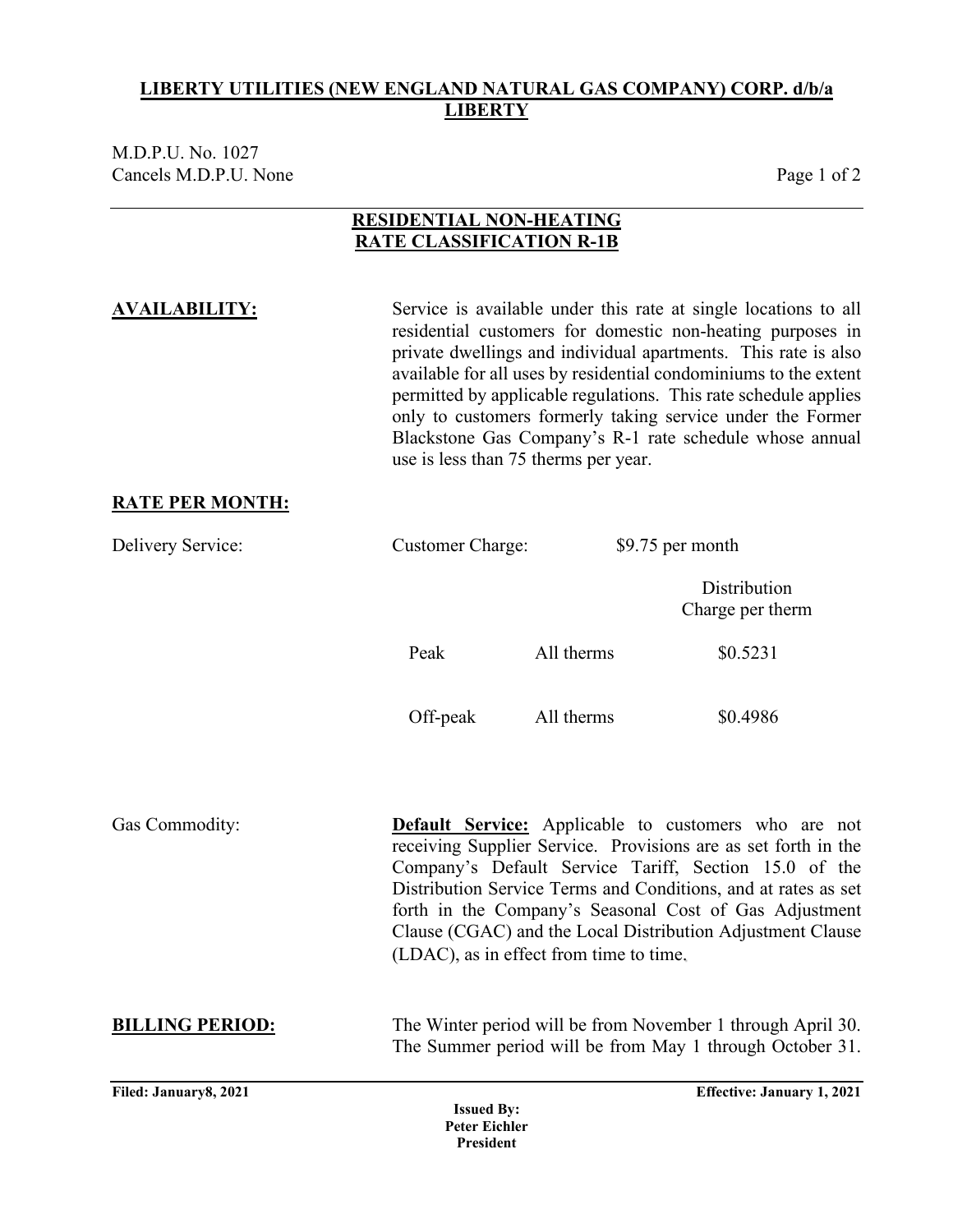M.D.P.U. No. 1027 Cancels M.D.P.U. None Page 2 of 2

## **RESIDENTIAL NON-HEATING RATE CLASSIFICATION R-1B**

The Summer or Winter rate will be in effect with the first meter reading for the month of transition (May and November).

- **MINIMUM BILL:** Customer Charge.
- **RATE ADJUSTMENTS:** The provisions of the Company's Local Distribution Adjustment Clause, Revenue Decoupling Adjustment Clause, and Cost of Gas Adjustment Clause as in effect from time to time, shall apply to delivery service and default service under this rate as appropriate.
- **FARM DISCOUNT RIDER:** A customer taking service under this rate may be eligible for the Company's Farm Discount Rider, as in effect from time to time.
- **TERMS AND CONDITIONS:** The Company's Distribution Service Terms and Conditions in effect from time to time, where not inconsistent with any specific provisions hereof, are a part of this rate.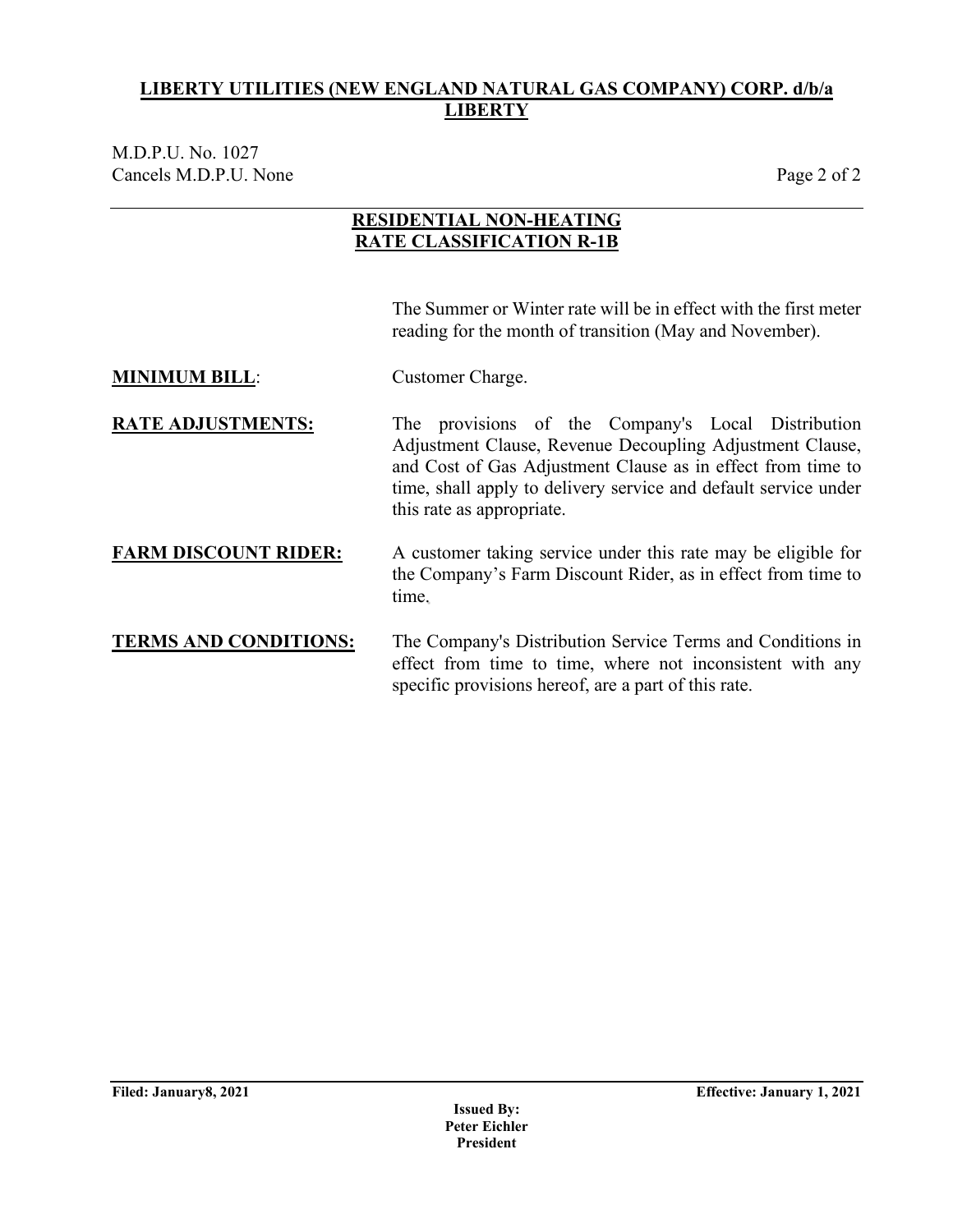M.D.P.U. No. 1004F Cancels M.D.P.U. No. 1004E Page 1 of 2

### **LOW INCOME RESIDENTIAL NON-HEATING RATE CLASSIFICATION R-2**

### **AVAILABILITY:** Service is available under this rate at single locations to all residential customers for domestic non-heating purposes in private dwellings and individual apartments. A customer will be eligible for this rate upon verification of the customer's receipt of any means-tested public benefit program or verification of eligibility for the low income home energy assistance program or its successor program, for which eligibility does not exceed 60 percent of the Massachusetts median income level based on a household's gross income or other criteria approved by the Department.

It is the responsibility of the customer to annually certify by forms provided by the utility, the continued compliance with the foregoing qualifications.

### **RATE PER MONTH:**

| Delivery Service:      | Set at the existing rates established in the Company's<br>Residential Non-Heating R-1 Rate Classification.                                                                                                                                                                                                                                                                                                                  |  |  |  |
|------------------------|-----------------------------------------------------------------------------------------------------------------------------------------------------------------------------------------------------------------------------------------------------------------------------------------------------------------------------------------------------------------------------------------------------------------------------|--|--|--|
| Gas Commodity:         | <b>Default Service:</b> Applicable to customers who are not<br>receiving Supplier Service. Provisions are as set forth in the<br>Company's Default Service Tariff, Section 15.0 of the<br>Distribution Service Terms and Conditions, and at rates as set<br>forth in the Company's Seasonal Cost of Gas Adjustment<br>Clause (CGAC) and the Local Distribution Adjustment Clause<br>(LDAC), as in effect from time to time. |  |  |  |
| <b>BILLING PERIOD:</b> | The Winter period will be from November 1 through April 30.<br>The Summer period will be from May 1 through October 31.<br>The Summer or Winter rate will be in effect with the first meter<br>reading for the month of transition (May and November).                                                                                                                                                                      |  |  |  |
| <b>MINIMUM BILL:</b>   | Sum of the Customer Charge less any application of the Low-<br>Income Discount Adjustment provided under this rate<br>schedule.                                                                                                                                                                                                                                                                                             |  |  |  |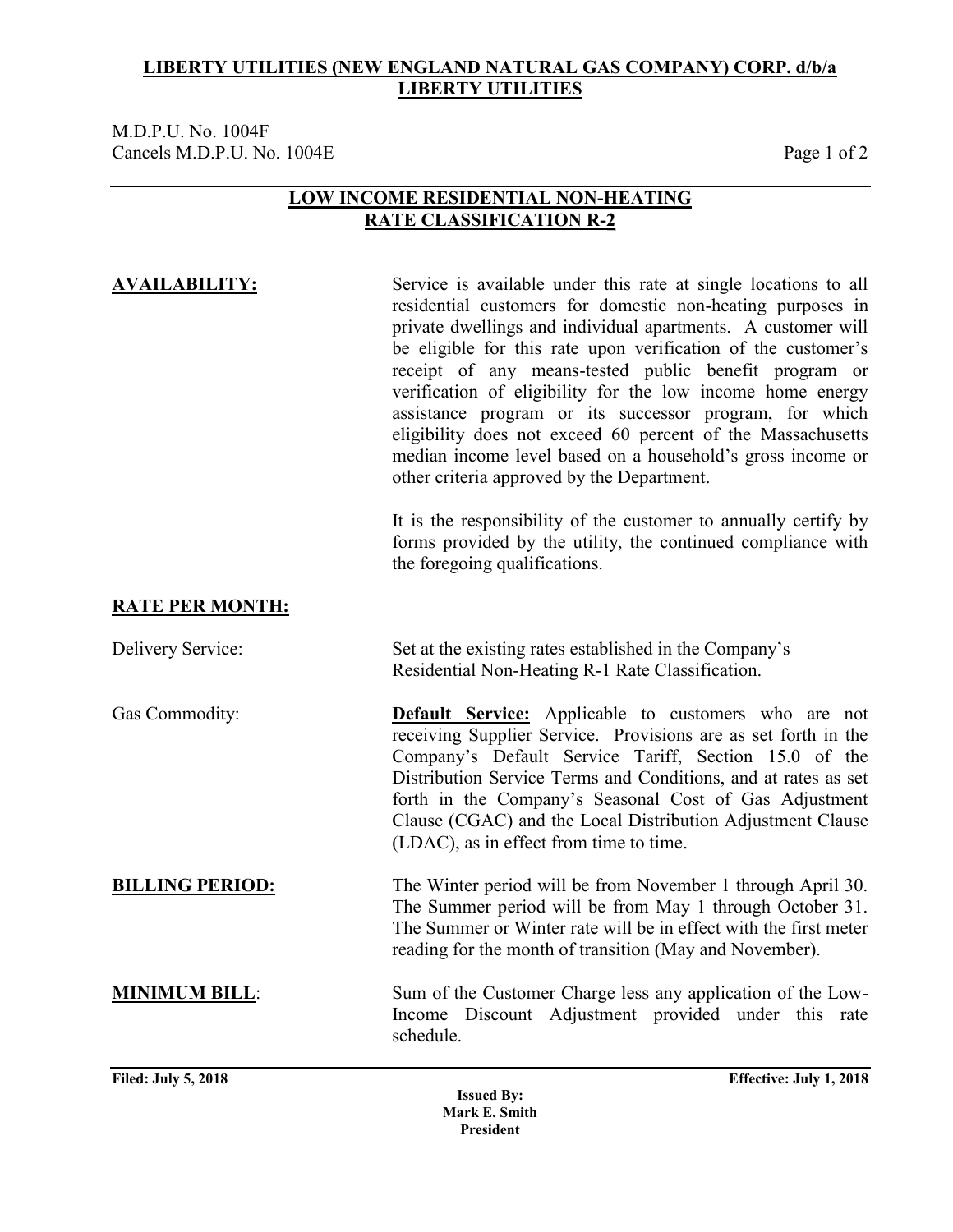M.D.P.U. No. 1004F Cancels M.D.P.U. No. 1004E Page 2 of 2

### **LOW INCOME RESIDENTIAL NON-HEATING RATE CLASSIFICATION R-2**

| <b>RATE ADJUSTMENTS:</b>                         | The provisions of the Company's Local Distribution<br>Adjustment Clause, Revenue Decoupling Adjustment Clause,<br>and Cost of Gas Adjustment Clause as in effect from time to<br>time, shall apply to delivery service and default service under<br>this rate as appropriate. |
|--------------------------------------------------|-------------------------------------------------------------------------------------------------------------------------------------------------------------------------------------------------------------------------------------------------------------------------------|
| <b>FARM DISCOUNT RIDER:</b>                      | A customer taking service under this rate may be eligible for<br>the Company's Farm Discount Rider, as in effect from time to<br>time.                                                                                                                                        |
| <b>LOW INCOME DISCOUNT</b><br><b>ADJUSTMENT:</b> | The total amount resulting from the billing of all charges under<br>this rate schedule shall be adjusted by a discount of 25.00<br>percent $(25.00\%)$ .                                                                                                                      |
| <b>TERMS AND CONDITIONS:</b>                     | The Company's Distribution Service Terms and Conditions in<br>effect from time to time, where not inconsistent with any<br>specific provisions hereof, are a part of this rate.                                                                                               |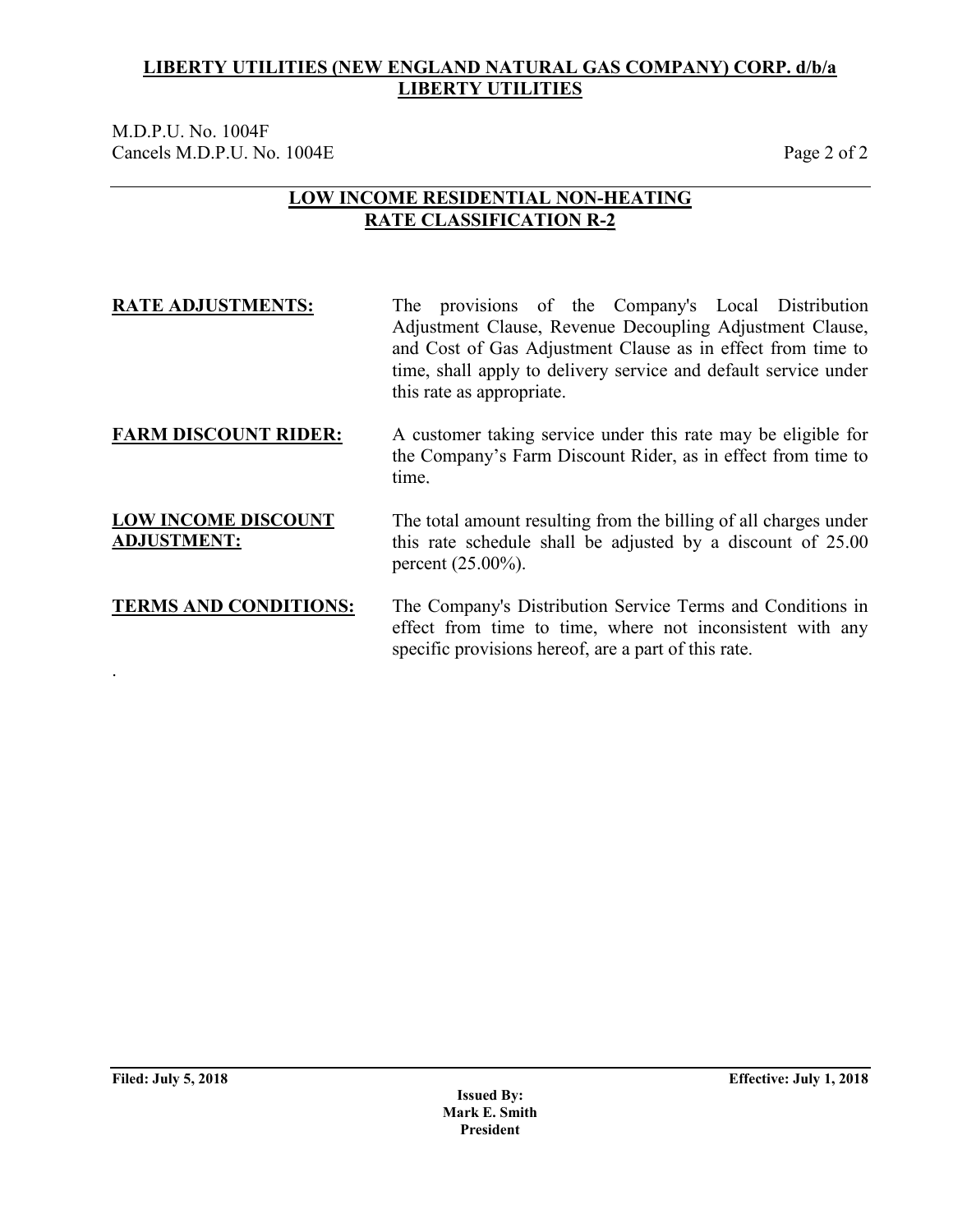M.D.P.U. No. 1005F Cancels M.D.P.U. No. 1005E Page 1 of 2

### **RESIDENTIAL HEATING RATE CLASSIFICATION R-3**

**AVAILABILITY:** Service is available under this rate at single locations to all residential customers for domestic heating purposes in private dwellings and individual apartments. This rate is also available for all uses by residential condominiums to the extent permitted by applicable regulations.

## **RATE PER MONTH:**

| $$11.80$ per month      |
|-------------------------|
| <b>Customer Charge:</b> |

**Distribution** Charge per therm

Peak All therms \$0.4561

Off-peak All therms \$0.3393

Gas Commodity: **Default Service:** Applicable to customers who are not receiving Supplier Service. Provisions are as set forth in the Company's Default Service Tariff, Section 15.0 of the Distribution Service Terms and Conditions, and at rates as set forth in the Company's Seasonal Cost of Gas Adjustment Clause (CGAC) and the Local Distribution Adjustment Clause (LDAC), as in effect from time to time. **BILLING PERIOD:** The Winter period will be from November 1 through April 30.

The Summer period will be from May 1 through October 31. The Summer or Winter rate will be in effect with the first meter reading for the month of transition (May and November).

**MINIMUM BILL**: Customer Charge.

**Issued By: Mark E. Smith President**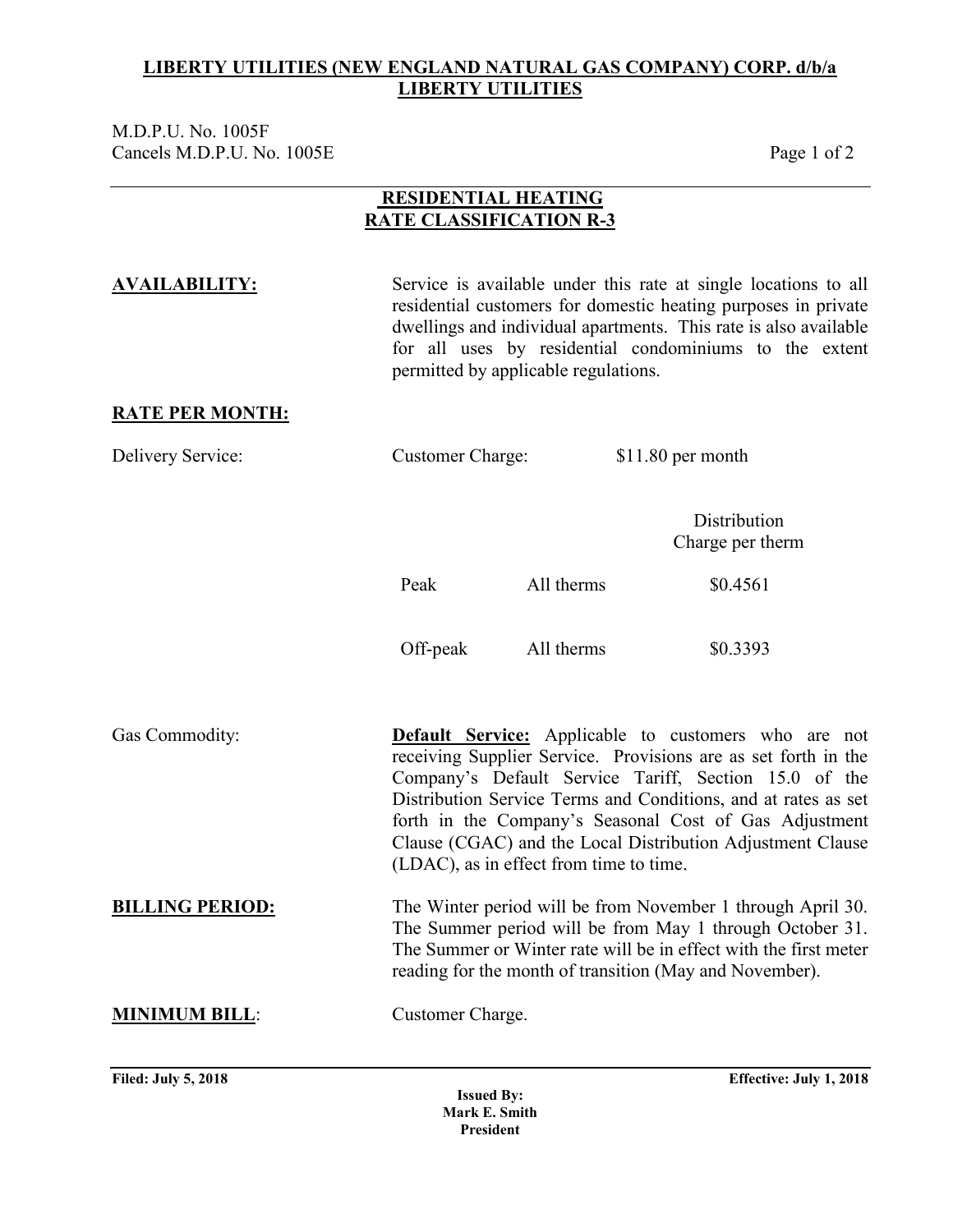M.D.P.U. No. 1005F Cancels M.D.P.U. No. 1005E Page 2 of 2

### **RESIDENTIAL HEATING RATE CLASSIFICATION R-3**

**RATE ADJUSTMENTS:** The provisions of the Company's Local Distribution Adjustment Clause, Revenue Decoupling Adjustment Clause, and Cost of Gas Adjustment Clause as in effect from time to time, shall apply to delivery service and default service under this rate as appropriate.

### **FARM DISCOUNT RIDER:** A customer taking service under this rate may be eligible for the Company's Farm Discount Rider, as in effect from time to time.

### **TERMS AND CONDITIONS:** The Company's Distribution Service Terms and Conditions in effect from time to time, where not inconsistent with any specific provisions hereof, are a part of this rate.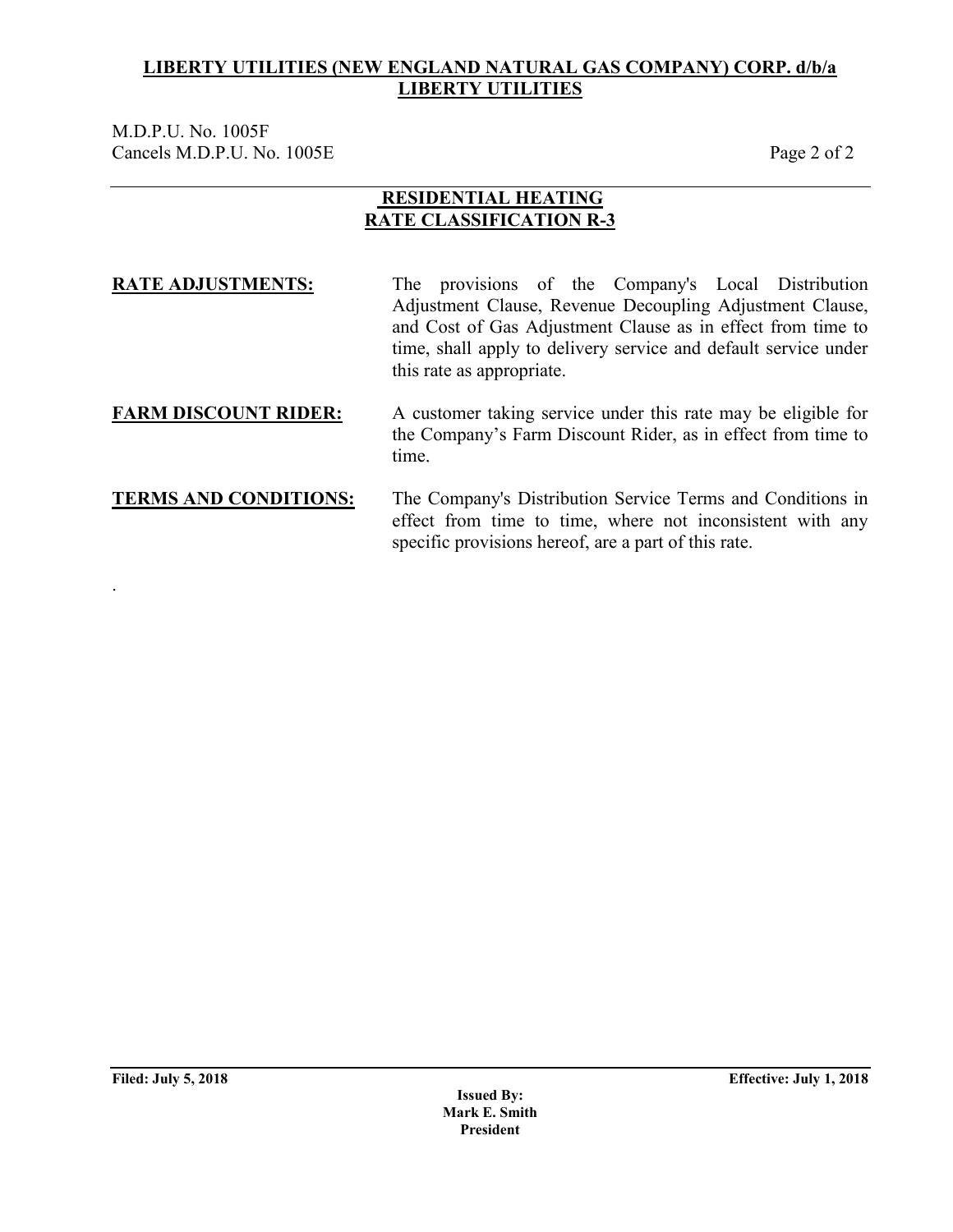M.D.P.U. No. 1006F Cancels M.D.P.U. No. 1006E Page 1 of 2

### **LOW INCOME RESIDENTIAL HEATING RATE CLASSIFICATION R-4**

**AVAILABILITY:** Service is available under this rate at single locations to all residential customers for domestic heating purposes in private dwellings and individual apartments. A customer will be eligible for this rate upon verification of the customer's receipt of any means-tested public benefit program or verification of eligibility for the low income home energy assistance program or its successor program, for which eligibility does not exceed 60 percent of the Massachusetts median income level based on a household's gross income or other criteria approved by the Department.

> It is the responsibility of the customer to annually certify by forms provided by the utility, the continued compliance with the foregoing qualifications.

### **RATE PER MONTH:**

| Delivery Service:      | Set at the existing rates established in the Company's<br>Residential Heating R-3 Rate Classification.                                                                                                                                                                                                                                                                                                                      |  |  |
|------------------------|-----------------------------------------------------------------------------------------------------------------------------------------------------------------------------------------------------------------------------------------------------------------------------------------------------------------------------------------------------------------------------------------------------------------------------|--|--|
| Gas Commodity:         | <b>Default Service:</b> Applicable to customers who are not<br>receiving Supplier Service. Provisions are as set forth in the<br>Company's Default Service Tariff, Section 15.0 of the<br>Distribution Service Terms and Conditions, and at rates as set<br>forth in the Company's Seasonal Cost of Gas Adjustment<br>Clause (CGAC) and the Local Distribution Adjustment Clause<br>(LDAC), as in effect from time to time. |  |  |
| <b>BILLING PERIOD:</b> | The Winter period will be from November 1 through April 30.<br>The Summer period will be from May 1 through October 31.<br>The Summer or Winter rate will be in effect with the first meter<br>reading for the month of transition (May and November).                                                                                                                                                                      |  |  |
| <b>MINIMUM BILL:</b>   | Sum of the Customer Charge less any application of the Low-<br>Income Discount Adjustment provided under this rate<br>schedule.                                                                                                                                                                                                                                                                                             |  |  |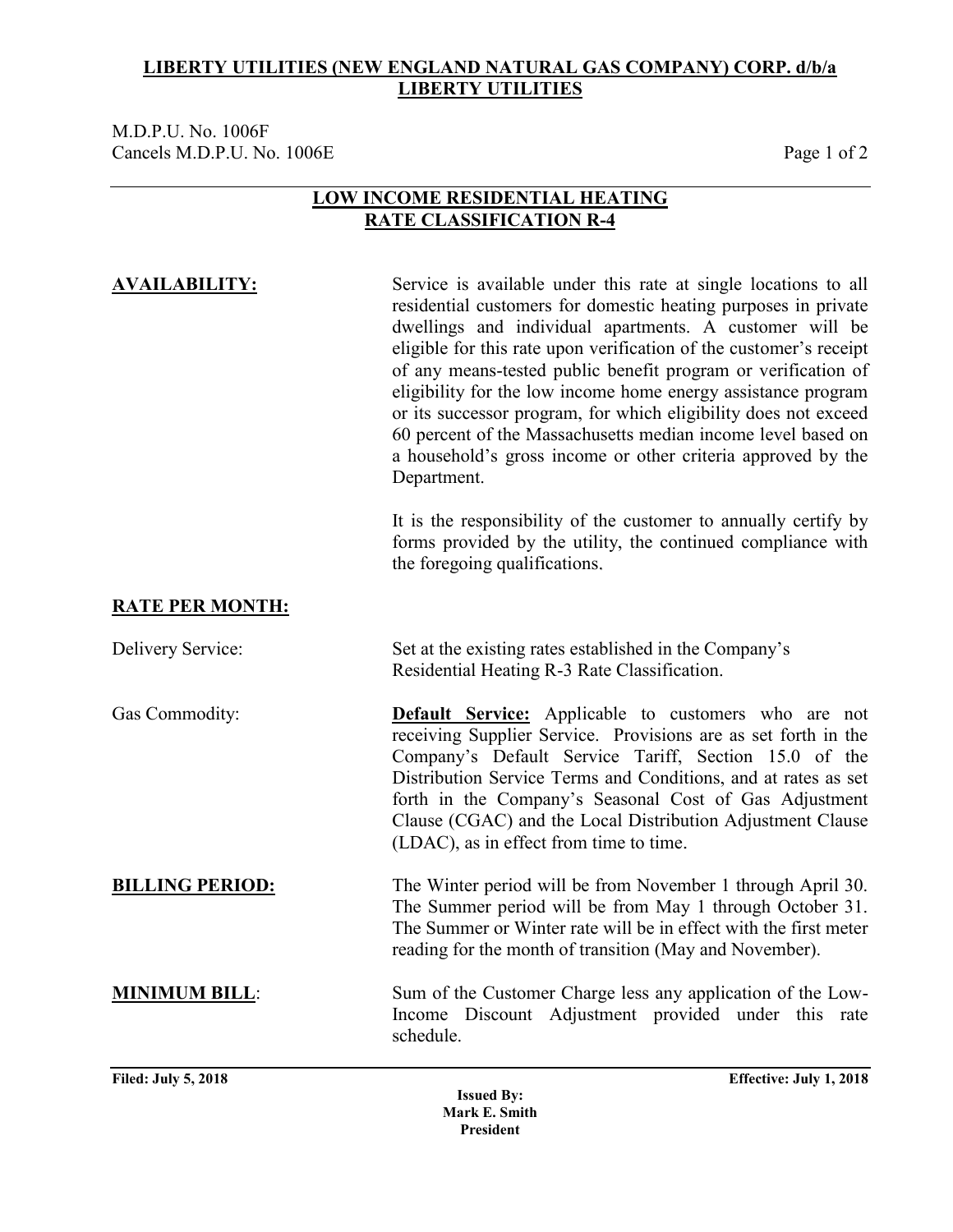M.D.P.U. No. 1006F Cancels M.D.P.U. No. 1006E Page 2 of 2

### **LOW INCOME RESIDENTIAL HEATING RATE CLASSIFICATION R-4**

| <b>RATE ADJUSTMENTS:</b>                         | The provisions of the Company's Local Distribution<br>Adjustment Clause, Revenue Decoupling Adjustment Clause,<br>and Cost of Gas Adjustment Clause as in effect from time to<br>time, shall apply to delivery service and default service under<br>this rate as appropriate. |  |  |  |  |
|--------------------------------------------------|-------------------------------------------------------------------------------------------------------------------------------------------------------------------------------------------------------------------------------------------------------------------------------|--|--|--|--|
| <b>FARM DISCOUNT RIDER:</b>                      | A customer taking service under this rate may be eligible for<br>the Company's Farm Discount Rider, as in effect from time to<br>time.                                                                                                                                        |  |  |  |  |
| <b>LOW INCOME DISCOUNT</b><br><b>ADJUSTMENT:</b> | The total amount resulting from the billing of all charges under<br>this rate schedule shall be adjusted by a discount of 25.00<br>percent $(25.00\%)$ .                                                                                                                      |  |  |  |  |

### **TERMS AND CONDITIONS:** The Company's Distribution Service Terms and Conditions in effect from time to time, where not inconsistent with any specific provisions hereof, are a part of this rate.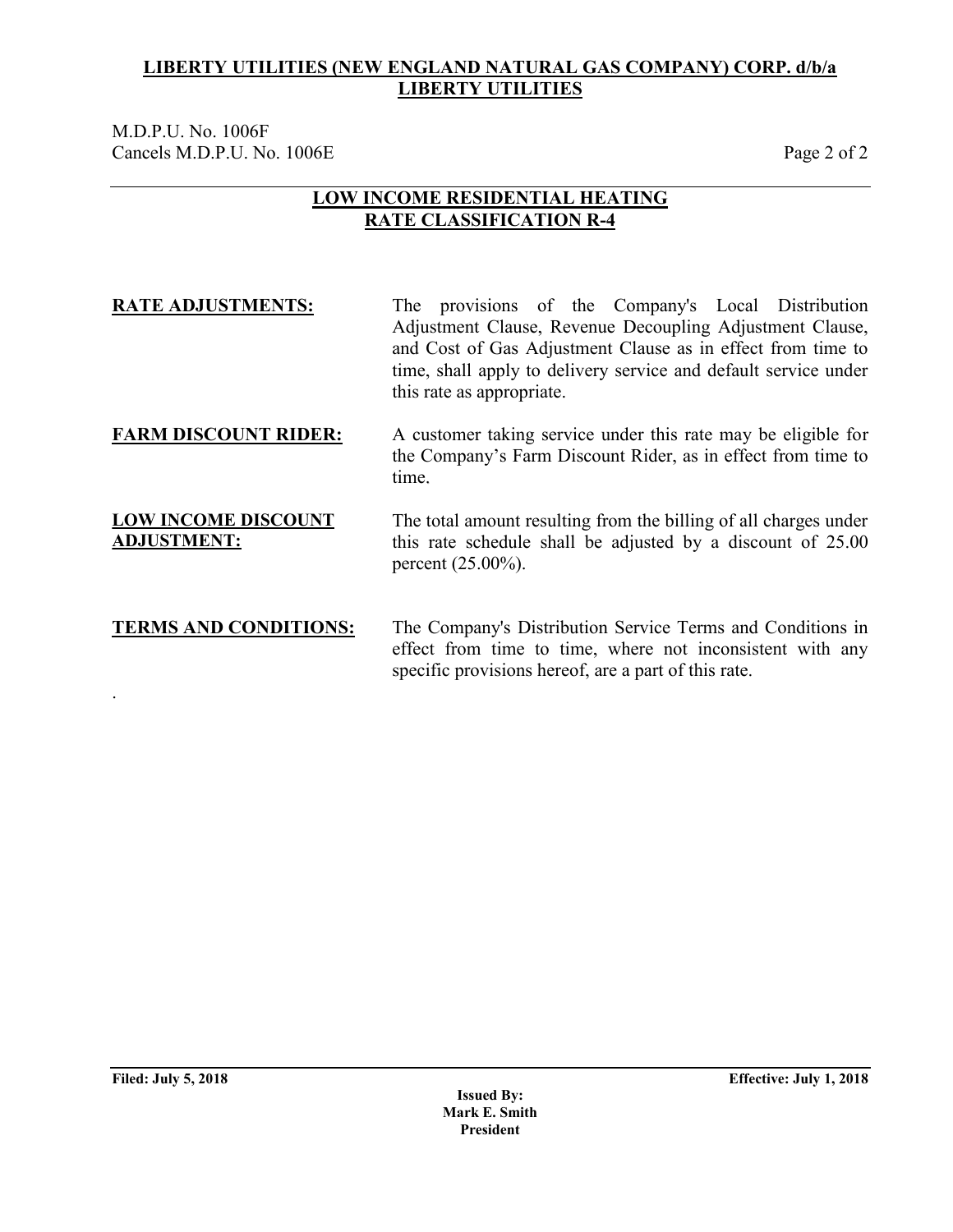M.D.P.U. No. 1013F Cancels M.D.P.U. No. 1013E Page 1 of 2

### **COMMERCIAL & INDUSTRIAL RATE RATE CLASSIFICATION G-41 (Low Annual Use, Low Load Factor)**

**AVAILABILITY:** Service is available under this rate to commercial, industrial and institutional customers purchasing default service from the Company who have annual usage of between 0 therms and 8,000 therms of gas per year and whose consumption of gas during the months of May through October is 30 percent or less of total consumption during the same calendar year as determined by the Company.

### **RATE PER MONTH:**

| <b>Customer Charge:</b><br>Delivery Service: |                                    |                                         | $$26.23$ per month                                                                                                                                                                                                                                                                                                                                                               |  |
|----------------------------------------------|------------------------------------|-----------------------------------------|----------------------------------------------------------------------------------------------------------------------------------------------------------------------------------------------------------------------------------------------------------------------------------------------------------------------------------------------------------------------------------|--|
|                                              |                                    |                                         | Distribution<br>Charge per therm                                                                                                                                                                                                                                                                                                                                                 |  |
|                                              | Peak                               | All therms                              | \$0.4626                                                                                                                                                                                                                                                                                                                                                                         |  |
|                                              | Off-peak                           | All therms                              | \$0.2784                                                                                                                                                                                                                                                                                                                                                                         |  |
| Gas Commodity:                               |                                    | (LDAC), as in effect from time to time. | <b>Default Service:</b> Applicable to customers who are not<br>receiving Supplier Service. Provisions are as set forth in the<br>Company's Default Service Tariff, Section 15.0 of the<br>Distribution Service Terms and Conditions, and at rates as set<br>forth in the Company's Seasonal Cost of Gas Adjustment<br>Clause (CGAC) and the Local Distribution Adjustment Clause |  |
| <b>BILLING PERIOD:</b>                       |                                    |                                         | The Winter period will be from November 1 through April 30.<br>The Summer period will be from May 1 through October 31.<br>The Summer or Winter rate will be in effect with the first meter<br>reading for the month of transition (May and November).                                                                                                                           |  |
| <b>Filed: July 5, 2018</b>                   | <b>Issued By:</b><br>Mark E. Smith |                                         | Effective: July 1, 2018                                                                                                                                                                                                                                                                                                                                                          |  |

**President**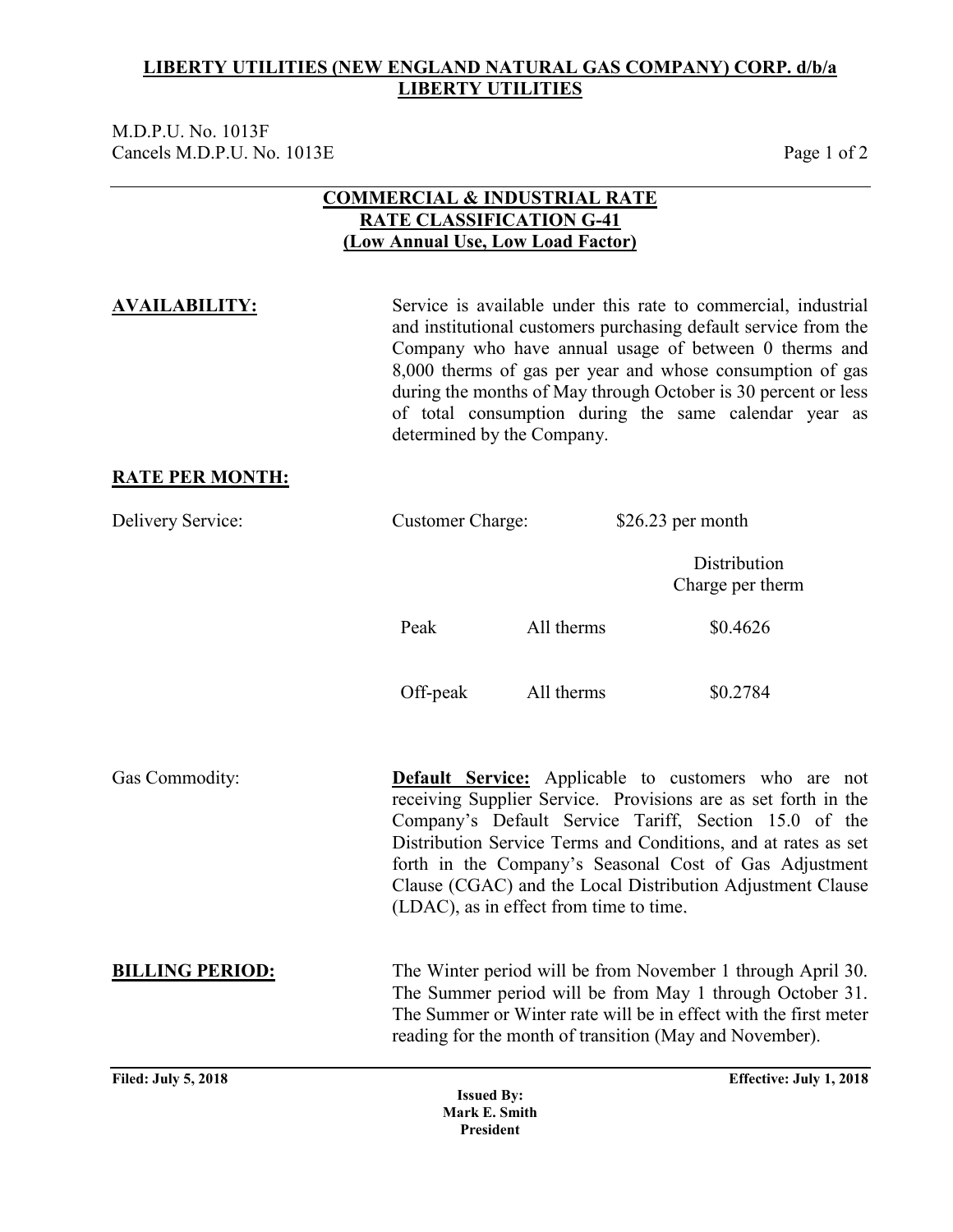M.D.P.U. No. 1013F Cancels M.D.P.U. No. 1013E Page 2 of 2

## **COMMERCIAL & INDUSTRIAL RATE RATE CLASSIFICATION G-41 (Low Annual Use, Low Load Factor)**

| <b>MINIMUM BILL:</b> | Customer Charge. |
|----------------------|------------------|
|                      |                  |

**RATE ADJUSTMENTS:** The provisions of the Company's Local Distribution Adjustment Clause, Revenue Decoupling Adjustment Clause, and Cost of Gas Adjustment Clause as in effect from time to time, shall apply to delivery service and default service under this rate as appropriate.

### **FARM DISCOUNT RIDER:** A customer taking service under this rate may be eligible for the Company's Farm Discount Rider, as in effect from time to time.

## **LATE PAYMENT CHARGE:** A late payment charge shall apply in accordance with section 14.15 of the Distribution Service Terms and Conditions.

### **TERMS AND CONDITIONS:** The Company's Distribution Service Terms and Conditions in effect from time to time, where not inconsistent with any specific provisions hereof, are a part of this rate. .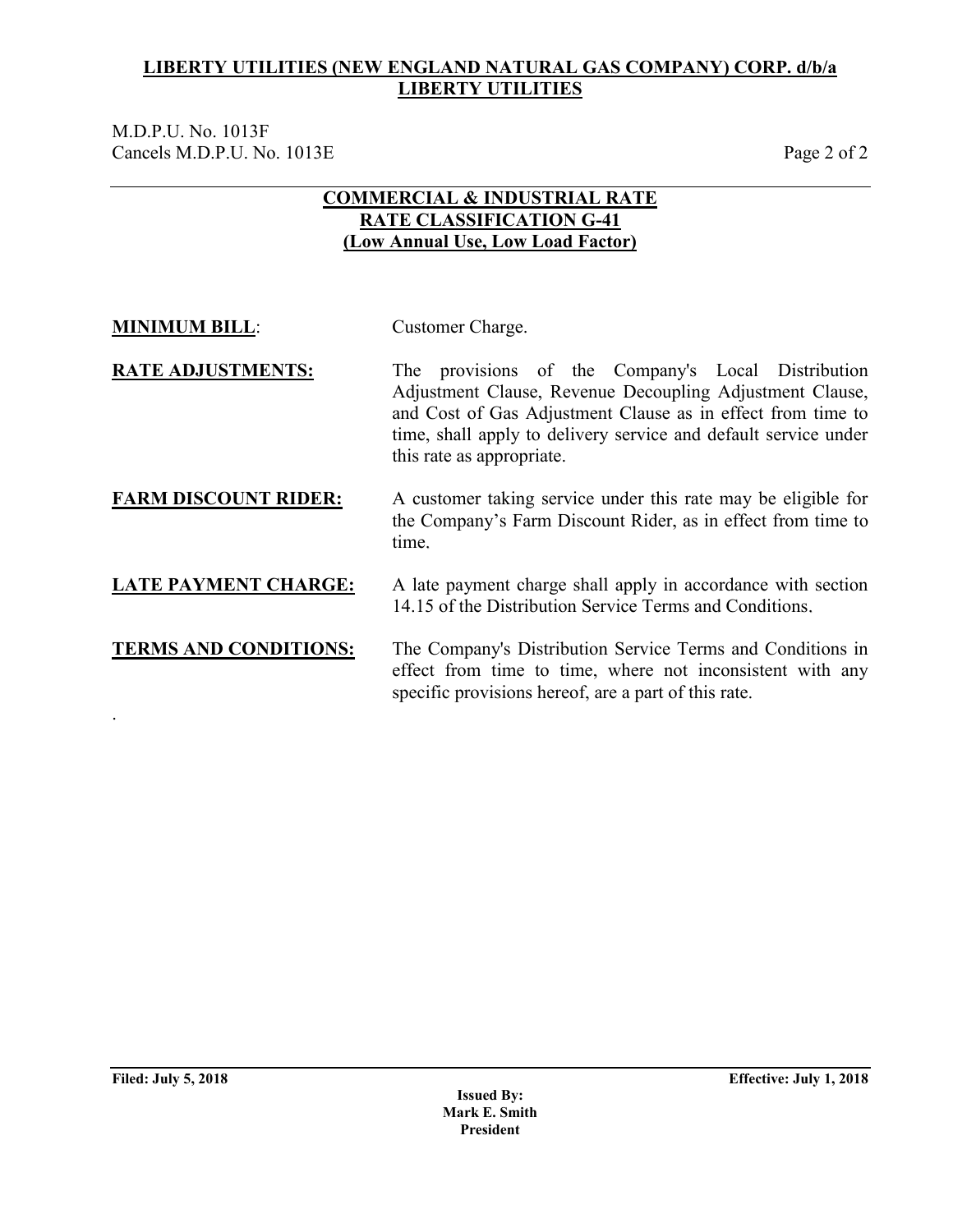M.D.P.U. No. 1028 Cancels M.D.P.U. None Page 1 of 2

### **COMMERCIAL & INDUSTRIAL RATE RATE CLASSIFICATION G-41B (Low Annual Use, Low Load Factor)**

**AVAILABILITY:** Service is available under this rate to commercial, industrial and institutional customers purchasing default service from the Company who have annual usage of between 0 therms and 8,000 therms of gas per year and whose consumption of gas during the months of May through October is 30 percent or less of total consumption during the same calendar year as determined by the Company. This rate schedule applies only to customers formerly taking service under the Former Blackstone Gas Company's G-1 rate schedule whose annual use is less than 700 therms per year.

Clause (CGAC) and the Local Distribution Adjustment Clause

### **RATE PER MONTH:**

Delivery Service: Customer Charge: \$13.00 per month **Distribution** Charge per therm Peak All therms  $\$0.4626$ Off-peak All therms \$0.2784 Gas Commodity: **Default Service:** Applicable to customers who are not receiving Supplier Service. Provisions are as set forth in the Company's Default Service Tariff, Section 15.0 of the Distribution Service Terms and Conditions, and at rates as set forth in the Company's Seasonal Cost of Gas Adjustment

(LDAC), as in effect from time to time.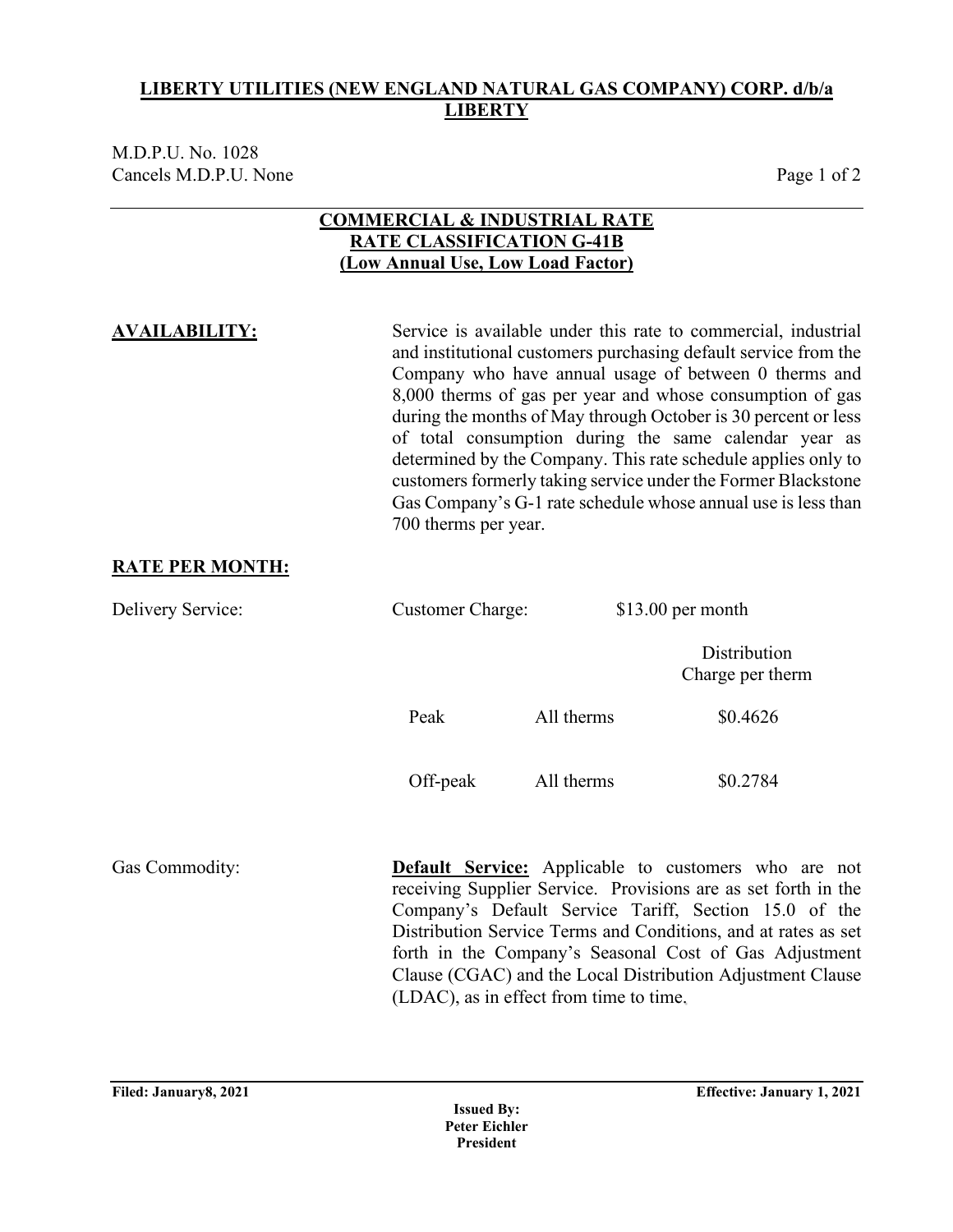M.D.P.U. No. 1028 Cancels M.D.P.U. None Page 2 of 2

### **COMMERCIAL & INDUSTRIAL RATE RATE CLASSIFICATION G-41B (Low Annual Use, Low Load Factor)**

| <b>BILLING PERIOD:</b>      | The Winter period will be from November 1 through April 30.<br>The Summer period will be from May 1 through October 31.<br>The Summer or Winter rate will be in effect with the first meter<br>reading for the month of transition (May and November).                        |  |  |
|-----------------------------|-------------------------------------------------------------------------------------------------------------------------------------------------------------------------------------------------------------------------------------------------------------------------------|--|--|
| <b>MINIMUM BILL:</b>        | Customer Charge.                                                                                                                                                                                                                                                              |  |  |
| <b>RATE ADJUSTMENTS:</b>    | The provisions of the Company's Local Distribution<br>Adjustment Clause, Revenue Decoupling Adjustment Clause,<br>and Cost of Gas Adjustment Clause as in effect from time to<br>time, shall apply to delivery service and default service under<br>this rate as appropriate. |  |  |
| <b>FARM DISCOUNT RIDER:</b> | A customer taking service under this rate may be eligible for<br>the Company's Farm Discount Rider, as in effect from time to<br>time.                                                                                                                                        |  |  |
| <b>LATE PAYMENT CHARGE:</b> | A late payment charge shall apply in accordance with section<br>14.15 of the Distribution Service Terms and Conditions.                                                                                                                                                       |  |  |

**TERMS AND CONDITIONS:** The Company's Distribution Service Terms and Conditions in effect from time to time, where not inconsistent with any specific provisions hereof, are a part of this rate.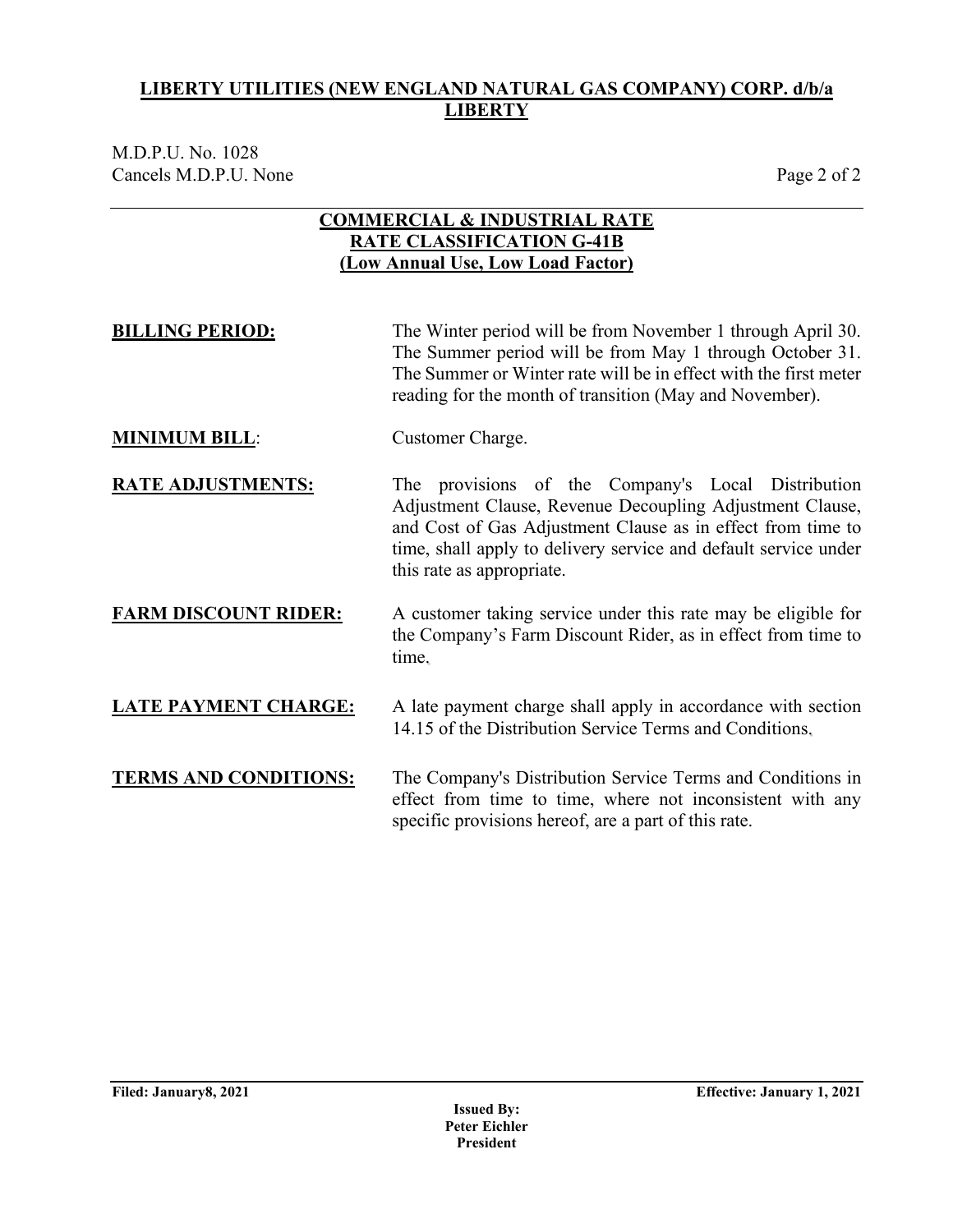M.D.P.U. No. 1014F Cancels M.D.P.U. No. 1014E Page 1 of 2

### **COMMERCIAL & INDUSTRIAL RATE RATE CLASSIFICATION G-42 (Medium Annual Use, Low Load Factor)**

**Filed: July 5, 2018 Effective: July 1, 2018 AVAILABILITY:** Service is available under this rate to commercial, industrial and institutional customers purchasing default service from the Company who have annual usage of between 8,001 therms and 100,000 therms of gas per year and whose consumption of gas during the months of May through October is 30 percent or less of total consumption during the same calendar year as determined by the Company. **RATE PER MONTH:** Delivery Service: Customer Charge: \$39.35 per month Distribution Charge per therm Peak All therms \$0.4355 Off-peak All therms \$0.2911 Gas Commodity: **Default Service:** Applicable to customers who are not receiving Supplier Service. Provisions are as set forth in the Company's Default Service Tariff, Section 15.0 of the Distribution Service Terms and Conditions, and at rates as set forth in the Company's Seasonal Cost of Gas Adjustment Clause (CGAC) and the Local Distribution Adjustment Clause (LDAC), as in effect from time to time. **BILLING PERIOD:** The Winter period will be from November 1 through April 30. The Summer period will be from May 1 through October 31.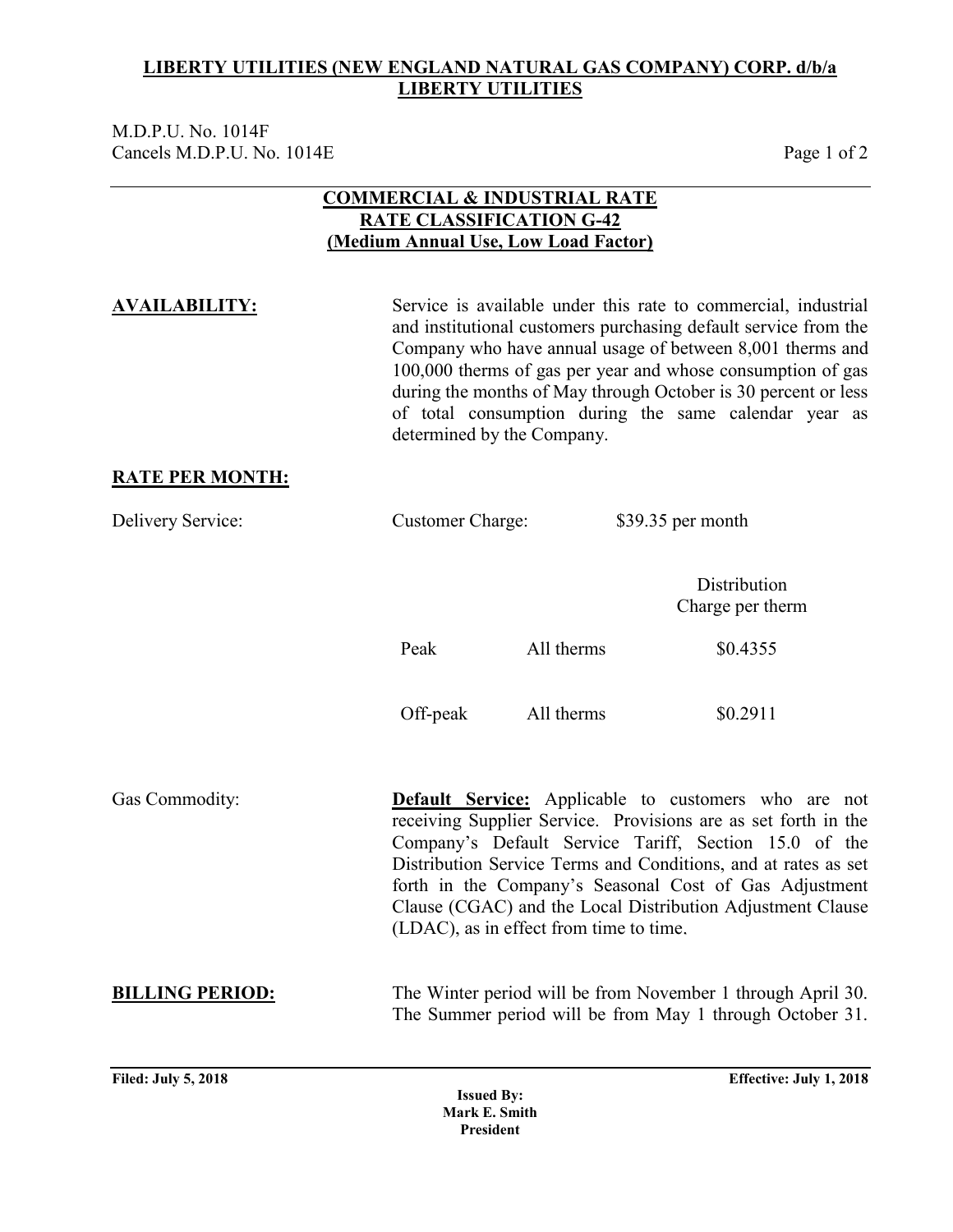M.D.P.U. No. 1014F Cancels M.D.P.U. No. 1014E Page 2 of 2

## **COMMERCIAL & INDUSTRIAL RATE RATE CLASSIFICATION G-42 (Medium Annual Use, Low Load Factor)**

The Summer or Winter rate will be in effect with the first meter reading for the month of transition (May and November).

**MINIMUM BILL:** Customer Charge.

**RATE ADJUSTMENTS:** The provisions of the Company's Local Distribution Adjustment Clause, Revenue Decoupling Adjustment Clause, and Cost of Gas Adjustment Clause as in effect from time to time, shall apply to delivery service and default service under this rate as appropriate.

### **FARM DISCOUNT RIDER:** A customer taking service under this rate may be eligible for the Company's Farm Discount Rider, as in effect from time to time.

## **LATE PAYMENT CHARGE:** A late payment charge shall apply in accordance with section 14.15 of the Distribution Service Terms and Conditions.

**TERMS AND CONDITIONS:** The Company's Distribution Service Terms and Conditions in effect from time to time, where not inconsistent with any specific provisions hereof, are a part of this rate.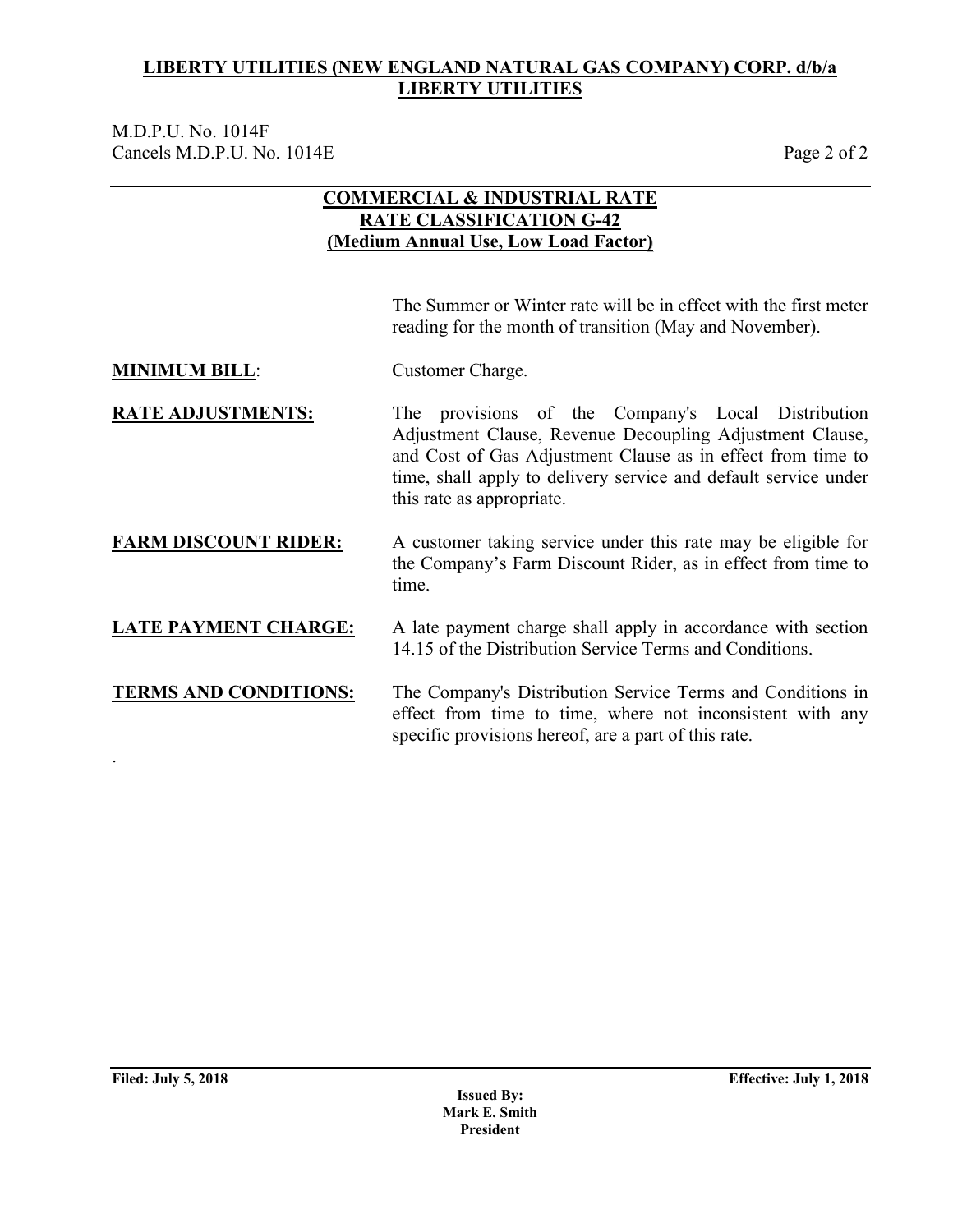M.D.P.U. No. 1015F Cancels M.D.P.U. No. 1015E Page 1 of 2

### **COMMERCIAL & INDUSTRIAL RATE RATE CLASSIFICATION G-43 (High Annual Use, Low Load Factor)**

**AVAILABILITY:** Service is available under this rate to commercial, industrial and institutional customers purchasing default service from the Company who have annual usage of greater than 100,000 therms per year and whose consumption of gas during the months of May through October is 30 percent or less of total consumption during the same calendar year as determined by the Company.

### **RATE PER MONTH:**

| Delivery Service:          | <b>Customer Charge:</b> |                                         | \$918.50 per month                                                                                                                                                                                                                                                                                                                                                               |
|----------------------------|-------------------------|-----------------------------------------|----------------------------------------------------------------------------------------------------------------------------------------------------------------------------------------------------------------------------------------------------------------------------------------------------------------------------------------------------------------------------------|
|                            |                         |                                         | Distribution<br>Charge per therm                                                                                                                                                                                                                                                                                                                                                 |
|                            | Peak                    | All therms                              | \$0.2388                                                                                                                                                                                                                                                                                                                                                                         |
|                            | Off-peak                | All therms                              | \$0.1671                                                                                                                                                                                                                                                                                                                                                                         |
| Gas Commodity:             |                         | (LDAC), as in effect from time to time. | <b>Default Service:</b> Applicable to customers who are not<br>receiving Supplier Service. Provisions are as set forth in the<br>Company's Default Service Tariff, Section 15.0 of the<br>Distribution Service Terms and Conditions, and at rates as set<br>forth in the Company's Seasonal Cost of Gas Adjustment<br>Clause (CGAC) and the Local Distribution Adjustment Clause |
| <b>BILLING PERIOD:</b>     |                         |                                         | The Winter period will be from November 1 through April 30.<br>The Summer period will be from May 1 through October 31.                                                                                                                                                                                                                                                          |
| <b>Filed: July 5, 2018</b> | <b>Issued By:</b>       |                                         | Effective: July 1, 2018                                                                                                                                                                                                                                                                                                                                                          |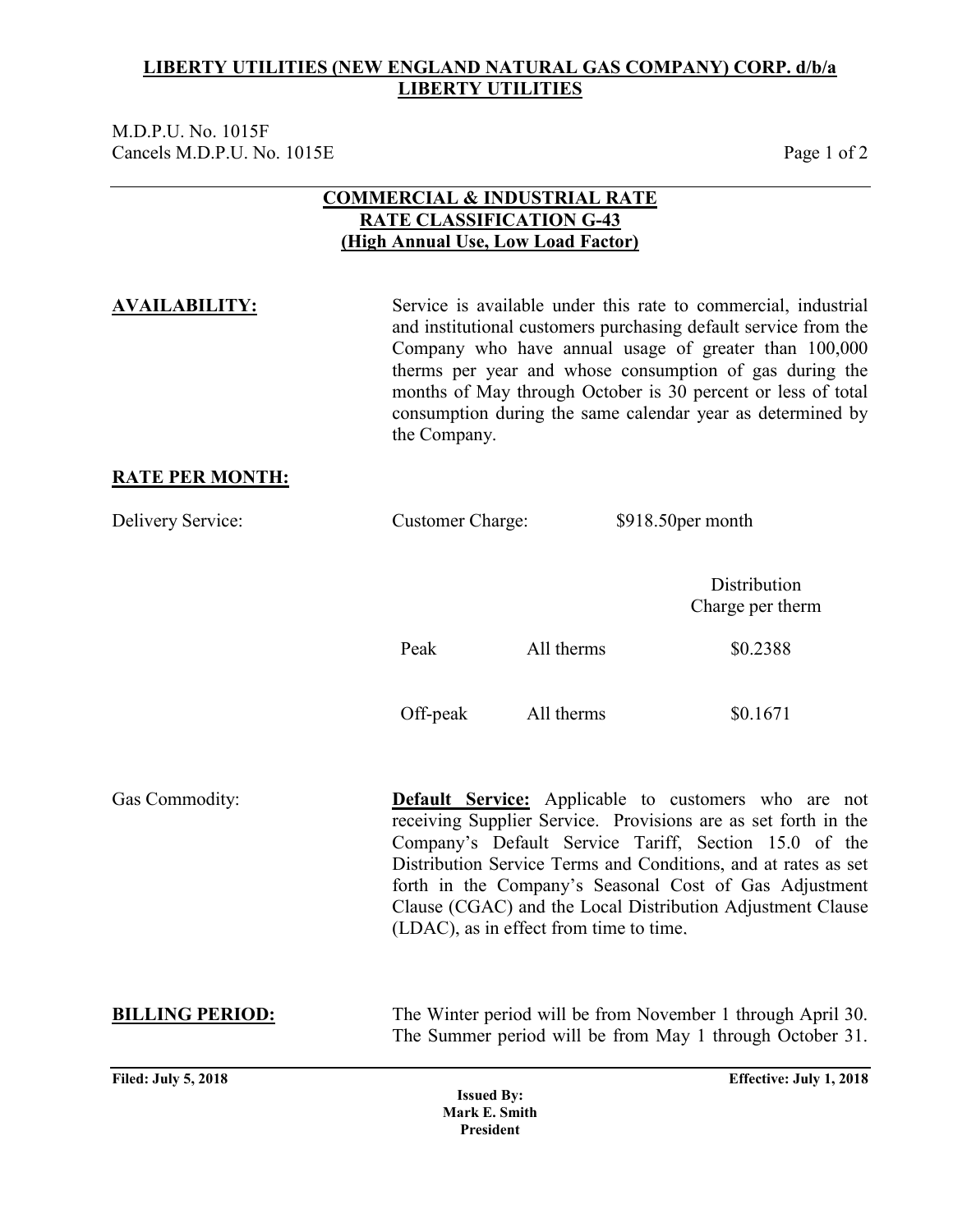M.D.P.U. No. 1015F Cancels M.D.P.U. No. 1015E Page 2 of 2

## **COMMERCIAL & INDUSTRIAL RATE RATE CLASSIFICATION G-43 (High Annual Use, Low Load Factor)**

The Summer or Winter rate will be in effect with the first meter reading for the month of transition (May and November).

**MINIMUM BILL:** Customer Charge.

**RATE ADJUSTMENTS:** The provisions of the Company's Local Distribution Adjustment Clause, Revenue Decoupling Adjustment Clause, and Cost of Gas Adjustment Clause as in effect from time to time, shall apply to delivery service and default service under this rate as appropriate.

### **FARM DISCOUNT RIDER:** A customer taking service under this rate may be eligible for the Company's Farm Discount Rider, as in effect from time to time.

## **LATE PAYMENT CHARGE:** A late payment charge shall apply in accordance with section 14.15 of the Distribution Service Terms and Conditions.

**TERMS AND CONDITIONS:** The Company's Distribution Service Terms and Conditions in effect from time to time, where not inconsistent with any specific provisions hereof, are a part of this rate.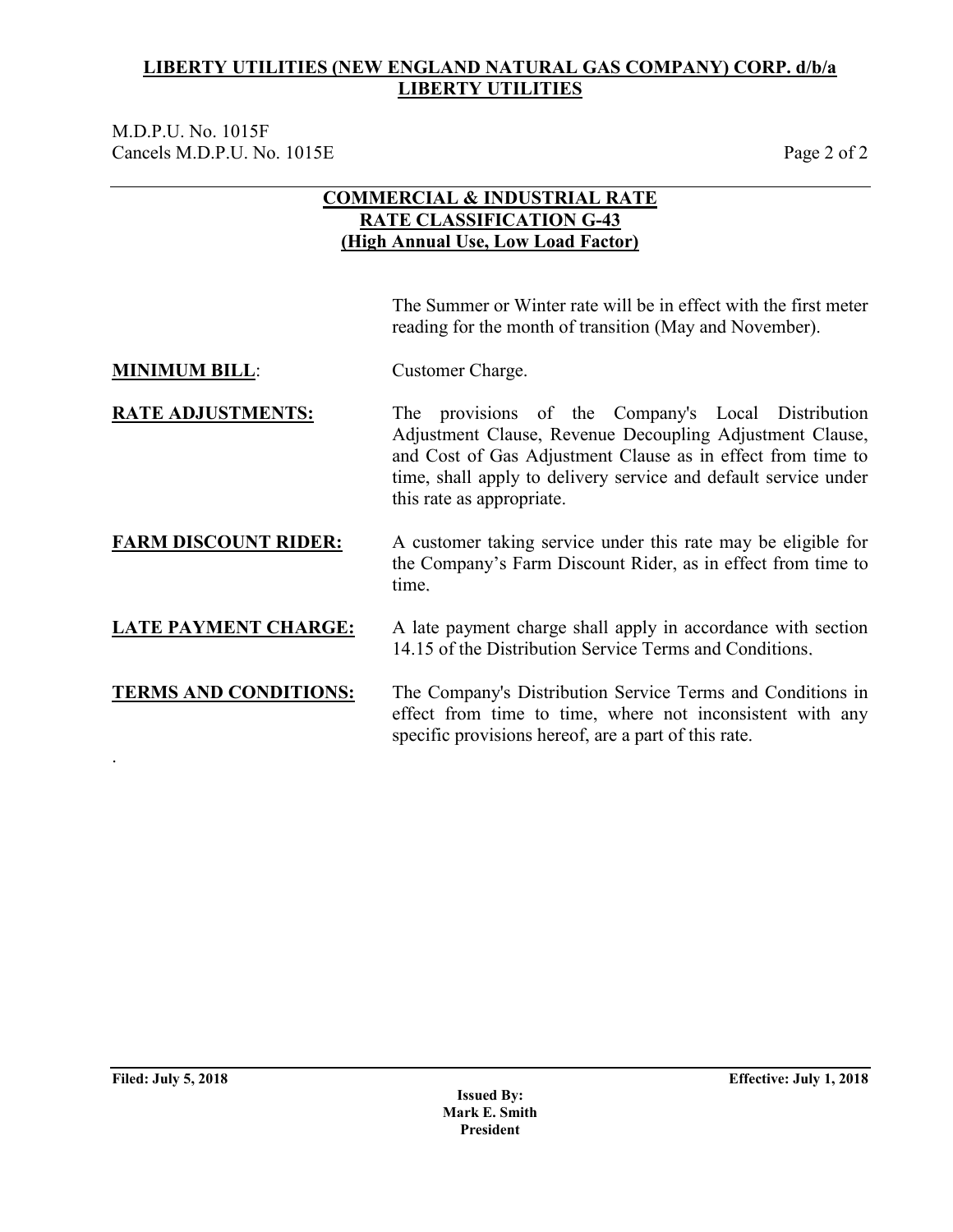M.D.P.U. No. 1016F Cancels M.D.P.U. No. 1016E Page 1 of 2

### **COMMERCIAL & INDUSTRIAL RATE RATE CLASSIFICATION G-51 (Low Annual Use, High Load Factor)**

**AVAILABILITY:** Service is available under this rate to commercial, industrial and institutional customers purchasing default service from the Company who have annual usage between 0 and 8,000 therms per year and whose consumption of gas during the months of May through October is 30 percent or more of total consumption during the same calendar year as determined by the Company.

### **RATE PER MONTH:**

| Delivery Service:          | <b>Customer Charge:</b> |                                         | $$26.23$ per month                                                                                                                                                                                                                                                                                                                                                               |
|----------------------------|-------------------------|-----------------------------------------|----------------------------------------------------------------------------------------------------------------------------------------------------------------------------------------------------------------------------------------------------------------------------------------------------------------------------------------------------------------------------------|
|                            |                         |                                         | Distribution<br>Charge per therm                                                                                                                                                                                                                                                                                                                                                 |
|                            | Peak                    | All therms                              | \$0.3902                                                                                                                                                                                                                                                                                                                                                                         |
|                            | Off-peak                | All therms                              | \$0.2565                                                                                                                                                                                                                                                                                                                                                                         |
| Gas Commodity:             |                         | (LDAC), as in effect from time to time. | <b>Default Service:</b> Applicable to customers who are not<br>receiving Supplier Service. Provisions are as set forth in the<br>Company's Default Service Tariff, Section 15.0 of the<br>Distribution Service Terms and Conditions, and at rates as set<br>forth in the Company's Seasonal Cost of Gas Adjustment<br>Clause (CGAC) and the Local Distribution Adjustment Clause |
| <b>BILLING PERIOD:</b>     |                         |                                         | The Winter period will be from November 1 through April 30.<br>The Summer period will be from May 1 through October 31.                                                                                                                                                                                                                                                          |
| <b>Filed: July 5, 2018</b> | <b>Issued By:</b>       |                                         | Effective: July 1, 2018                                                                                                                                                                                                                                                                                                                                                          |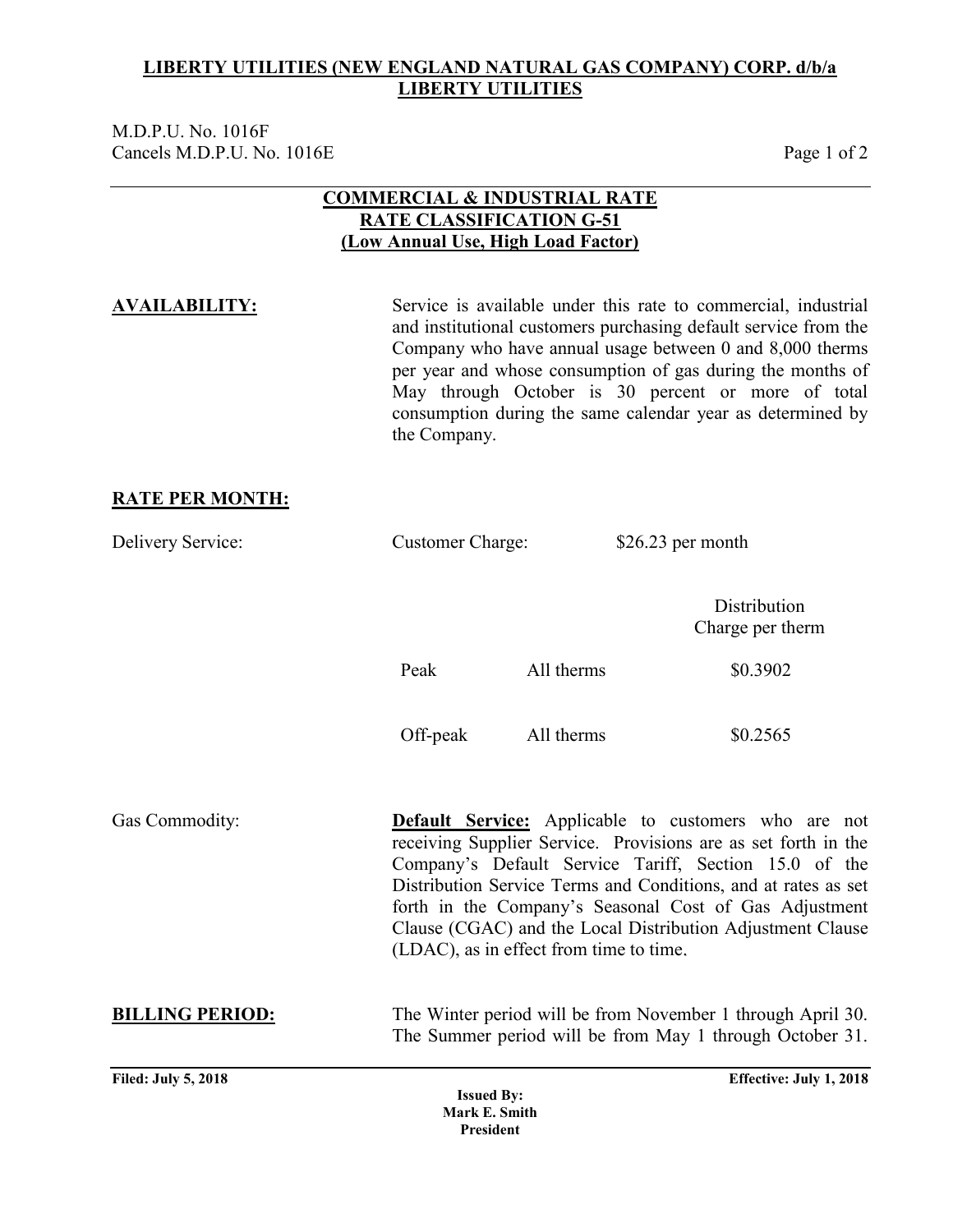M.D.P.U. No. 1016F Cancels M.D.P.U. No. 1016E Page 2 of 2

## **COMMERCIAL & INDUSTRIAL RATE RATE CLASSIFICATION G-51 (Low Annual Use, High Load Factor)**

The Summer or Winter rate will be in effect with the first meter reading for the month of transition (May and November).

**MINIMUM BILL:** Customer Charge.

**RATE ADJUSTMENTS:** The provisions of the Company's Local Distribution Adjustment Clause, Revenue Decoupling Adjustment Clause, and Cost of Gas Adjustment Clause as in effect from time to time, shall apply to delivery service and default service under this rate as appropriate.

### **FARM DISCOUNT RIDER:** A customer taking service under this rate may be eligible for the Company's Farm Discount Rider, as in effect from time to time.

## **LATE PAYMENT CHARGE:** A late payment charge shall apply in accordance with section 14.15 of the Distribution Service Terms and Conditions.

**TERMS AND CONDITIONS:** The Company's Distribution Service Terms and Conditions in effect from time to time, where not inconsistent with any specific provisions hereof, are a part of this rate.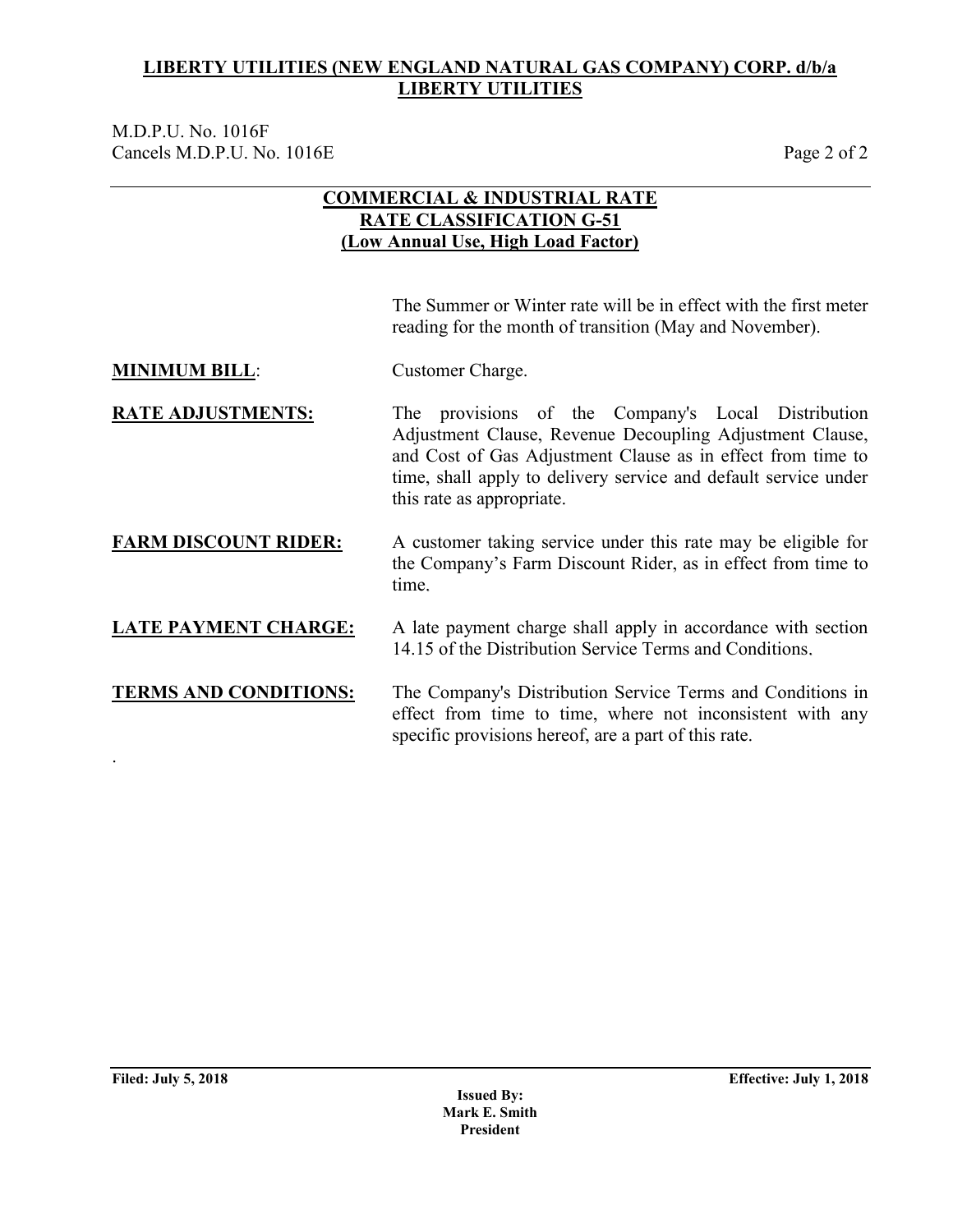M.D.P.U. No. 1029 Cancels M.D.P.U. None Page 1 of 2

### **COMMERCIAL & INDUSTRIAL RATE RATE CLASSIFICATION G-51B (Low Annual Use, High Load Factor)**

**AVAILABILITY:** Service is available under this rate to commercial, industrial and institutional customers purchasing default service from the Company who have annual usage between 0 and 8,000 therms per year and whose consumption of gas during the months of May through October is 30 percent or more of total consumption during the same calendar year as determined by the Company. This rate schedule applies only to customers formerly taking service under the Former Blackstone Gas Company's G-1 rate schedule whose annual use is less than 400 therms per year.

### **RATE PER MONTH:**

Delivery Service: Customer Charge: \$13.00 per month **Distribution** Charge per therm Peak All therms \$0.3902 Off-peak All therms \$0.2565 Gas Commodity: **Default Service:** Applicable to customers who are not receiving Supplier Service. Provisions are as set forth in the Company's Default Service Tariff, Section 15.0 of the Distribution Service Terms and Conditions, and at rates as set forth in the Company's Seasonal Cost of Gas Adjustment Clause (CGAC) and the Local Distribution Adjustment Clause (LDAC), as in effect from time to time.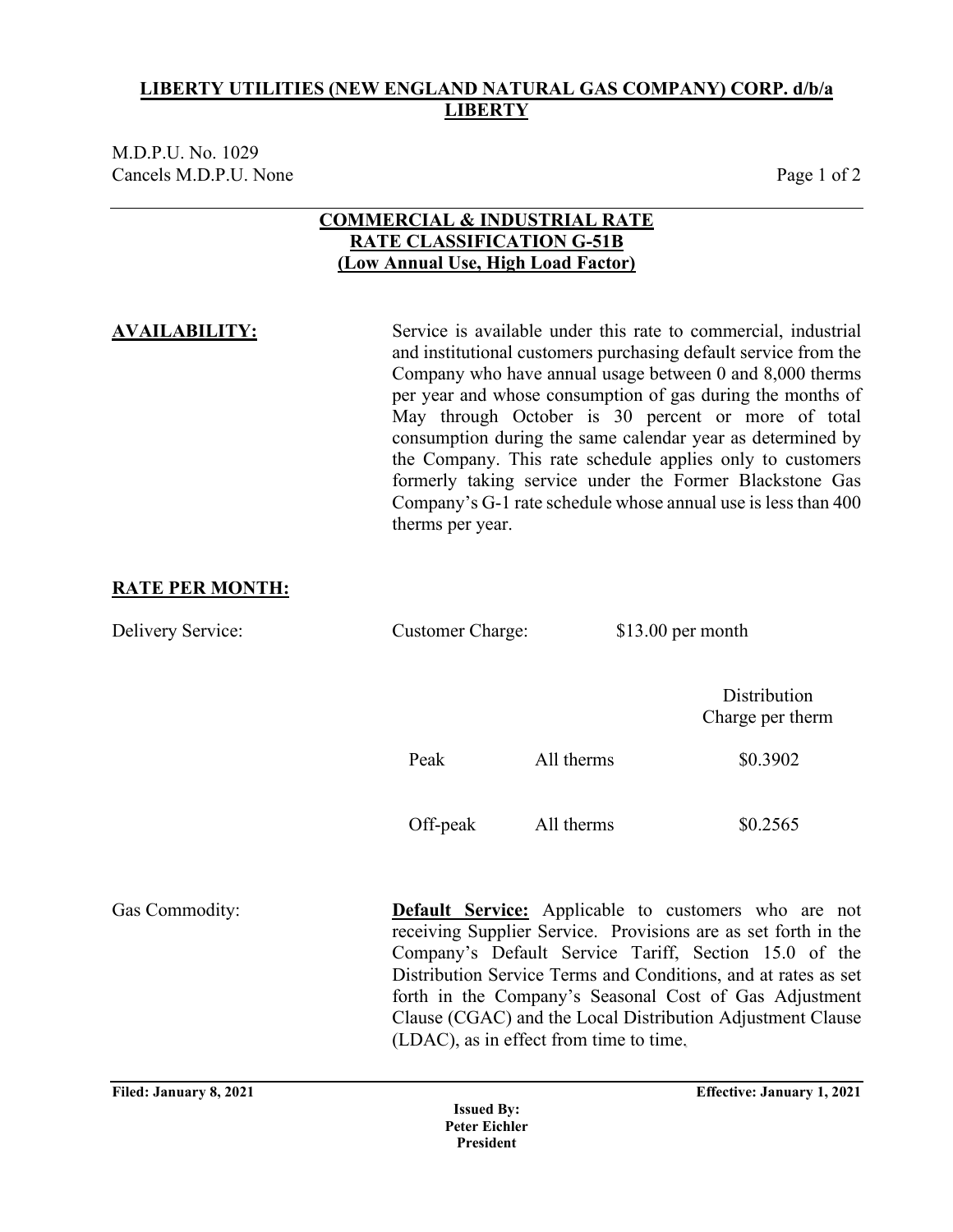M.D.P.U. No. 1029 Cancels M.D.P.U. None Page 2 of 2

### **COMMERCIAL & INDUSTRIAL RATE RATE CLASSIFICATION G-51B (Low Annual Use, High Load Factor)**

**BILLING PERIOD:** The Winter period will be from November 1 through April 30. The Summer period will be from May 1 through October 31. The Summer or Winter rate will be in effect with the first meter reading for the month of transition (May and November).

**MINIMUM BILL:** Customer Charge.

**RATE ADJUSTMENTS:** The provisions of the Company's Local Distribution Adjustment Clause, Revenue Decoupling Adjustment Clause, and Cost of Gas Adjustment Clause as in effect from time to time, shall apply to delivery service and default service under this rate as appropriate.

### **FARM DISCOUNT RIDER:** A customer taking service under this rate may be eligible for the Company's Farm Discount Rider, as in effect from time to time.

**LATE PAYMENT CHARGE:** A late payment charge shall apply in accordance with section 14.15 of the Distribution Service Terms and Conditions.

**TERMS AND CONDITIONS:** The Company's Distribution Service Terms and Conditions in effect from time to time, where not inconsistent with any specific provisions hereof, are a part of this rate.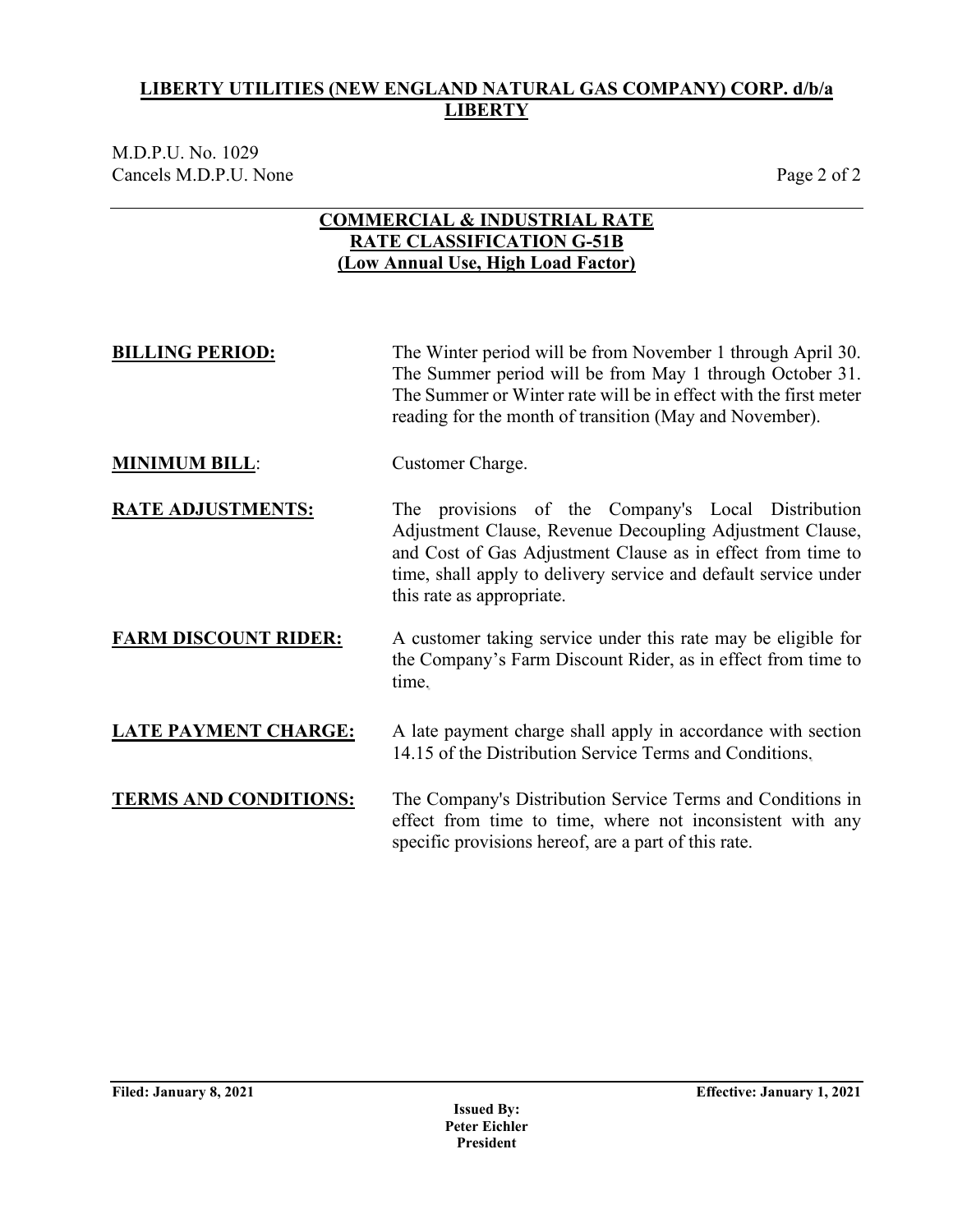M.D.P.U. No. 1017F Cancels M.D.P.U. No. 1017E Page 1 of 2

### **COMMERCIAL & INDUSTRIAL RATE RATE CLASSIFICATION G-52 (Medium Annual Use, High Load Factor)**

**AVAILABILITY:** Service is available under this rate to commercial, industrial and institutional customers purchasing default service from the Company who have annual usage between 8,001 and 100,000 therms per year and whose consumption of gas during the months of May through October is 30 percent or more of total consumption during the same calendar year as determined by the Company.

### **RATE PER MONTH:**

| Delivery Service:          | <b>Customer Charge:</b> |                                         | \$39.35 per month                                                                                                                                                                                                                                                                                                                                                                |  |  |
|----------------------------|-------------------------|-----------------------------------------|----------------------------------------------------------------------------------------------------------------------------------------------------------------------------------------------------------------------------------------------------------------------------------------------------------------------------------------------------------------------------------|--|--|
|                            |                         |                                         | Distribution<br>Charge per therm                                                                                                                                                                                                                                                                                                                                                 |  |  |
|                            | Peak                    | All therms                              | \$0.4310                                                                                                                                                                                                                                                                                                                                                                         |  |  |
|                            | Off-peak                | All therms                              | \$0.3049                                                                                                                                                                                                                                                                                                                                                                         |  |  |
| Gas Commodity:             |                         | (LDAC), as in effect from time to time. | <b>Default Service:</b> Applicable to customers who are not<br>receiving Supplier Service. Provisions are as set forth in the<br>Company's Default Service Tariff, Section 15.0 of the<br>Distribution Service Terms and Conditions, and at rates as set<br>forth in the Company's Seasonal Cost of Gas Adjustment<br>Clause (CGAC) and the Local Distribution Adjustment Clause |  |  |
| <b>BILLING PERIOD:</b>     |                         |                                         | The Winter period will be from November 1 through April 30.<br>The Summer period will be from May 1 through October 31.                                                                                                                                                                                                                                                          |  |  |
| <b>Filed: July 5, 2018</b> | $\mathbf{r}$ in         |                                         | Effective: July 1, 2018                                                                                                                                                                                                                                                                                                                                                          |  |  |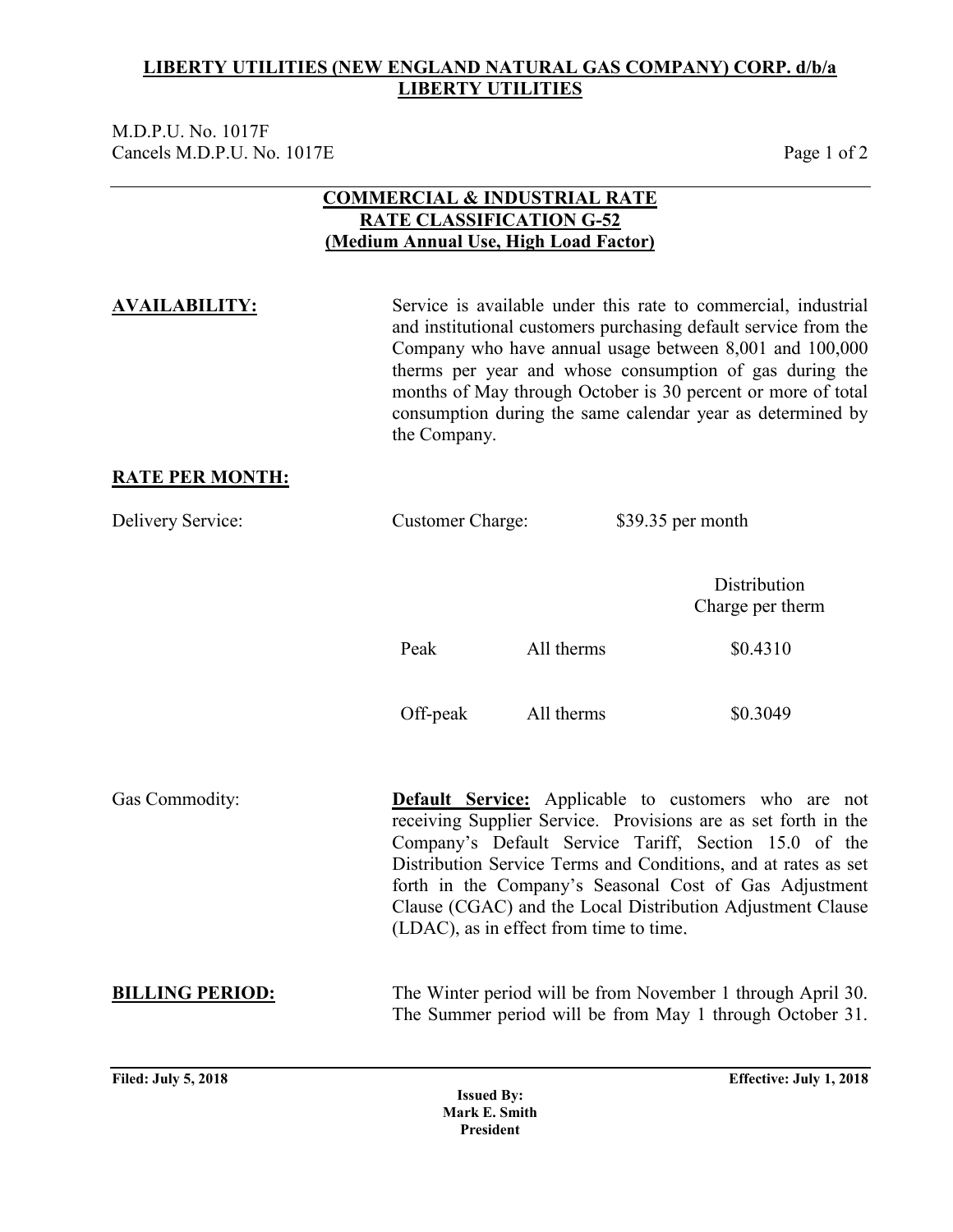M.D.P.U. No. 1017F Cancels M.D.P.U. No. 1017E Page 2 of 2

## **COMMERCIAL & INDUSTRIAL RATE RATE CLASSIFICATION G-52 (Medium Annual Use, High Load Factor)**

The Summer or Winter rate will be in effect with the first meter reading for the month of transition (May and November).

**MINIMUM BILL:** Customer Charge.

**RATE ADJUSTMENTS:** The provisions of the Company's Local Distribution Adjustment Clause, Revenue Decoupling Adjustment Clause, and Cost of Gas Adjustment Clause as in effect from time to time, shall apply to delivery service and default service under this rate as appropriate.

### **FARM DISCOUNT RIDER:** A customer taking service under this rate may be eligible for the Company's Farm Discount Rider, as in effect from time to time.

## **LATE PAYMENT CHARGE:** A late payment charge shall apply in accordance with section 14.15 of the Distribution Service Terms and Conditions.

**TERMS AND CONDITIONS:** The Company's Distribution Service Terms and Conditions in effect from time to time, where not inconsistent with any specific provisions hereof, are a part of this rate.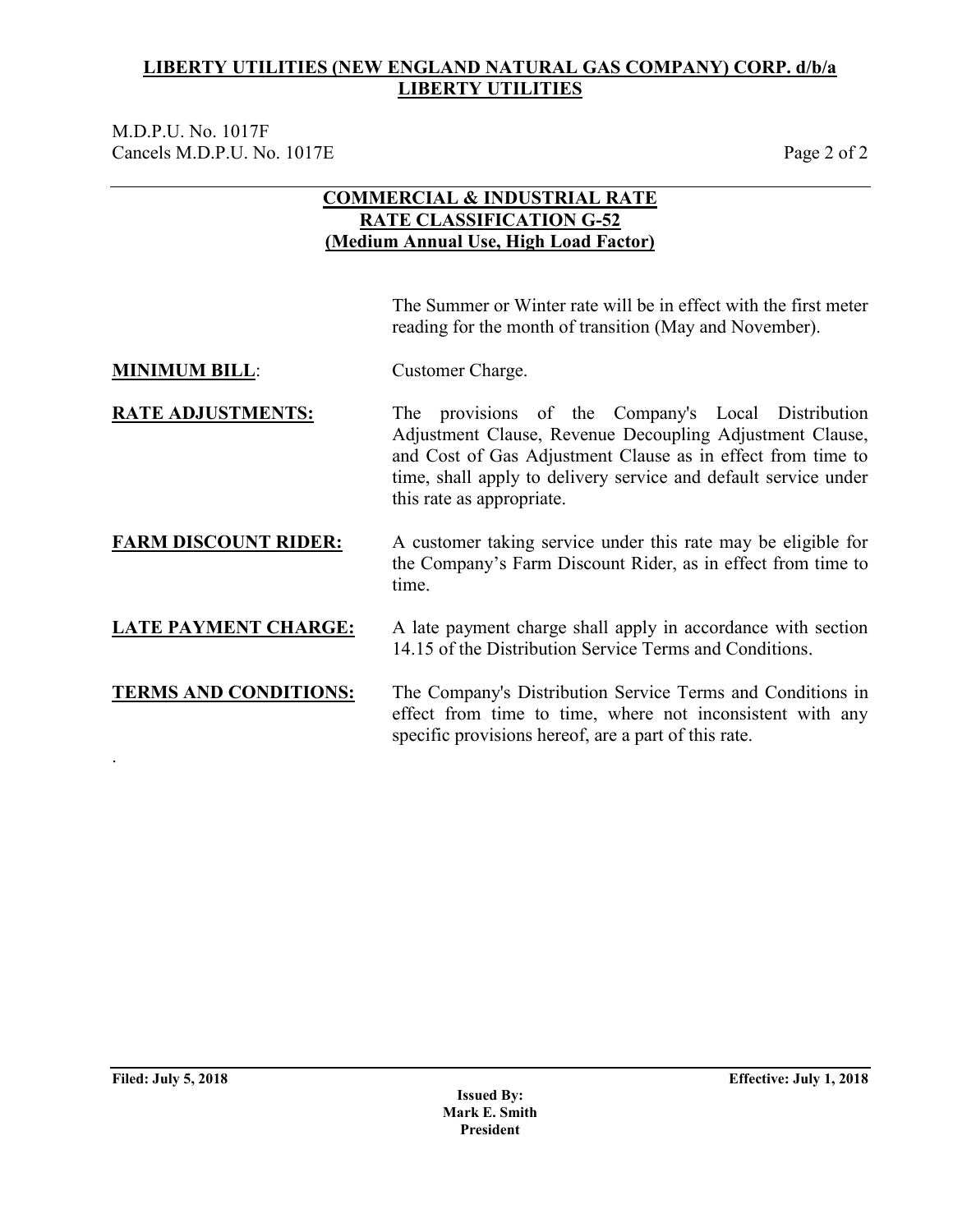M.D.P.U. No. 1018F Cancels M.D.P.U. No. 1018E Page 1 of 3

### **COMMERCIAL & INDUSTRIAL RATE RATE CLASSIFICATION G-53 (High Annual Use, High Load Factor)**

**AVAILABILITY:** Service is available under this rate to commercial, industrial and institutional customers purchasing default service from the Company who have annual usage is greater than 100,000 therms per year and whose consumption of gas during the months of May through October is 30 percent or more of total consumption during the same calendar year as determined by the Company.

### **RATE PER MONTH:**

| Delivery Service:                                       | <b>Customer Charge:</b>             | $$918.50$ per month                        |
|---------------------------------------------------------|-------------------------------------|--------------------------------------------|
|                                                         | Distribution Charge:<br>(Per therm) |                                            |
|                                                         | Winter -                            | \$3.1311 per Maximum Daily Contract Demand |
|                                                         | Summer -                            | \$2.1919 per Maximum Daily Contract Demand |
| Determination Of Maximum Daily Contract Quantity (MDCQ) |                                     |                                            |

After consultation between the Company and the Customer regarding the potential maximum quantity of gas to be transported to the Delivery Point in the applicable period, the customer shall elect, subject to the Company's agreement, the initial annual MDCQ.

The Company will be guided by the following methodology to establish the customer's initial MDCQ:

The monthly Billing Demand shall be recomputed annually and shall be determined based upon gas consumption data for the most recent twelve month period ("Reference Year") for which data is available, or the best estimates available to the Company should actual information be partially or wholly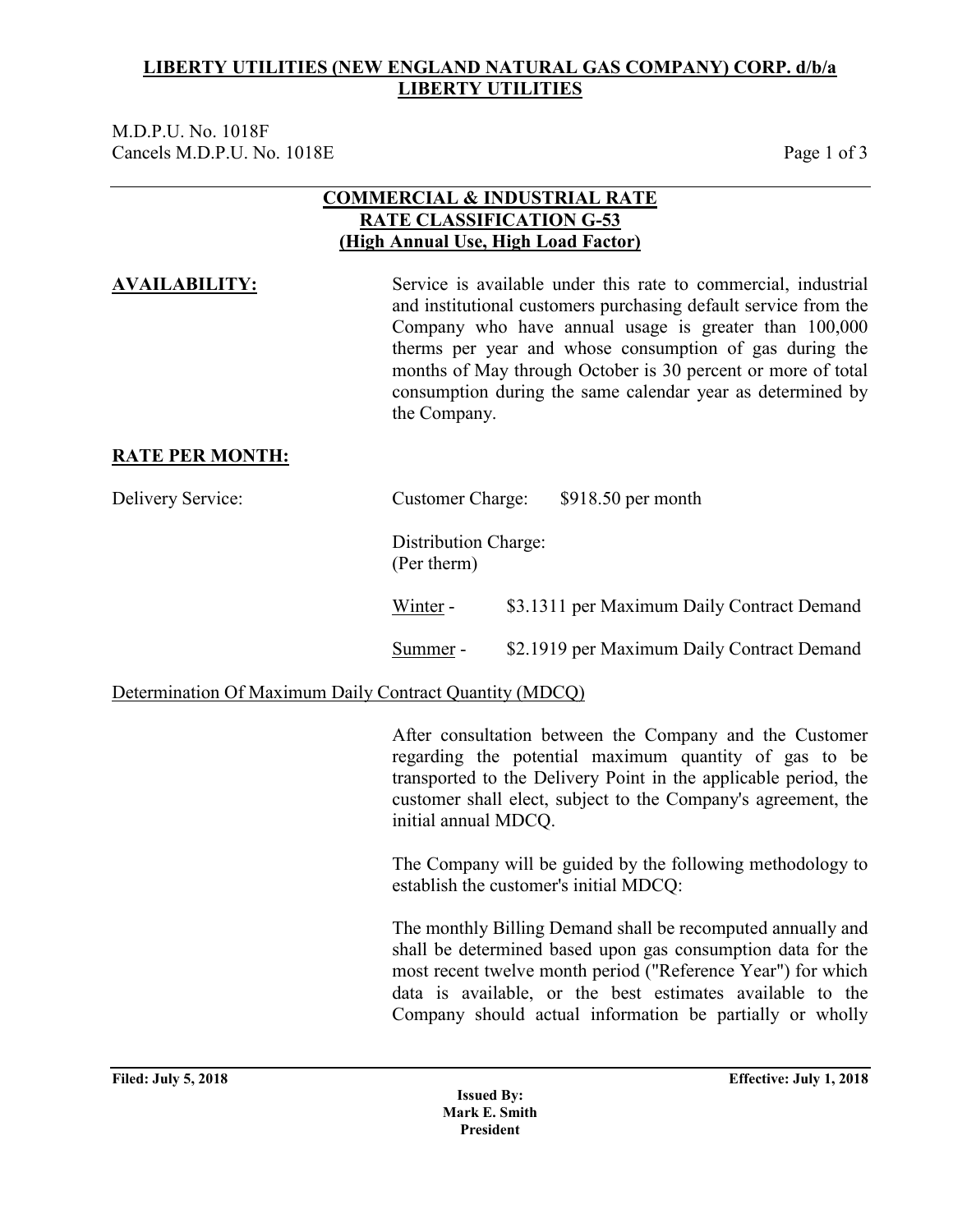M.D.P.U. No. 1018F Cancels M.D.P.U. No. 1018E Page 2 of 3

|                             | <b>COMMERCIAL &amp; INDUSTRIAL RATE</b><br><b>RATE CLASSIFICATION G-53</b><br>(High Annual Use, High Load Factor)                                                                                                                                                                                                                                                                                                           |
|-----------------------------|-----------------------------------------------------------------------------------------------------------------------------------------------------------------------------------------------------------------------------------------------------------------------------------------------------------------------------------------------------------------------------------------------------------------------------|
|                             | unavailable or unrepresentative of the Customer's future<br>consumption.                                                                                                                                                                                                                                                                                                                                                    |
|                             | The initial MDCQ elected above may be increased by the<br>Company if telemetering data demonstrates that the customer's<br>usage in a day is greater than the MDCQ elected as set forth<br>above.                                                                                                                                                                                                                           |
| Gas Commodity:              | <b>Default Service:</b> Applicable to customers who are not<br>receiving Supplier Service. Provisions are as set forth in the<br>Company's Default Service Tariff, Section 15.0 of the<br>Distribution Service Terms and Conditions, and at rates as set<br>forth in the Company's Seasonal Cost of Gas Adjustment<br>Clause (CGAC) and the Local Distribution Adjustment Clause<br>(LDAC), as in effect from time to time. |
| <b>BILLING PERIOD:</b>      | The Winter period will be from November 1 through April 30.<br>The Summer period will be from May 1 through October 31.<br>The Summer or Winter rate will be in effect with the first meter<br>reading for the month of transition (May and November).                                                                                                                                                                      |
| <b>MINIMUM BILL:</b>        | Customer Charge.                                                                                                                                                                                                                                                                                                                                                                                                            |
| <b>RATE ADJUSTMENTS:</b>    | The provisions of the Company's Local Distribution<br>Adjustment Clause, Revenue Decoupling Adjustment Clause,<br>and Cost of Gas Adjustment Clause as in effect from time to<br>time, shall apply to delivery service and default service under<br>this rate as appropriate.                                                                                                                                               |
| <b>FARM DISCOUNT RIDER:</b> | A customer taking service under this rate may be eligible for<br>the Company's Farm Discount Rider, as in effect from time to<br>time,                                                                                                                                                                                                                                                                                      |
| <b>LATE PAYMENT CHARGE:</b> | A late payment charge shall apply in accordance with section<br>14.15 of the Distribution Service Terms and Conditions.                                                                                                                                                                                                                                                                                                     |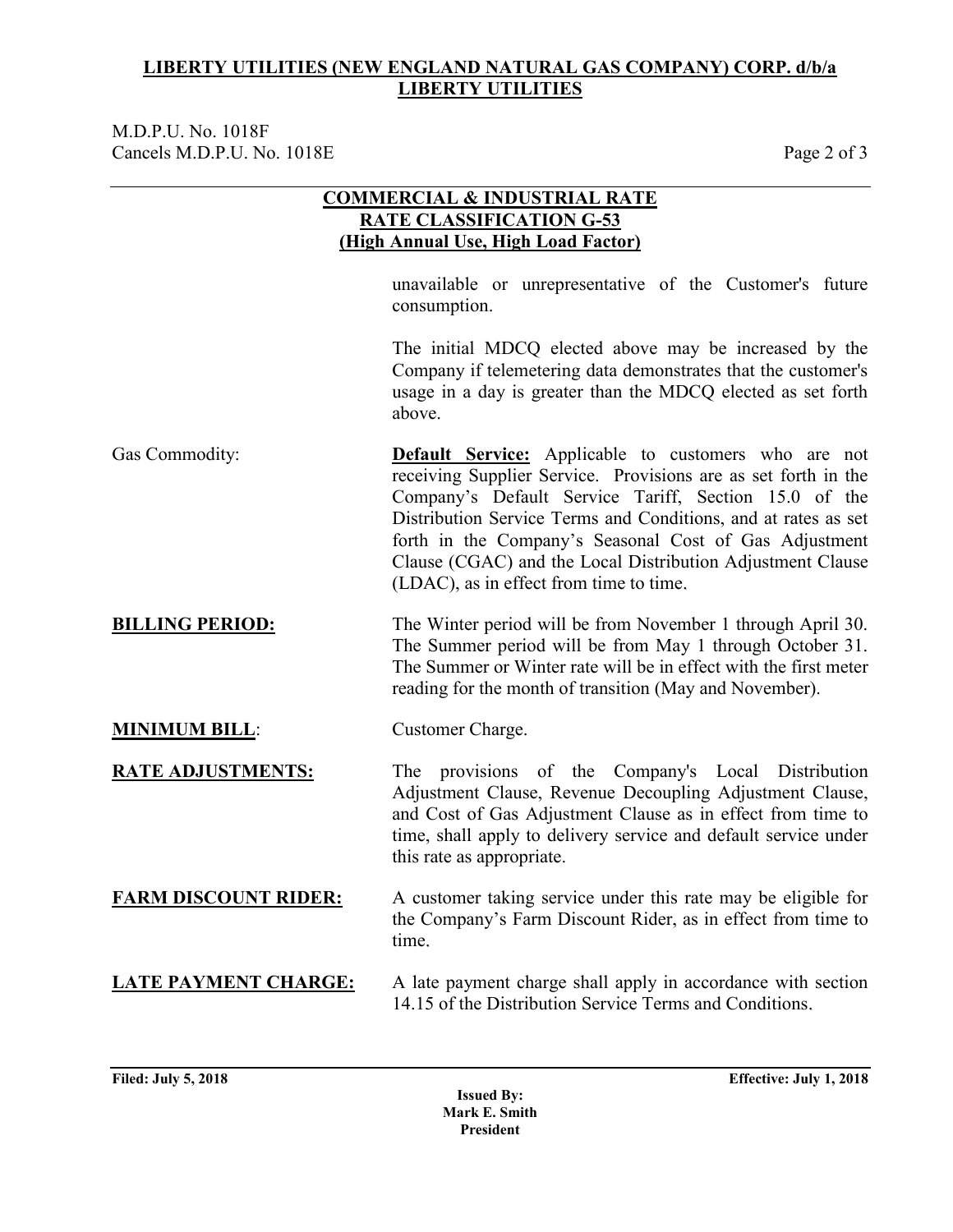M.D.P.U. No. 1018F Cancels M.D.P.U. No. 1018E Page 3 of 3

### **COMMERCIAL & INDUSTRIAL RATE RATE CLASSIFICATION G-53 (High Annual Use, High Load Factor)**

.

**TERMS AND CONDITIONS:** The Company's Distribution Service Terms and Conditions in effect from time to time, where not inconsistent with any specific provisions hereof, are a part of this rate.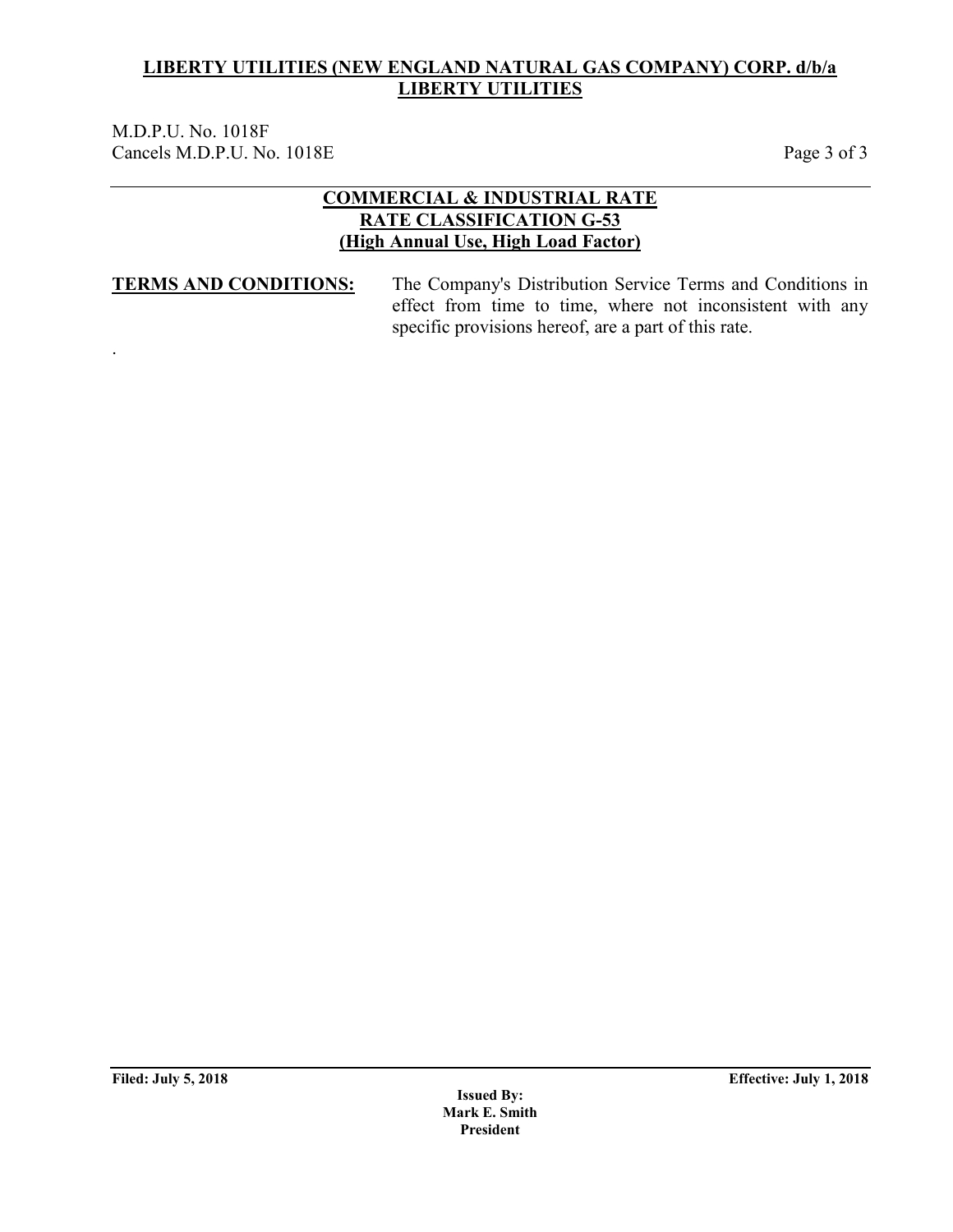M.D.P.U. No. 1021F Cancels M.D.P.U 1021E Page 1 of 2

### **RESIDENTIAL NON-HEATING TRANSPORTATION RATE RATE CLASSIFICATION T-1**

**AVAILABILITY:** Service is available under this rate at single locations to all residential customers not purchasing default service from the Company for domestic non-heating purposes in private dwellings and individual apartments. This rate is also available for all uses by residential condominiums to the extent permitted by applicable regulations.

### **RATE PER MONTH:**

| Delivery Service:        | <b>Customer Charge:</b> |            | \$11.38 per month                                                                                                                                                                                                                                      |
|--------------------------|-------------------------|------------|--------------------------------------------------------------------------------------------------------------------------------------------------------------------------------------------------------------------------------------------------------|
|                          |                         |            | Distribution Charge<br>per therm                                                                                                                                                                                                                       |
|                          | Peak                    | All therms | \$0.5231                                                                                                                                                                                                                                               |
|                          | Off-peak                | All therms | \$0.4986                                                                                                                                                                                                                                               |
| Gas Commodity:           |                         |            | <b>Supplier Service:</b> Applicable to customers entering into an<br>agreement with a supplier as provided for under the<br>Company's Distribution Service Terms and Conditions.<br>Charges based on customer contract with supplier.                  |
| <b>BILLING PERIOD:</b>   |                         |            | The Winter period will be from November 1 through April 30.<br>The Summer period will be from May 1 through October 31.<br>The Summer or Winter rate will be in effect with the first meter<br>reading for the month of transition (May and November). |
| <b>MINIMUM BILL:</b>     | Customer Charge.        |            |                                                                                                                                                                                                                                                        |
| <b>RATE ADJUSTMENTS:</b> |                         |            | The provisions of the Company's Local Distribution<br>Adjustment Clause, Revenue Decoupling Adjustment Clause,                                                                                                                                         |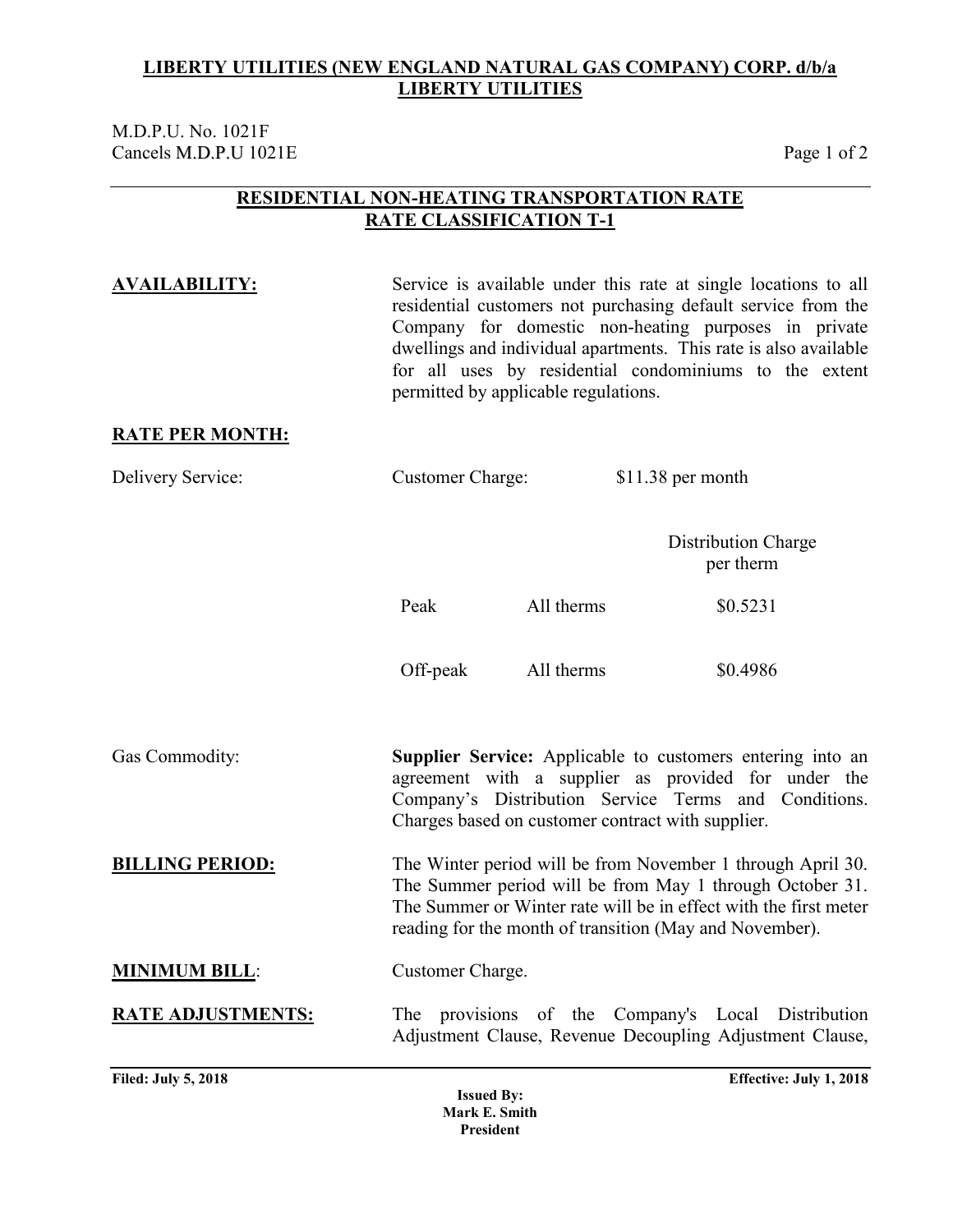M.D.P.U. No. 1021F Cancels M.D.P.U 1021E Page 2 of 2

### **RESIDENTIAL NON-HEATING TRANSPORTATION RATE RATE CLASSIFICATION T-1**

and Cost of Gas Adjustment Clause as in effect from time to time, shall apply to delivery service and default service under this rate as appropriate.

**RETENTION PERCENTAGE:** The retention percentage shall be applied in accordance with the Company's Distribution Service Terms and Conditions, Section 10.0.

### **FARM DISCOUNT RIDER:** A customer taking service under this rate may be eligible for the Company's Farm Discount Rider, as in effect from time to time.

**TERMS AND CONDITIONS:** The Company's Distribution Service Terms and Conditions in effect from time to time, where not inconsistent with any specific provisions hereof, are a part of this rate.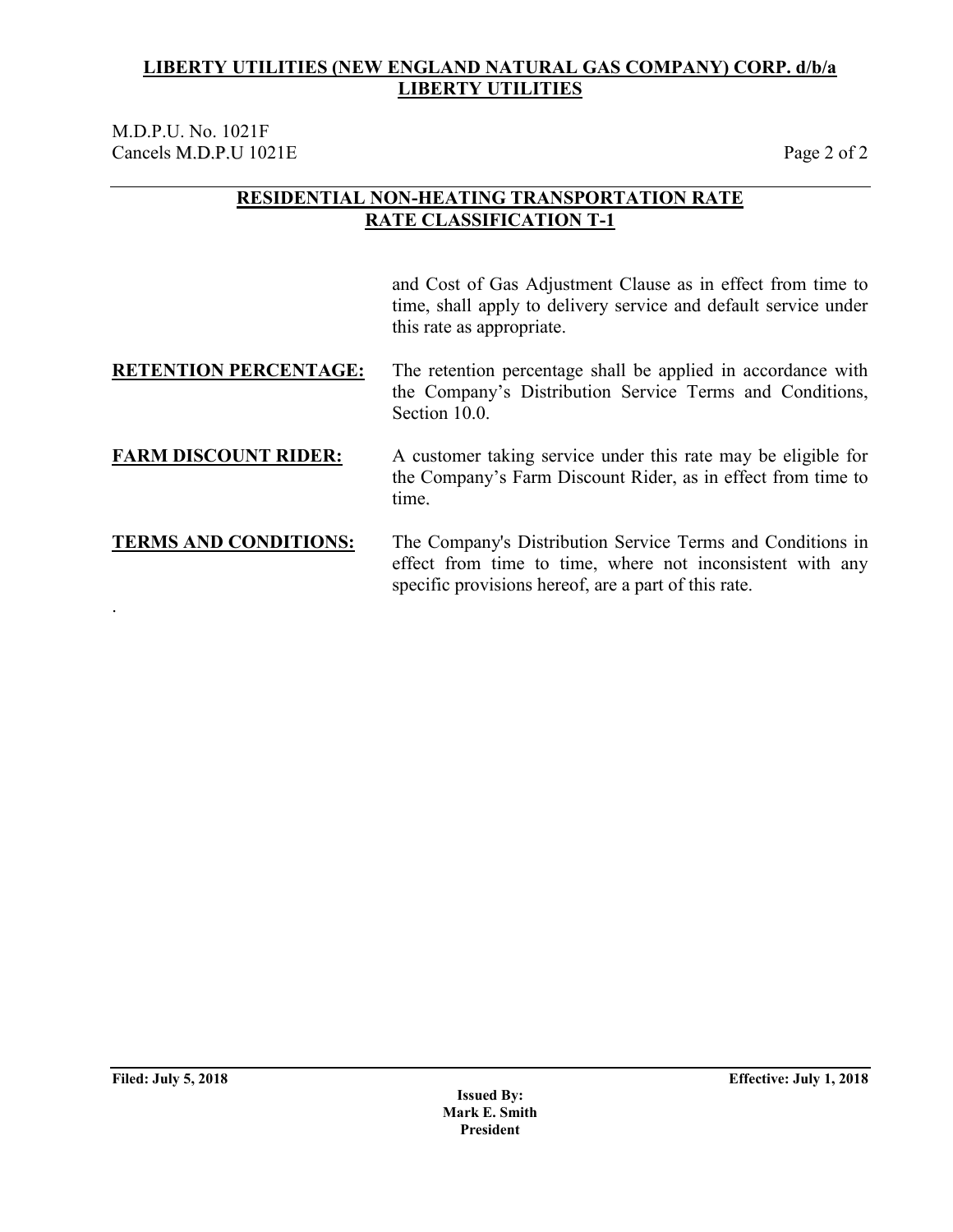### M.D.P.U. No. 1022F Cancels M.D.P.U. 1022E Page 1 of 2

### **LOW INCOME RESIDENTIAL NON-HEATING RATE RATE CLASSIFICATION T-2**

**AVAILABILITY:** Service is available under this rate at single locations to all residential customers not purchasing default service from the Company for domestic non-heating purposes in private dwellings and individual apartments. A customer will be eligible for this rate upon verification of the customer's receipt of any means-tested public benefit program or verification of eligibility for the low income home energy assistance program or its successor program, for which eligibility does not exceed 60 percent of the Massachusetts median income level based on a household's gross income or other criteria approved by the Department.

> It is the responsibility of the customer to annually certify by forms provided by the utility, the continued compliance with the foregoing qualifications.

### **RATE PER MONTH:**

Delivery Service: Set at the existing rates established in the Company's Residential Non-Heating T-1 Rate Classification.

Gas Commodity: **Supplier Service:** Applicable to customers entering into an agreement with a supplier as provided for under the Company's Distribution Service Terms and Conditions. Charges based on customer contract with supplier.

**BILLING PERIOD:** The Winter period will be from November 1 through April 30. The Summer period will be from May 1 through October 31. The Summer or Winter rate will be in effect with the first meter reading for the month of transition (May and November).

**MINIMUM BILL:** Sum of the Customer Charge less any application of the Low-Income Discount Adjustment provided under this rate schedule.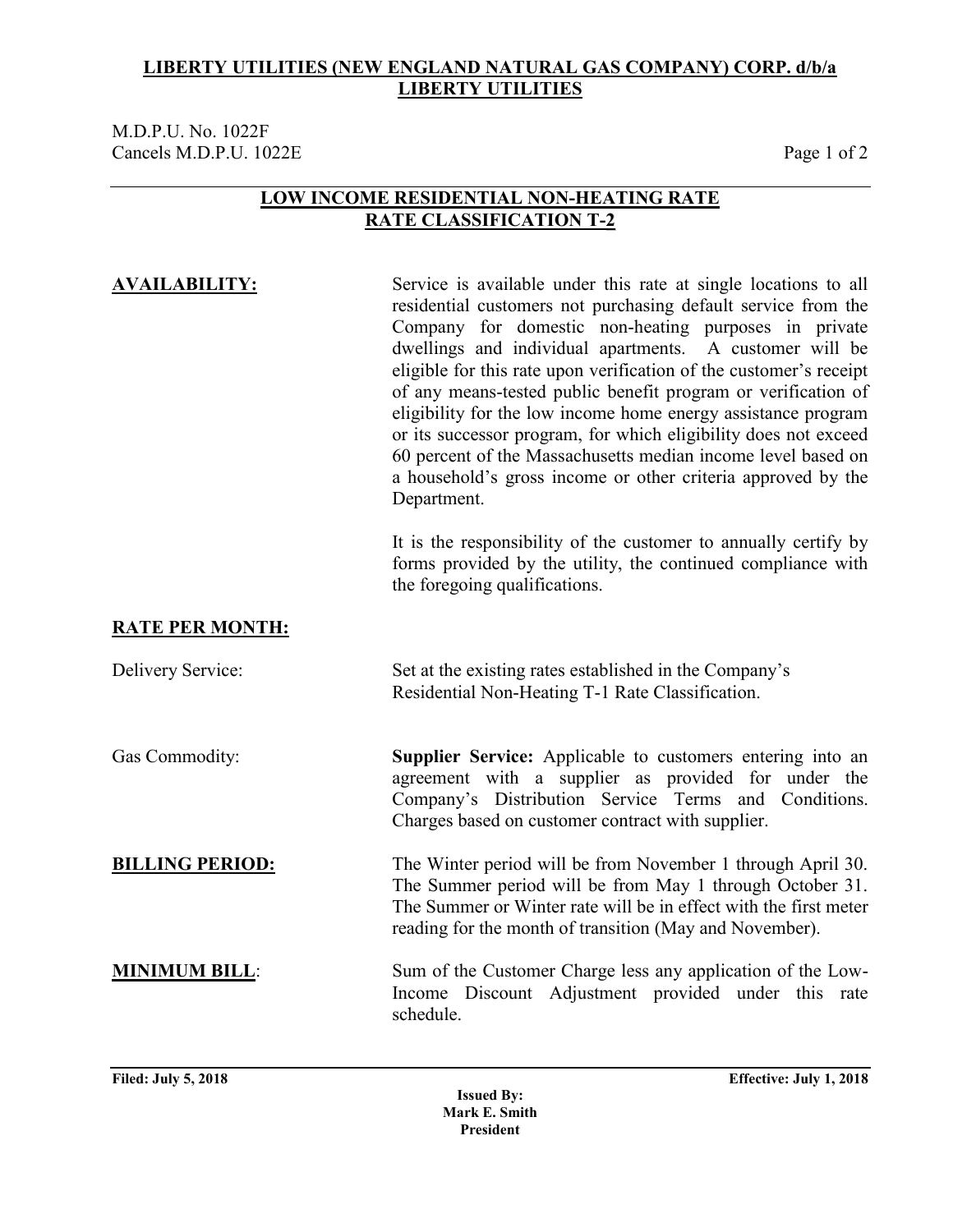M.D.P.U. No. 1022F Cancels M.D.P.U. 1022E Page 2 of 2

### **LOW INCOME RESIDENTIAL NON-HEATING RATE RATE CLASSIFICATION T-2**

| <b>RATE ADJUSTMENTS:</b> |                           |  |  | The provisions of the Company's Local Distribution              |
|--------------------------|---------------------------|--|--|-----------------------------------------------------------------|
|                          |                           |  |  | Adjustment Clause, Revenue Decoupling Adjustment Clause,        |
|                          |                           |  |  | and Cost of Gas Adjustment Clause as in effect from time to     |
|                          |                           |  |  | time, shall apply to delivery service and default service under |
|                          | this rate as appropriate. |  |  |                                                                 |

### **RETENTION PERCENTAGE:** The retention percentage shall be applied in accordance with the Company's Distribution Service Terms and Conditions, Section 10.0.

### **FARM DISCOUNT RIDER:** A customer taking service under this rate may be eligible for the Company's Farm Discount Rider, as in effect from time to time.

### **LOW INCOME DISCOUNT ADJUSTMENT:** The total amount resulting from the billing of all charges under this rate schedule shall be adjusted by a discount of 25.00 percent (25.00%).

### **TERMS AND CONDITIONS:** The Company's Distribution Service Terms and Conditions in effect from time to time, where not inconsistent with any specific provisions hereof, are a part of this rate.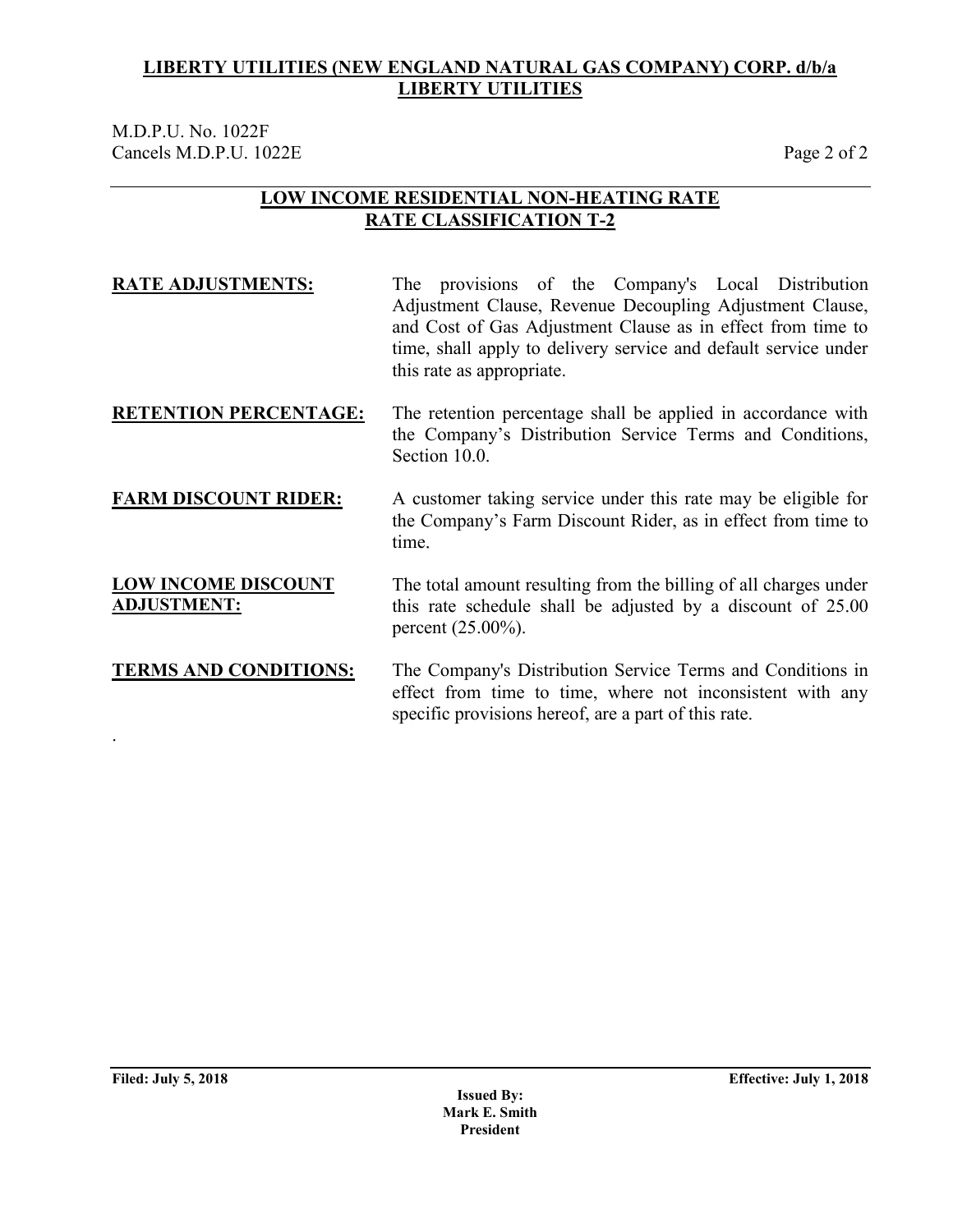M.D.P.U. No. 1023F Cancels M.D.P.U. 1023E Page 1 of 2

### **RESIDENTIAL HEATING TRANSPORTATION RATE RATE CLASSIFICATION T-3**

**AVAILABILITY:** Service is available under this rate at single locations to all residential customers not purchasing default service from the Company for domestic heating purposes in private dwellings and individual apartments. This rate is also available for all uses by residential condominiums to the extent permitted by applicable regulations.

### **RATE PER MONTH:**

| Delivery Service:        | <b>Customer Charge:</b> |            | \$11.80 per month                                                                                                                                                                                                                                      |  |
|--------------------------|-------------------------|------------|--------------------------------------------------------------------------------------------------------------------------------------------------------------------------------------------------------------------------------------------------------|--|
|                          |                         |            | <b>Distribution Charge</b><br>per therm                                                                                                                                                                                                                |  |
|                          | Peak                    | All therms | \$0.4561                                                                                                                                                                                                                                               |  |
|                          | Off-peak                | All therms | \$0.3393                                                                                                                                                                                                                                               |  |
| <b>Gas Commodity:</b>    |                         |            | <b>Supplier Service:</b> Applicable to customers entering into an<br>agreement with a supplier as provided for under the<br>Company's Distribution Service Terms and Conditions.<br>Charges based on customer contract with supplier.                  |  |
| <b>BILLING PERIOD:</b>   |                         |            | The Winter period will be from November 1 through April 30.<br>The Summer period will be from May 1 through October 31.<br>The Summer or Winter rate will be in effect with the first meter<br>reading for the month of transition (May and November). |  |
| <b>MINIMUM BILL:</b>     | Customer Charge.        |            |                                                                                                                                                                                                                                                        |  |
| <b>RATE ADJUSTMENTS:</b> |                         |            | The provisions of the Company's Local Distribution<br>Adjustment Clause, Revenue Decoupling Adjustment Clause,                                                                                                                                         |  |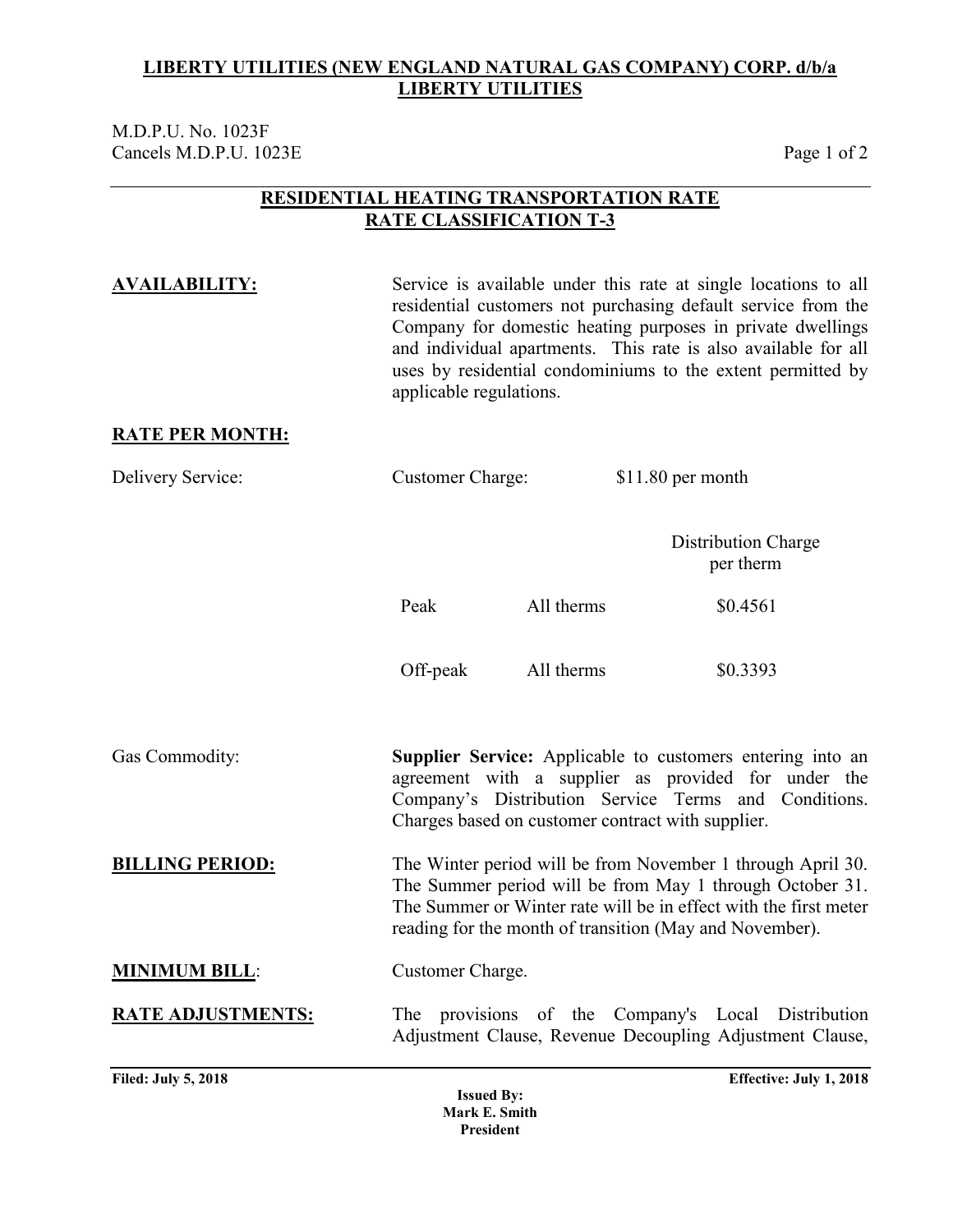M.D.P.U. No. 1023F Cancels M.D.P.U. 1023E Page 2 of 2

## **RESIDENTIAL HEATING TRANSPORTATION RATE RATE CLASSIFICATION T-3**

and Cost of Gas Adjustment Clause as in effect from time to time, shall apply to delivery service and default service under this rate as appropriate.

**RETENTION PERCENTAGE:** The retention percentage shall be applied in accordance with the Company's Distribution Service Terms and Conditions, Section 10.0.

### **FARM DISCOUNT RIDER:** A customer taking service under this rate may be eligible for the Company's Farm Discount Rider, as in effect from time to time.

**TERMS AND CONDITIONS:** The Company's Distribution Service Terms and Conditions in effect from time to time, where not inconsistent with any specific provisions hereof, are a part of this rate.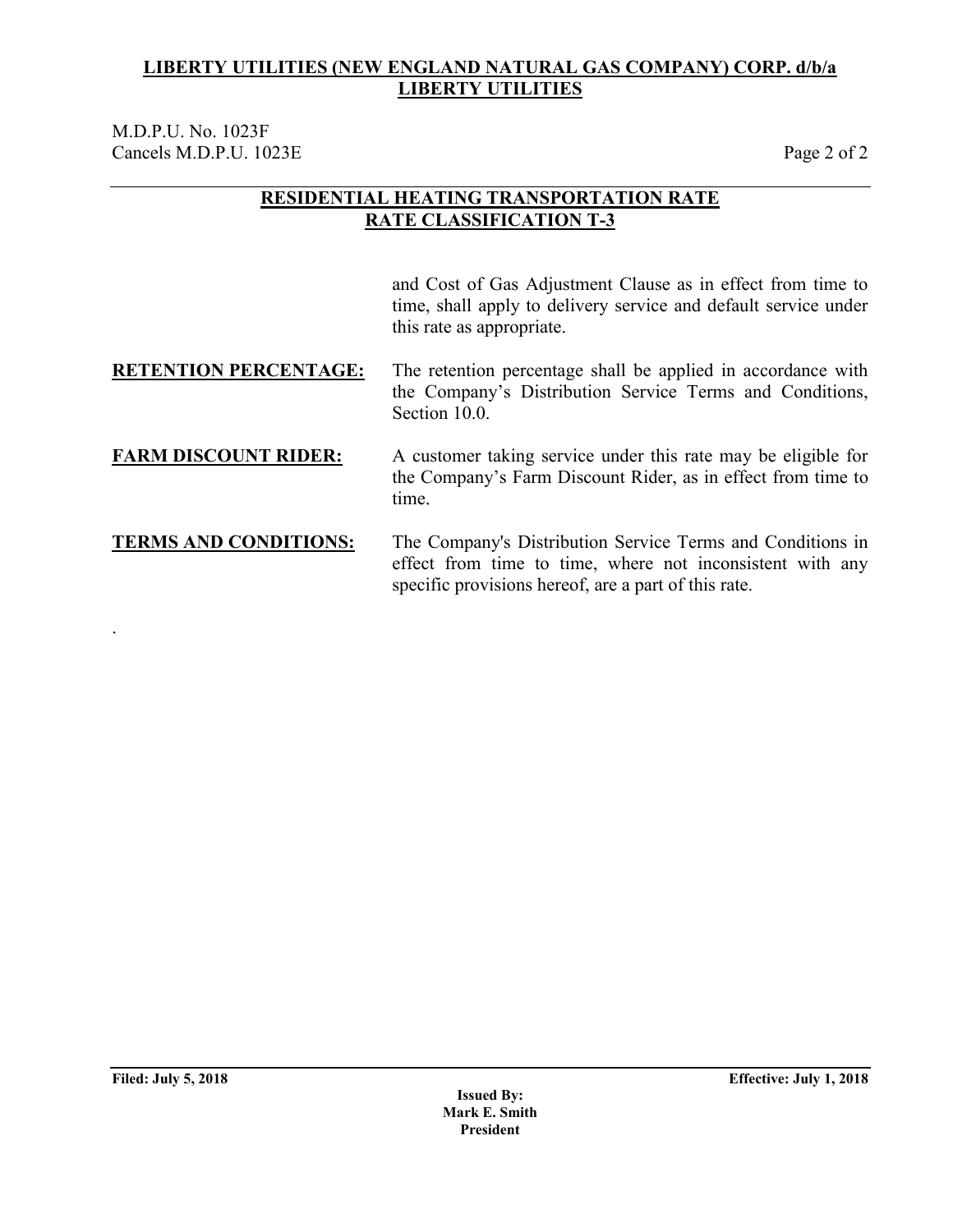M.D.P.U. No. 1024F Cancels M.D.P.U. 1024E Page 1 of 2

### **RESIDENTIAL HEATING TRANSPORTATION RATE RATE CLASSIFICATION T-4**

| <b>AVAILABILITY:</b> | Service is available under this rate at single locations to all                                                     |
|----------------------|---------------------------------------------------------------------------------------------------------------------|
|                      | residential customers not purchasing default service from the                                                       |
|                      | Company for domestic heating purposes in private dwellings                                                          |
|                      | and individual apartments. A customer will be eligible for this                                                     |
|                      | rate upon verification of the customer's receipt of any means-                                                      |
|                      | tested public benefit program or verification of eligibility for                                                    |
|                      | the low income home energy assistance program or its<br>successor program, for which eligibility does not exceed 60 |
|                      | percent of the Massachusetts median income level based on a                                                         |
|                      | household's gross income or other criteria approved by the                                                          |
|                      | Department.                                                                                                         |
|                      |                                                                                                                     |
|                      | It is the responsibility of the customer to annually certify by                                                     |

It is the responsibility of the customer to annually certify by forms provided by the utility, the continued compliance with the foregoing qualifications.

## **RATE PER MONTH:**

| Delivery Service:          | Set at the existing rates established in the Company's           |
|----------------------------|------------------------------------------------------------------|
|                            | Residential Heating T-3 Rate Classification.                     |
|                            |                                                                  |
| Gas Commodity:             | Supplier Service: Applicable to customers entering into an       |
|                            | agreement with a supplier as provided for under the              |
|                            | Company's Distribution Service Terms and Conditions.             |
|                            | Charges based on customer contract with supplier.                |
| <b>BILLING PERIOD:</b>     | The Winter period will be from November 1 through April 30.      |
|                            | The Summer period will be from May 1 through October 31.         |
|                            | The Summer or Winter rate will be in effect with the first meter |
|                            | reading for the month of transition (May and November).          |
| <b>MINIMUM BILL:</b>       | Sum of the Customer Charge less any application of the Low-      |
|                            | Income Discount Adjustment provided under this rate schedule.    |
| <b>RATE ADJUSTMENTS:</b>   | The provisions of the Company's Local Distribution               |
|                            | Adjustment Clause, Revenue Decoupling Adjustment Clause,         |
| <b>Filed: July 5, 2018</b> | Effective: July 1, 2018                                          |
|                            | <b>Issued By:</b>                                                |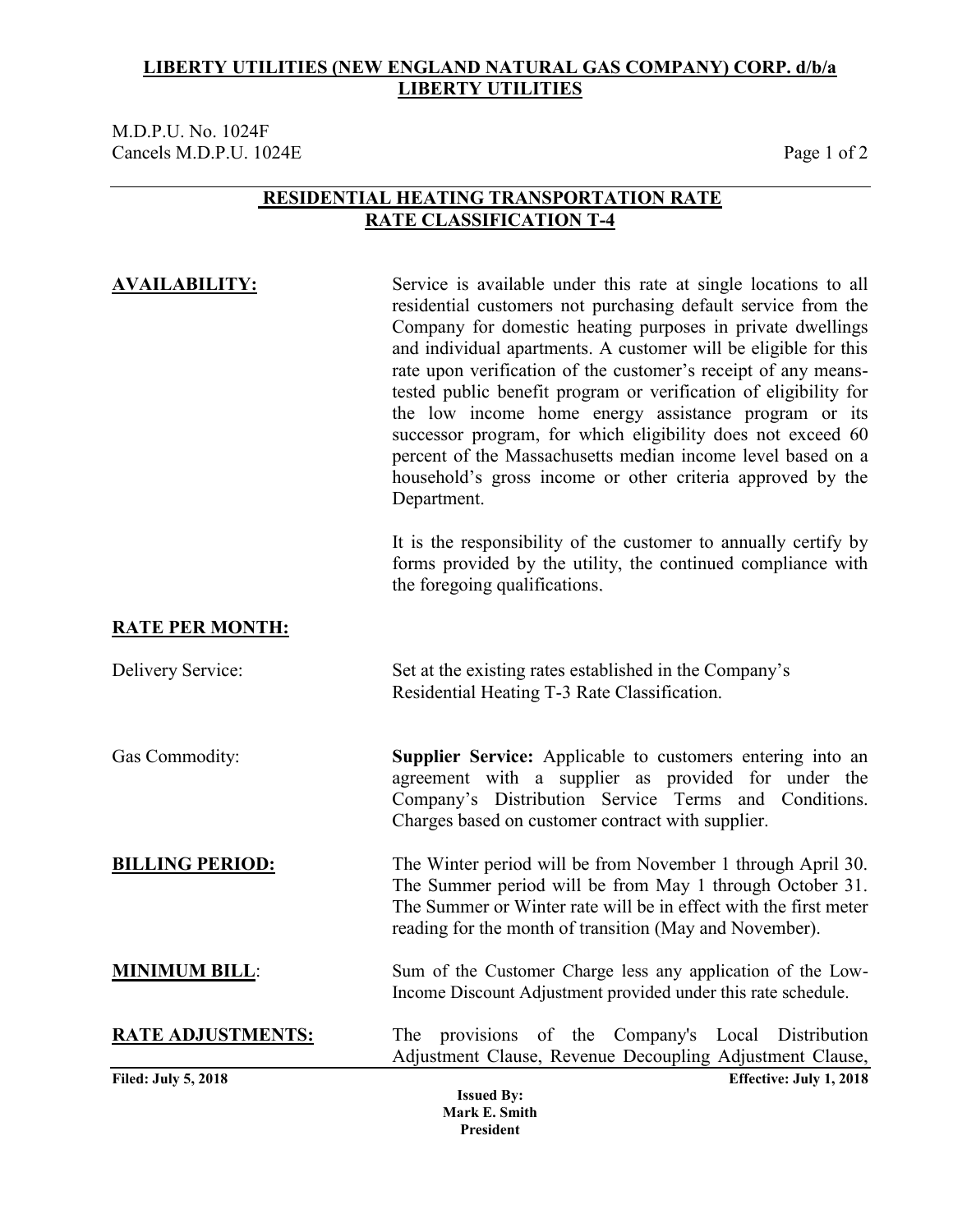M.D.P.U. No. 1024F Cancels M.D.P.U. 1024E Page 2 of 2

### **RESIDENTIAL HEATING TRANSPORTATION RATE RATE CLASSIFICATION T-4**

and Cost of Gas Adjustment Clause as in effect from time to time, shall apply to delivery service and default service under this rate as appropriate.

### **RETENTION PERCENTAGE:** The retention percentage shall be applied in accordance with the Company's Distribution Service Terms and Conditions, Section 10.0.

### **FARM DISCOUNT RIDER:** A customer taking service under this rate may be eligible for the Company's Farm Discount Rider, as in effect from time to time.

### **LOW INCOME DISCOUNT ADJUSTMENT:** The total amount resulting from the billing of all charges under this rate schedule shall be adjusted by a discount of 25.00 percent (25.00%).

### **TERMS AND CONDITIONS:** The Company's Distribution Service Terms and Conditions in effect from time to time, where not inconsistent with any specific provisions hereof, are a part of this rate.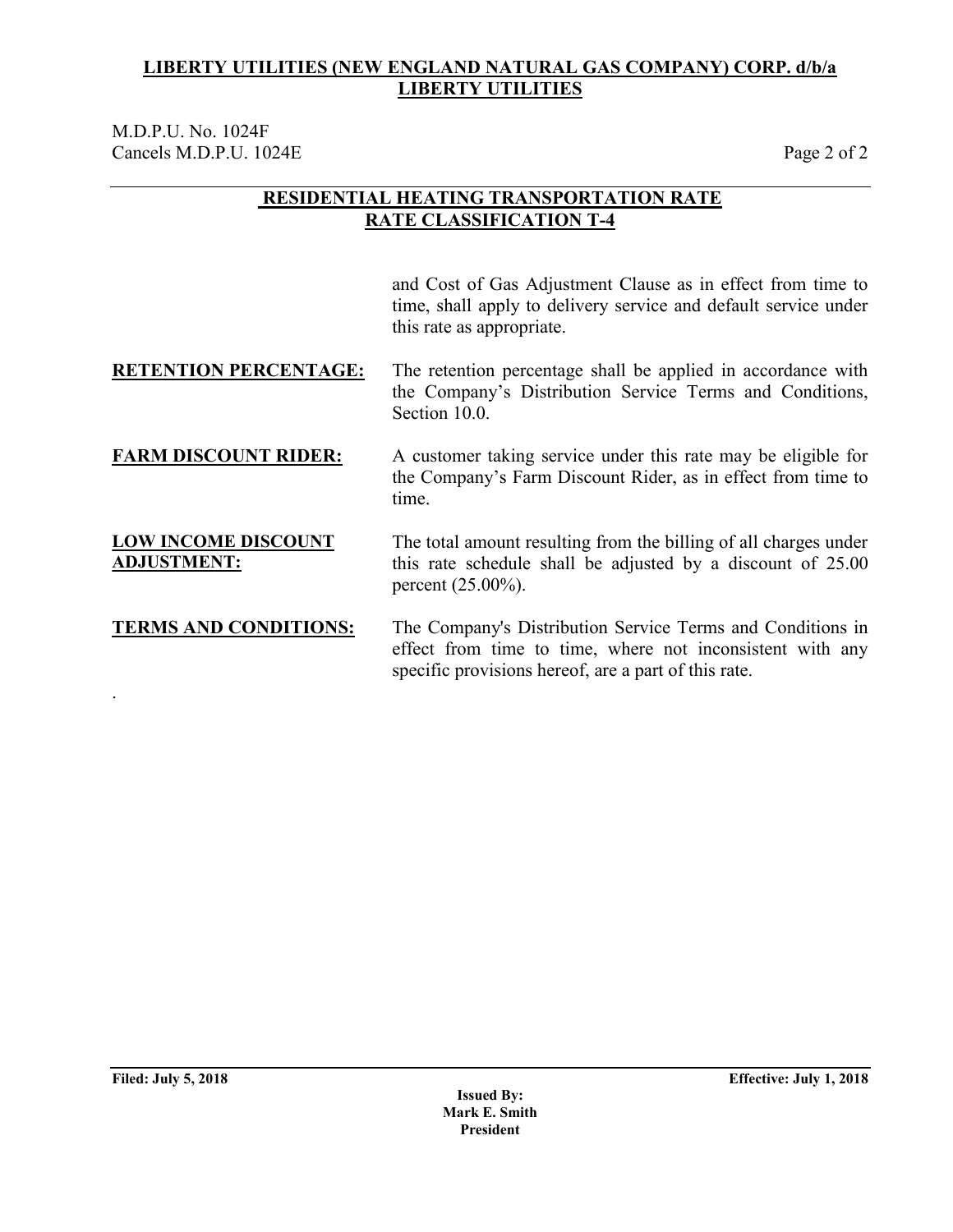M.D.P.U. No. 1007F Cancels M.D.P.U. No. 1007E Page 1 of 2

### **COMMERCIAL & INDUSTRIAL TRANSPORTATION RATE RATE CLASSIFICATION T-41 (Low Annual Use, Low Load Factor)**

**AVAILABILITY:** Service is available under this rate to commercial, industrial and institutional customers not purchasing default service from the Company who have annual usage of between 0 therms and 8,000 therms of gas per year and whose consumption of gas during the months of May through October is 30 percent or less of total consumption during the same calendar year as determined by the Company. **RATE PER MONTH:** Delivery Service: Customer Charge: \$26.23 per month **Distribution** Charge per therm Peak All therms  $\$0.4626$ Off-peak All therms  $$0.2784$ Gas Commodity: **Supplier Service:** Applicable to customers entering into an agreement with a supplier as provided for under the Company's Distribution Service Terms and Conditions. Charges based on customer contract with supplier. **BILLING PERIOD:** The Winter period will be from November 1 through April 30. The Summer period will be from May 1 through October 31. The Summer or Winter rate will be in effect with the first meter reading for the month of transition (May and November). **MINIMUM BILL**: Customer Charge.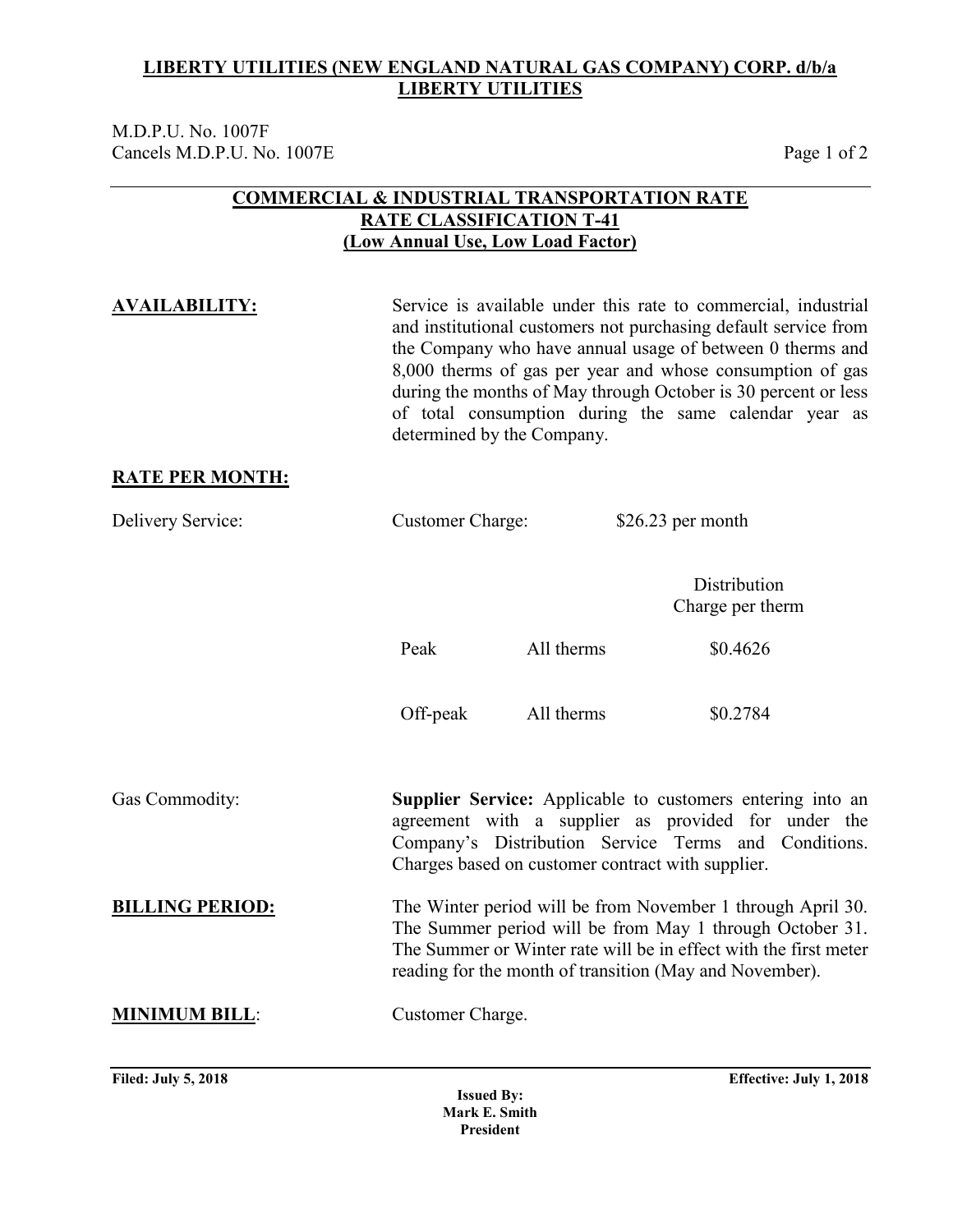M.D.P.U. No. 1007F Cancels M.D.P.U. No. 1007E Page 2 of 2

### **COMMERCIAL & INDUSTRIAL TRANSPORTATION RATE RATE CLASSIFICATION T-41 (Low Annual Use, Low Load Factor)**

**RATE ADJUSTMENTS:** The provisions of the Company's Local Distribution Adjustment Clause, Revenue Decoupling Adjustment Clause, and Cost of Gas Adjustment Clause as in effect from time to time, shall apply to delivery service under this rate as appropriate.

### **RETENTION PERCENTAGE:** The retention percentage shall be applied in accordance with the Company's Distribution Service Terms and Conditions, Section 10.0.

### **FARM DISCOUNT RIDER:** A customer taking service under this rate may be eligible for the Company's Farm Discount Rider, as in effect from time to time.

### **LATE PAYMENT CHARGE:** A late payment charge shall apply in accordance with section 14.15 of the Distribution Service Terms and Conditions.

### **TERMS AND CONDITIONS:** The Company's Distribution Service Terms and Conditions in effect from time to time, where not inconsistent with any specific provisions hereof, are a part of this rate.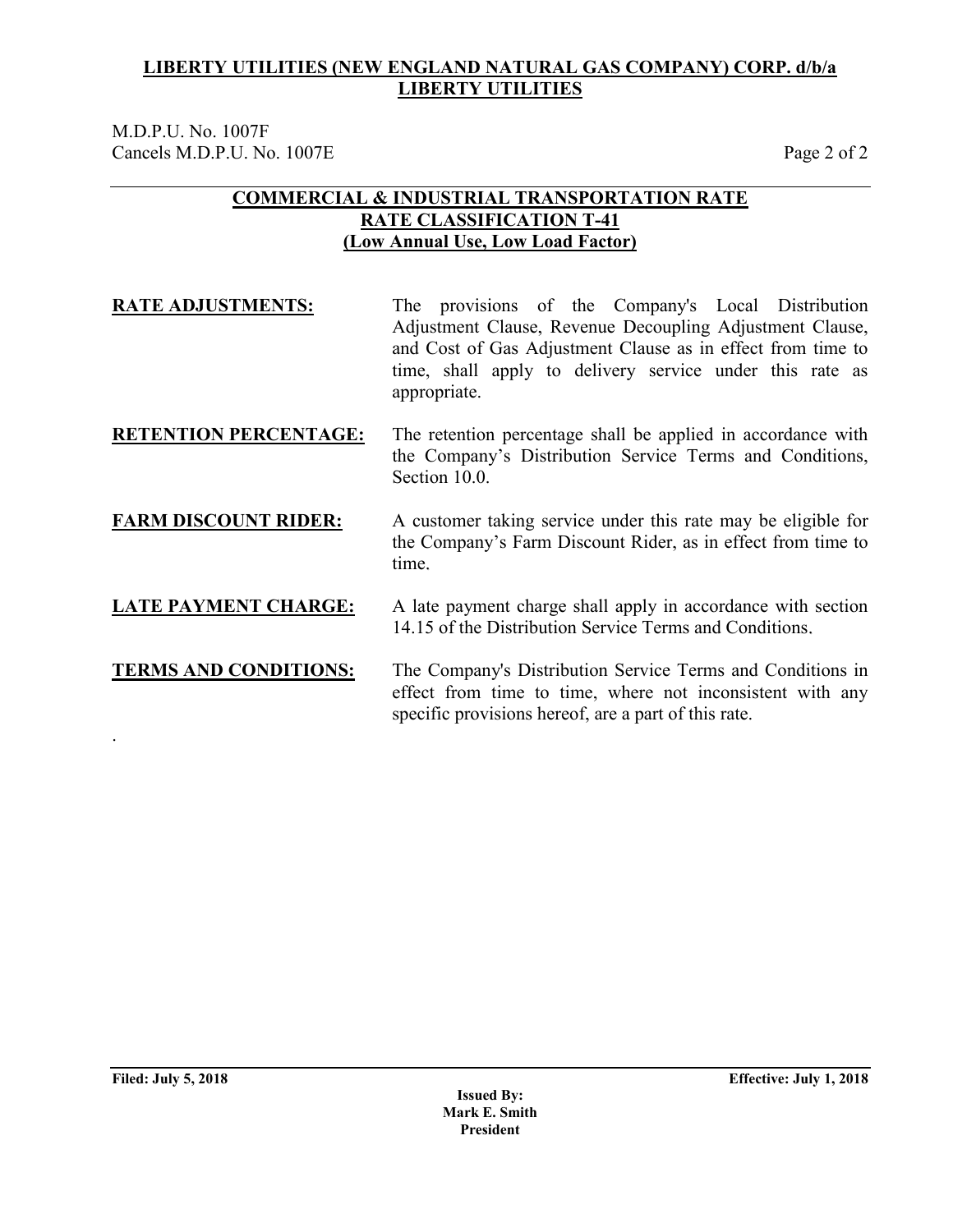M.D.P.U. No. 1008F Cancels M.D.P.U. No. 1008E Page 1 of 2

### **COMMERCIAL & INDUSTRIAL TRANSPORTATION RATE RATE CLASSIFICATION T-42 (Medium Annual Use, Low Load Factor)**

**AVAILABILITY:** Service is available under this rate to commercial, industrial and institutional customers not purchasing default service from the Company who have annual usage of between 8,001 therms and 100,000 therms of gas per year and whose consumption of gas during the months of May through October is 30 percent or less of total consumption during the same calendar year as determined by the Company. **RATE PER MONTH:** Delivery Service: Customer Charge: \$39.35 per month Distribution Charge per therm Peak All therms \$0.4355 Off-peak All therms \$0.2911 Gas Commodity: **Supplier Service:** Applicable to customers entering into an agreement with a supplier as provided for under the Company's Distribution Service Terms and Conditions. Charges based on customer contract with supplier. **BILLING PERIOD:** The Winter period will be from November 1 through April 30. The Summer period will be from May 1 through October 31. The Summer or Winter rate will be in effect with the first meter reading for the month of transition (May and November). **MINIMUM BILL**: Customer Charge.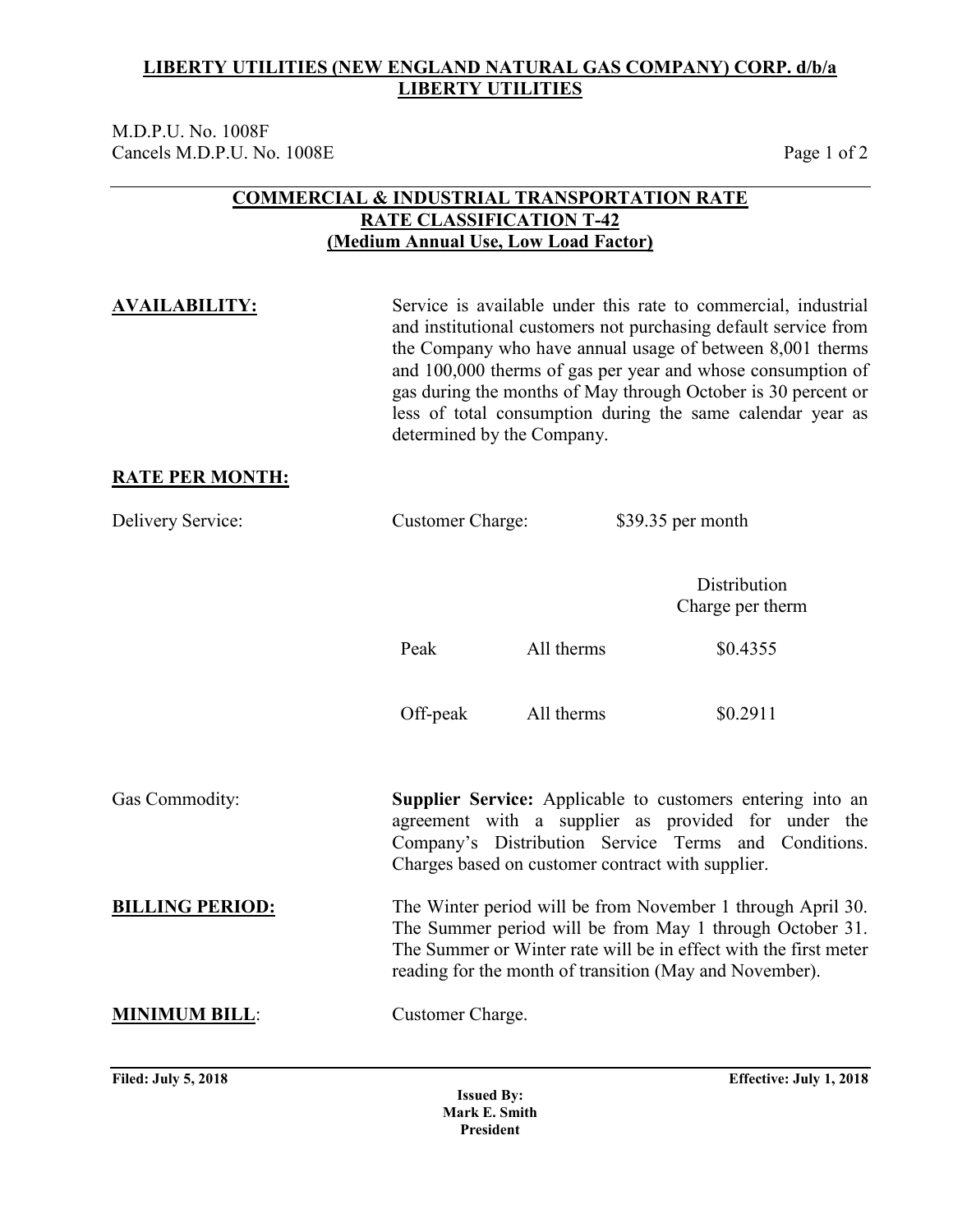M.D.P.U. No. 1008F Cancels M.D.P.U. No. 1008E Page 2 of 2

### **COMMERCIAL & INDUSTRIAL TRANSPORTATION RATE RATE CLASSIFICATION T-42 (Medium Annual Use, Low Load Factor)**

**RATE ADJUSTMENTS:** The provisions of the Company's Local Distribution Adjustment Clause, Revenue Decoupling Adjustment Clause, and Cost of Gas Adjustment Clause as in effect from time to time, shall apply to delivery service under this rate as appropriate.

### **RETENTION PERCENTAGE:** The retention percentage shall be applied in accordance with the Company's Distribution Service Terms and Conditions, Section 10.0.

### **FARM DISCOUNT RIDER:** A customer taking service under this rate may be eligible for the Company's Farm Discount Rider, as in effect from time to time.

### **LATE PAYMENT CHARGE:** A late payment charge shall apply in accordance with section 14.15 of the Distribution Service Terms and Conditions.

### **TERMS AND CONDITIONS:** The Company's Distribution Service Terms and Conditions in effect from time to time, where not inconsistent with any specific provisions hereof, are a part of this rate.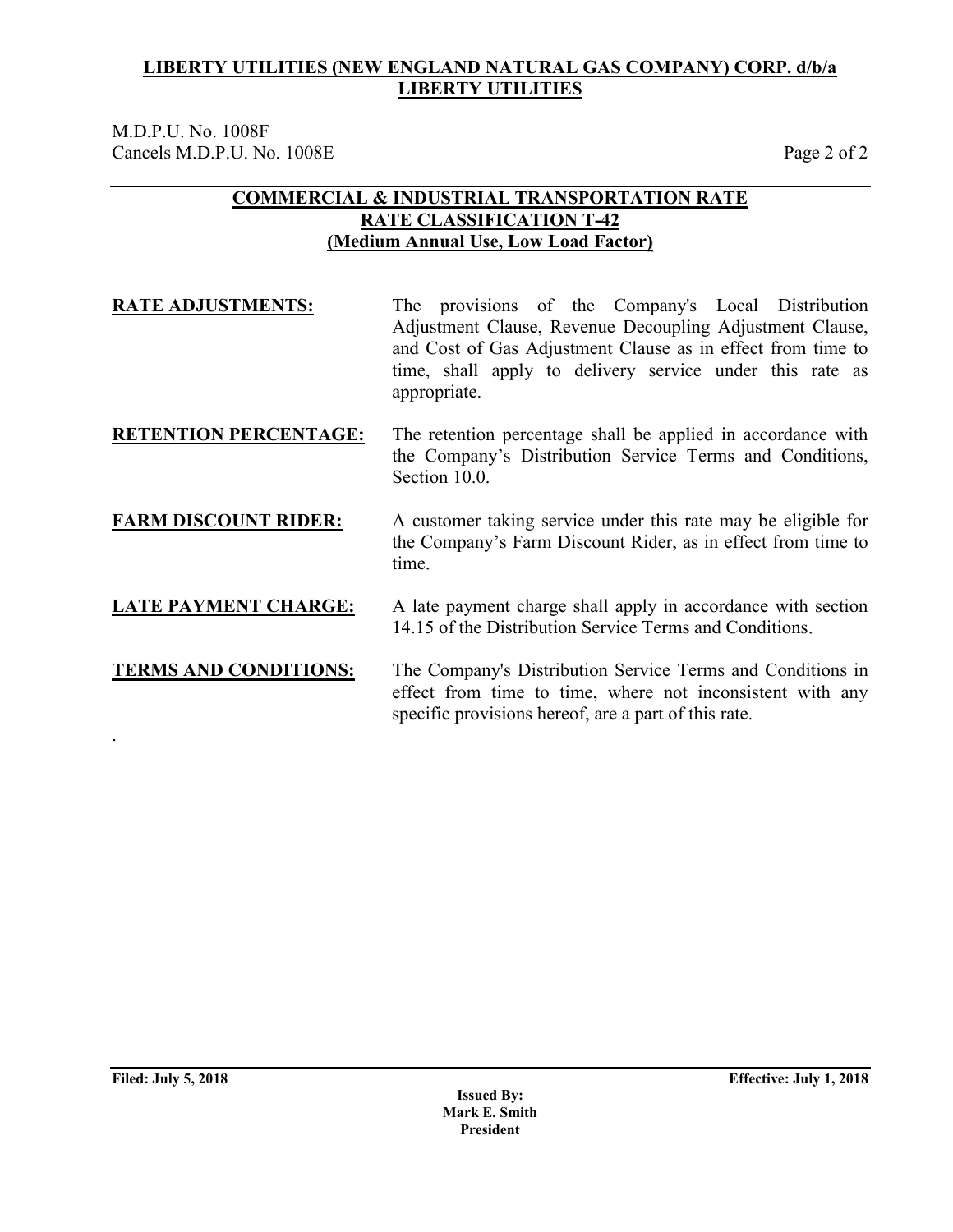M.D.P.U. No. 1009F Cancels M.D.P.U. No. 1009E Page 1 of 2

### **COMMERCIAL & INDUSTRIAL TRANSPORTATION RATE RATE CLASSIFICATION T-43 (High Annual Use, Low Load Factor)**

**AVAILABILITY:** Service is available under this rate to commercial, industrial and institutional customers not purchasing default service from the Company who have annual usage of greater than 100,000 therms per year and whose consumption of gas during the months of May through October is 30 percent or less of total consumption during the same calendar year as determined by the Company.

### **RATE PER MONTH:**

| Delivery Service:          | <b>Customer Charge:</b>                  |                                                   | $$918.50$ per month                                                                                                                                                                                                                                    |
|----------------------------|------------------------------------------|---------------------------------------------------|--------------------------------------------------------------------------------------------------------------------------------------------------------------------------------------------------------------------------------------------------------|
|                            |                                          |                                                   | Distribution<br>Charge per therm                                                                                                                                                                                                                       |
|                            | Peak                                     | All therms                                        | \$0.2388                                                                                                                                                                                                                                               |
|                            | Off-peak                                 | All therms                                        | \$0.1671                                                                                                                                                                                                                                               |
| Gas Commodity:             |                                          | Charges based on customer contract with supplier. | <b>Supplier Service:</b> Applicable to customers entering into an<br>agreement with a supplier as provided for under the<br>Company's Distribution Service Terms and Conditions.                                                                       |
| <b>BILLING PERIOD:</b>     |                                          |                                                   | The Winter period will be from November 1 through April 30.<br>The Summer period will be from May 1 through October 31.<br>The Summer or Winter rate will be in effect with the first meter<br>reading for the month of transition (May and November). |
| <b>MINIMUM BILL:</b>       | Customer Charge.                         |                                                   |                                                                                                                                                                                                                                                        |
| <b>Filed: July 5, 2018</b> | <b>Issued By:</b><br>$M$ and $E$ Candida |                                                   | Effective: July 1, 2018                                                                                                                                                                                                                                |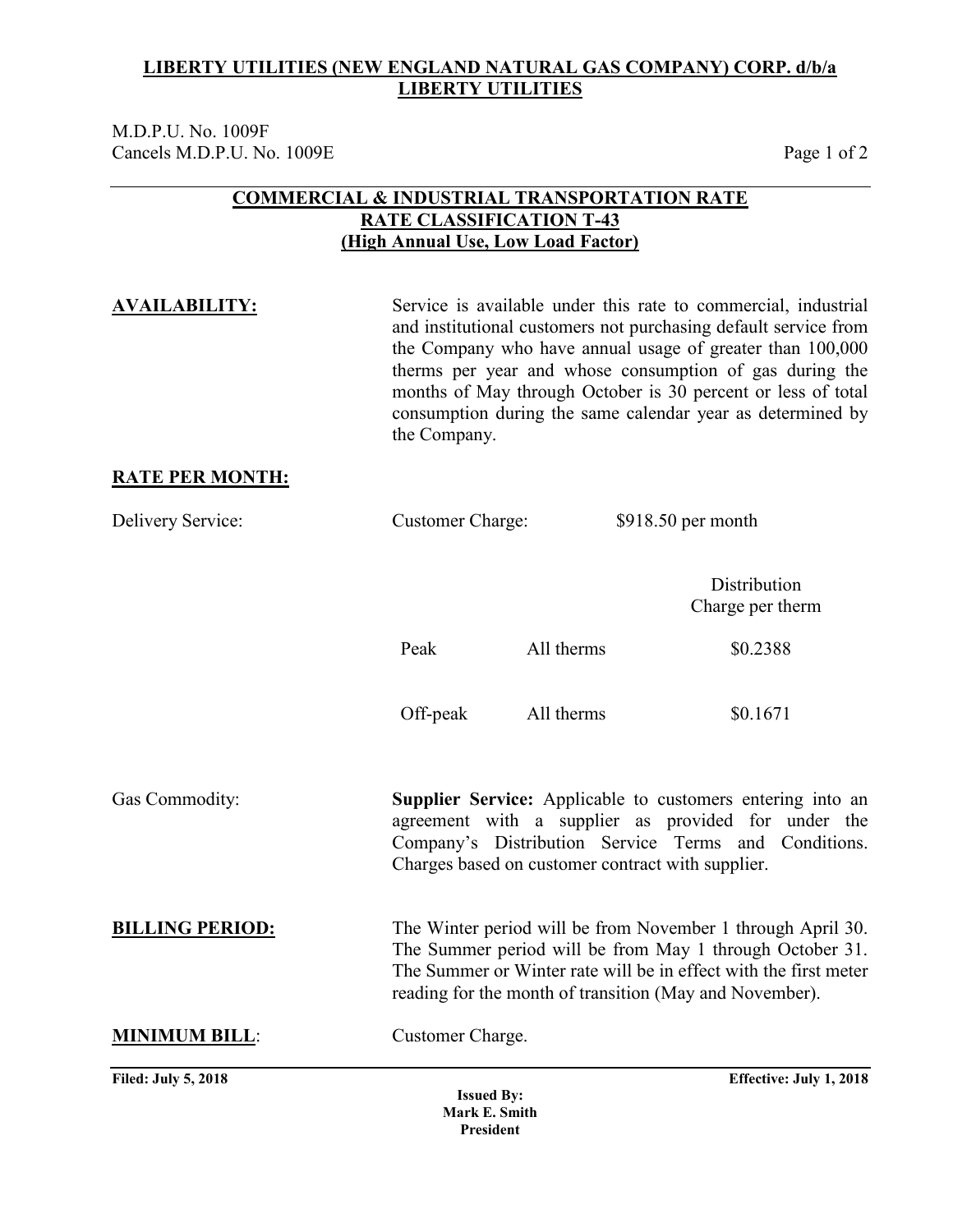M.D.P.U. No. 1009F Cancels M.D.P.U. No. 1009E Page 2 of 2

### **COMMERCIAL & INDUSTRIAL TRANSPORTATION RATE RATE CLASSIFICATION T-43 (High Annual Use, Low Load Factor)**

| <b>RATE ADJUSTMENTS:</b>     | The provisions of the Company's Local Distribution<br>Adjustment Clause, Revenue Decoupling Adjustment Clause,<br>and Cost of Gas Adjustment Clause as in effect from time to<br>time, shall apply to delivery service under this rate as<br>appropriate. |
|------------------------------|-----------------------------------------------------------------------------------------------------------------------------------------------------------------------------------------------------------------------------------------------------------|
| <b>RETENTION PERCENTAGE:</b> | The retention percentage shall be applied in accordance with<br>the Company's Distribution Service Terms and Conditions,<br>Section 10.0.                                                                                                                 |
| <b>FARM DISCOUNT RIDER:</b>  | A customer taking service under this rate may be eligible for<br>the Company's Farm Discount Rider, as in effect from time to<br>time.                                                                                                                    |
| <b>LATE PAYMENT CHARGE:</b>  | A late payment charge shall apply in accordance with section<br>14.15 of the Distribution Service Terms and Conditions.                                                                                                                                   |
| <b>TERMS AND CONDITIONS:</b> | The Company's Distribution Service Terms and Conditions in<br>effect from time to time, where not inconsistent with any                                                                                                                                   |

specific provisions hereof, are a part of this rate.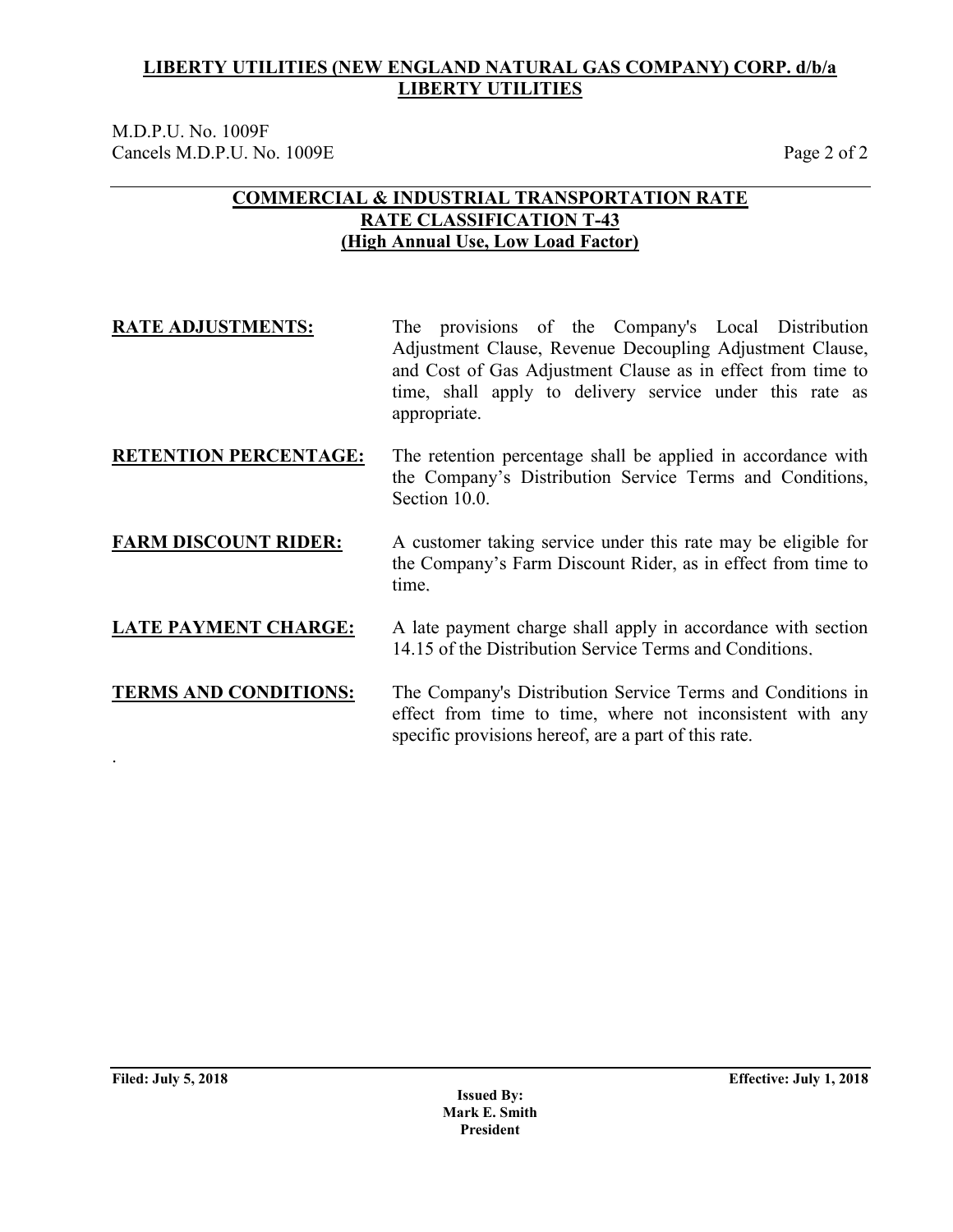M.D.P.U. No. 1010F Cancels M.D.P.U. No. 1010E Page 1 of 2

### **COMMERCIAL & INDUSTRIAL TRANSPORTATION RATE RATE CLASSIFICATION T-51 (Low Annual Use, High Load Factor)**

**AVAILABILITY:** Service is available under this rate to commercial, industrial and institutional customers not purchasing default service from the Company who have annual usage between 0 and 8,000 therms per year and whose consumption of gas during the months of May through October is 30 percent or more of total consumption during the same calendar year as determined by the Company.

### **RATE PER MONTH:**

| Delivery Service:          | <b>Customer Charge:</b>            |            | $$26.23$ per month                                                                                                                                                                                                                                     |  |  |
|----------------------------|------------------------------------|------------|--------------------------------------------------------------------------------------------------------------------------------------------------------------------------------------------------------------------------------------------------------|--|--|
|                            |                                    |            | Distribution<br>Charge per therm                                                                                                                                                                                                                       |  |  |
|                            | Peak                               | All therms | \$0.3902                                                                                                                                                                                                                                               |  |  |
|                            | Off-peak                           | All therms | \$0.2565                                                                                                                                                                                                                                               |  |  |
| Gas Commodity:             |                                    |            | <b>Supplier Service:</b> Applicable to customers entering into an<br>agreement with a supplier as provided for under the<br>Company's Distribution Service Terms and Conditions.<br>Charges based on customer contract with supplier.                  |  |  |
| <b>BILLING PERIOD:</b>     |                                    |            | The Winter period will be from November 1 through April 30.<br>The Summer period will be from May 1 through October 31.<br>The Summer or Winter rate will be in effect with the first meter<br>reading for the month of transition (May and November). |  |  |
| <b>MINIMUM BILL:</b>       | Customer Charge.                   |            |                                                                                                                                                                                                                                                        |  |  |
| <b>Filed: July 5, 2018</b> | <b>Issued By:</b><br>Mark E. Smith |            | Effective: July 1, 2018                                                                                                                                                                                                                                |  |  |

**President**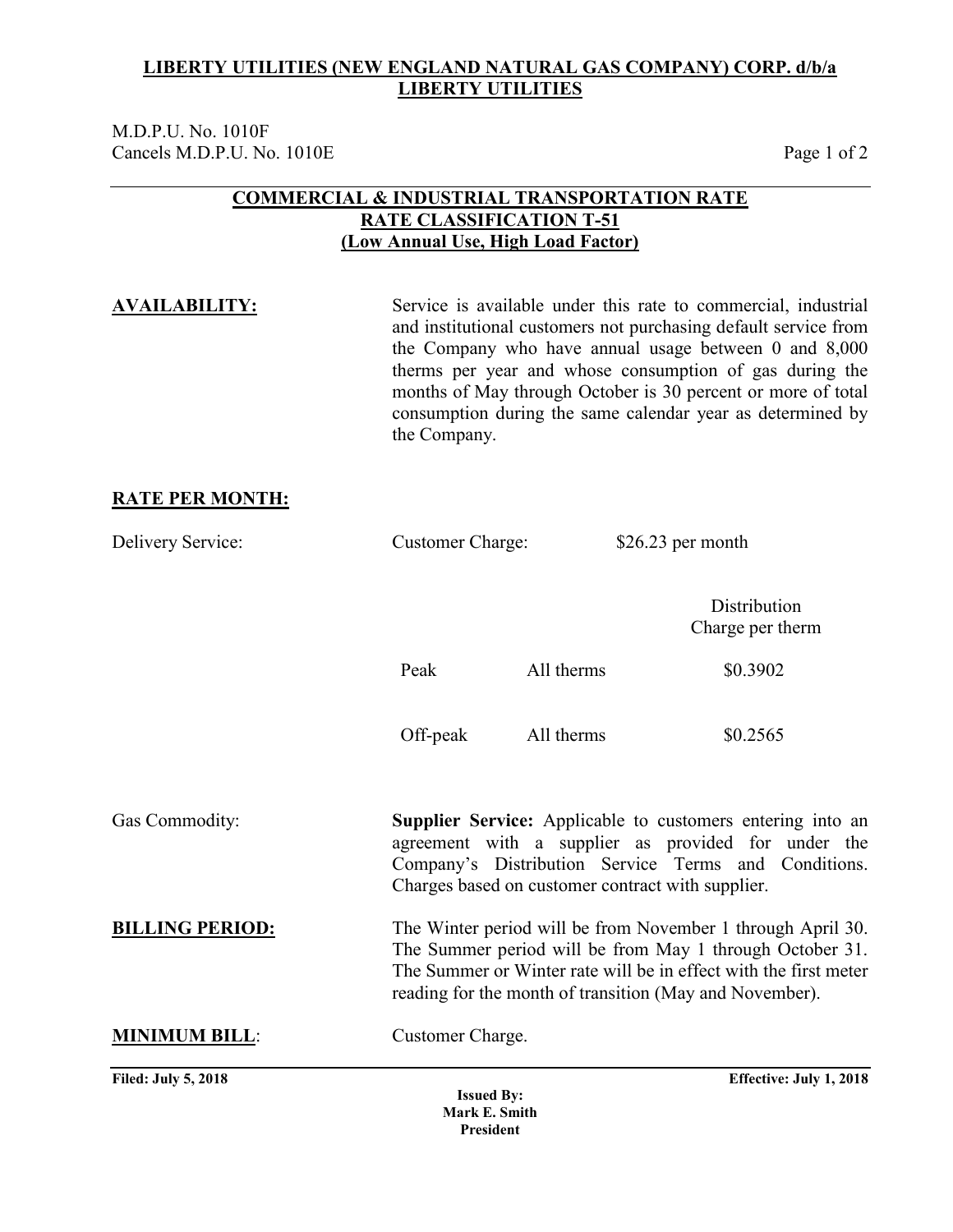M.D.P.U. No. 1010F Cancels M.D.P.U. No. 1010E Page 2 of 2

### **COMMERCIAL & INDUSTRIAL TRANSPORTATION RATE RATE CLASSIFICATION T-51 (Low Annual Use, High Load Factor)**

| <b>RATE ADJUSTMENTS:</b>     | The provisions of the Company's Local Distribution<br>Adjustment Clause, Revenue Decoupling Adjustment Clause,<br>and Cost of Gas Adjustment Clause as in effect from time to<br>time, shall apply to delivery service under this rate as<br>appropriate. |
|------------------------------|-----------------------------------------------------------------------------------------------------------------------------------------------------------------------------------------------------------------------------------------------------------|
| <b>RETENTION PERCENTAGE:</b> | The retention percentage shall be applied in accordance with<br>the Company's Distribution Service Terms and Conditions,<br>Section 10.0.                                                                                                                 |
| <b>FARM DISCOUNT RIDER:</b>  | A customer taking service under this rate may be eligible for<br>the Company's Farm Discount Rider, as in effect from time to<br>time.                                                                                                                    |
| <b>LATE PAYMENT CHARGE:</b>  | A late payment charge shall apply in accordance with section<br>14.15 of the Distribution Service Terms and Conditions.                                                                                                                                   |
| <b>TERMS AND CONDITIONS:</b> | The Company's Distribution Service Terms and Conditions in<br>effect from time to time, where not inconsistent with any<br>specific provisions hereof, are a part of this rate.                                                                           |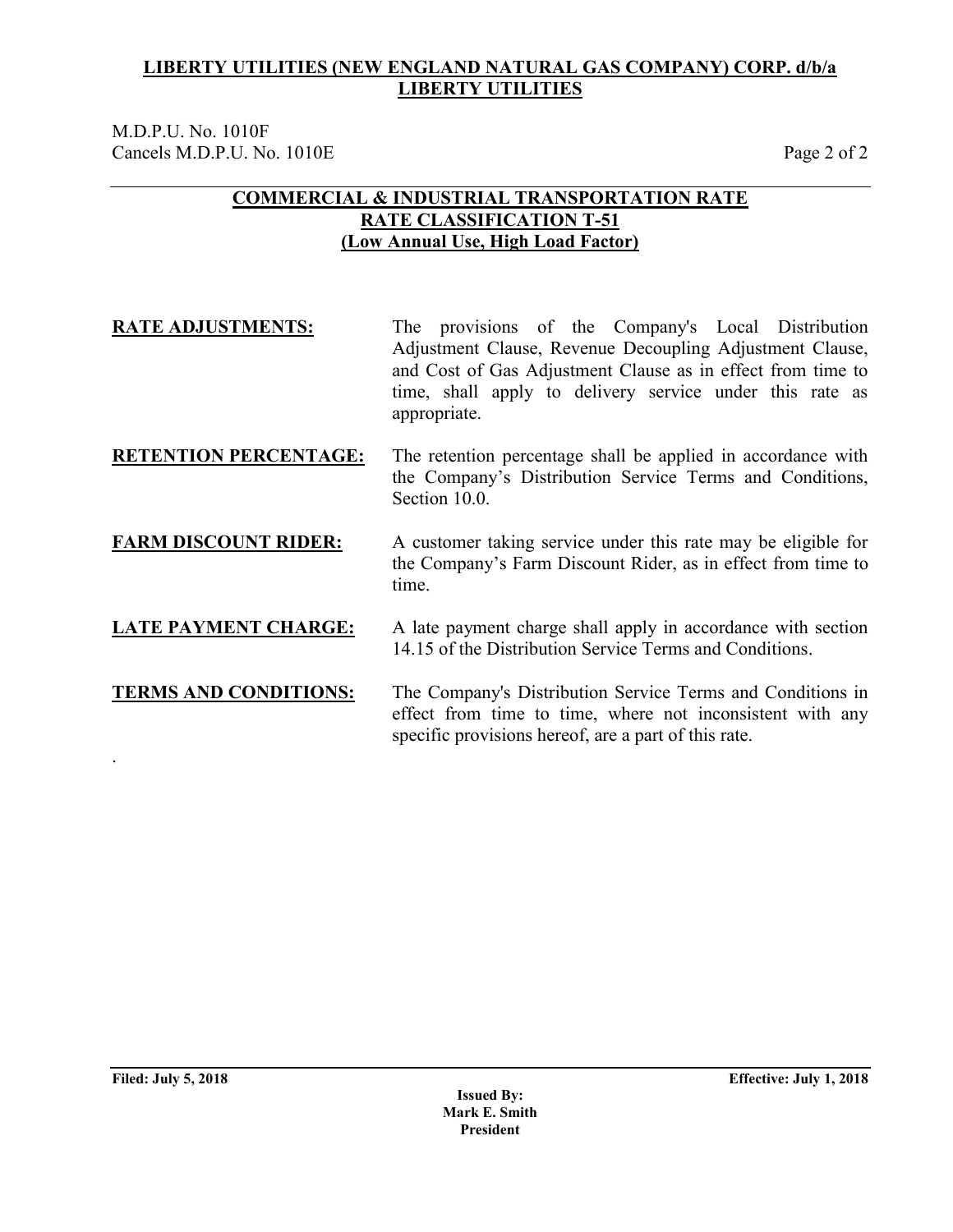M.D.P.U. No. 1011F Cancels M.D.P.U. No. 1011E Page 1 of 2

### **COMMERCIAL & INDUSTRIAL TRANSPORTATION RATE RATE CLASSIFICATION T-52 (Medium Annual Use, High Load Factor)**

**AVAILABILITY:** Service is available under this rate to commercial, industrial and institutional customers not purchasing default service from the Company who have annual usage between 8,001 and 100,000 therms per year and whose consumption of gas during the months of May through October is 30 percent or more of total consumption during the same calendar year as determined by the Company.

### **RATE PER MONTH:**

| Delivery Service:          | <b>Customer Charge:</b>                                                                                                                                                                                                                                |                | \$39.35 per month                |  |
|----------------------------|--------------------------------------------------------------------------------------------------------------------------------------------------------------------------------------------------------------------------------------------------------|----------------|----------------------------------|--|
|                            |                                                                                                                                                                                                                                                        |                | Distribution<br>Charge per therm |  |
|                            | Peak                                                                                                                                                                                                                                                   | All therms     | \$0.4310                         |  |
|                            | Off-peak                                                                                                                                                                                                                                               | All 350 therms | \$0.3049                         |  |
| Gas Commodity:             | Supplier Service: Applicable to customers entering into an<br>agreement with a supplier as provided for under the<br>Company's Distribution Service Terms and Conditions.<br>Charges based on customer contract with supplier.                         |                |                                  |  |
| <b>BILLING PERIOD:</b>     | The Winter period will be from November 1 through April 30.<br>The Summer period will be from May 1 through October 31.<br>The Summer or Winter rate will be in effect with the first meter<br>reading for the month of transition (May and November). |                |                                  |  |
| <b>MINIMUM BILL:</b>       | Customer Charge.                                                                                                                                                                                                                                       |                |                                  |  |
| <b>Filed: July 5, 2018</b> |                                                                                                                                                                                                                                                        |                | Effective: July 1, 2018          |  |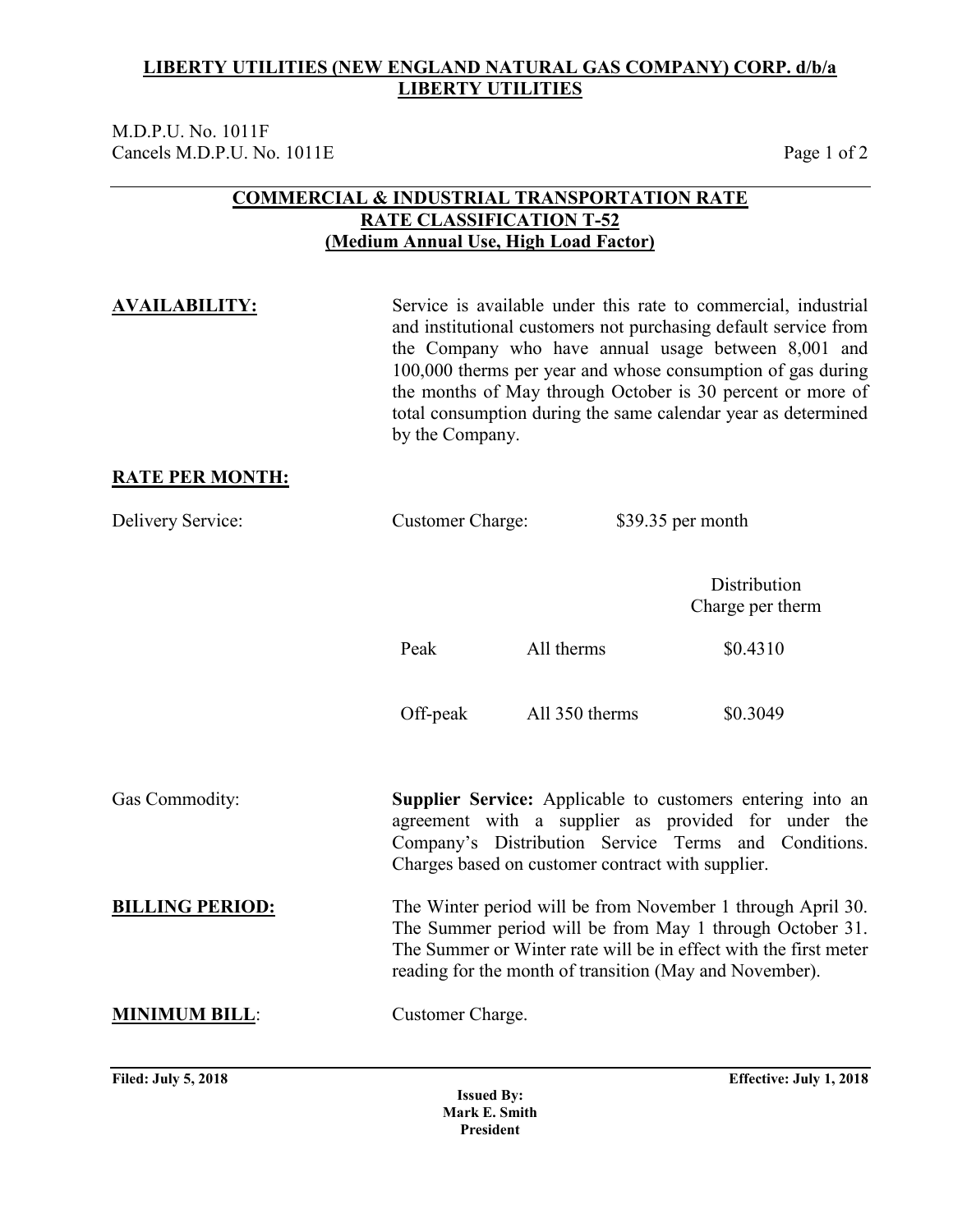M.D.P.U. No. 1011F Cancels M.D.P.U. No. 1011E Page 2 of 2

### **COMMERCIAL & INDUSTRIAL TRANSPORTATION RATE RATE CLASSIFICATION T-52 (Medium Annual Use, High Load Factor)**

**RATE ADJUSTMENTS:** The provisions of the Company's Local Distribution Adjustment Clause, Revenue Decoupling Adjustment Clause, and Cost of Gas Adjustment Clause as in effect from time to time, shall apply to delivery service under this rate as appropriate.

### **RETENTION PERCENTAGE:** The retention percentage shall be applied in accordance with the Company's Distribution Service Terms and Conditions, Section 10.0.

### **FARM DISCOUNT RIDER:** A customer taking service under this rate may be eligible for the Company's Farm Discount Rider, as in effect from time to time.

### **LATE PAYMENT CHARGE:** A late payment charge shall apply in accordance with section 14.15 of the Distribution Service Terms and Conditions.

### **TERMS AND CONDITIONS:** The Company's Distribution Service Terms and Conditions in effect from time to time, where not inconsistent with any specific provisions hereof, are a part of this rate.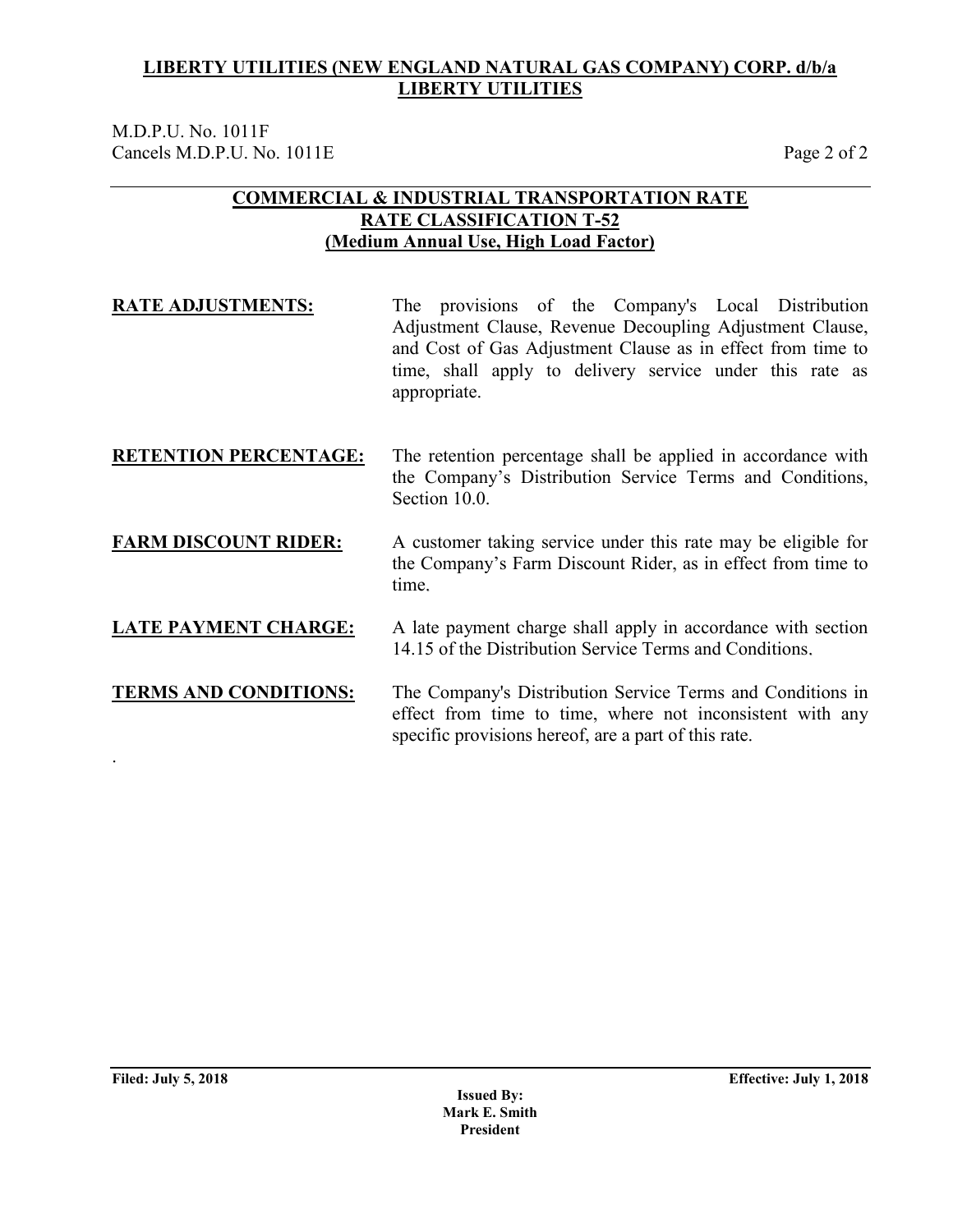M.D.P.U. No. 1012F Cancels M.D.P.U. No. 1012E Page 1 of 3

### **COMMERCIAL & INDUSTRIAL TRANSPORTATION RATE RATE CLASSIFICATION T-53 (High Annual Use, High Load Factor)**

**AVAILABILITY:** Service is available under this rate to commercial, industrial and institutional customers not purchasing default service from the Company who have annual usage of greater than 100,000 therms per year and whose consumption of gas during the months of May through October is 30 percent or more of total consumption during the same calendar year as determined by the Company.

### **RATE PER MONTH:**

Delivery Service: Customer Charge: \$918.50 per month

Distribution Charge: (Per therm)

Peak - \$3.1311 per Maximum Daily Contract Demand

Off-peak - \$2.1919 per Maximum Daily Contract Demand

### Determination Of Maximum Daily Contract Quantity (MDCQ)

After consultation between the Company and the Customer regarding the potential maximum quantity of gas to be transported to the Delivery Point in the applicable period, the customer shall elect, subject to the Company's agreement, the initial annual MDCQ.

The Company will be guided by the following methodology to establish the customer's initial MDCQ:

The monthly Billing Demand shall be recomputed annually and shall be determined based upon gas consumption data for the most recent twelve month period ("Reference Year") for which data is available, or the best estimates available to the Company should actual information be partially or wholly unavailable or unrepresentative of the Customer's future consumption.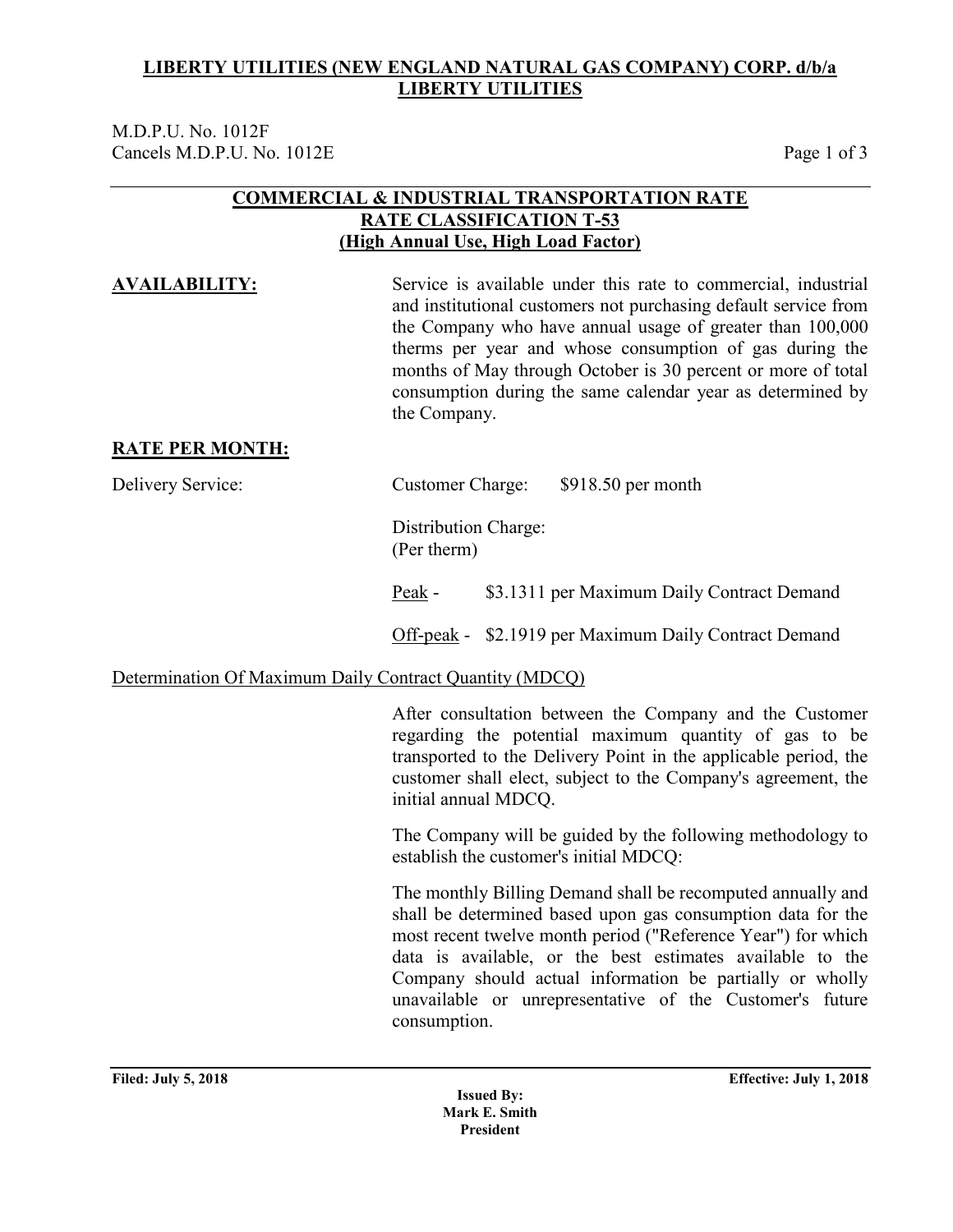M.D.P.U. No. 1012F Cancels M.D.P.U. No. 1012E Page 2 of 3

### **COMMERCIAL & INDUSTRIAL TRANSPORTATION RATE RATE CLASSIFICATION T-53 (High Annual Use, High Load Factor)**

The initial MDCQ elected above may be increased by the Company if telemetering data demonstrates that the customer's usage in a day is greater than the MDCQ elected as set forth above.

- Gas Commodity: **Supplier Service:** Applicable to customers entering into an agreement with a supplier as provided for under the Company's Distribution Service Terms and Conditions. Charges based on customer contract with supplier.
- **BILLING PERIOD:** The Winter period will be from November 1 through April 30. The Summer period will be from May 1 through October 31. The Summer or Winter rate will be in effect with the first meter reading for the month of transition (May and November).
- **MINIMUM BILL**: Sum of the Customer Charge and the Demand Charge.

**RATE ADJUSTMENTS:** The provisions of the Company's Local Distribution Adjustment Clause, Revenue Decoupling Adjustment Clause, and Cost of Gas Adjustment Clause as in effect from time to time, shall apply to delivery service under this rate as appropriate.

**RETENTION PERCENTAGE:** The retention percentage shall be applied in accordance with the Company's Distribution Service Terms and Conditions, Section 10.0.

### **FARM DISCOUNT RIDER:** A customer taking service under this rate may be eligible for the Company's Farm Discount Rider, as in effect from time to time.

### **LATE PAYMENT CHARGE:** A late payment charge shall apply in accordance with section 14.15 of the Distribution Service Terms and Conditions.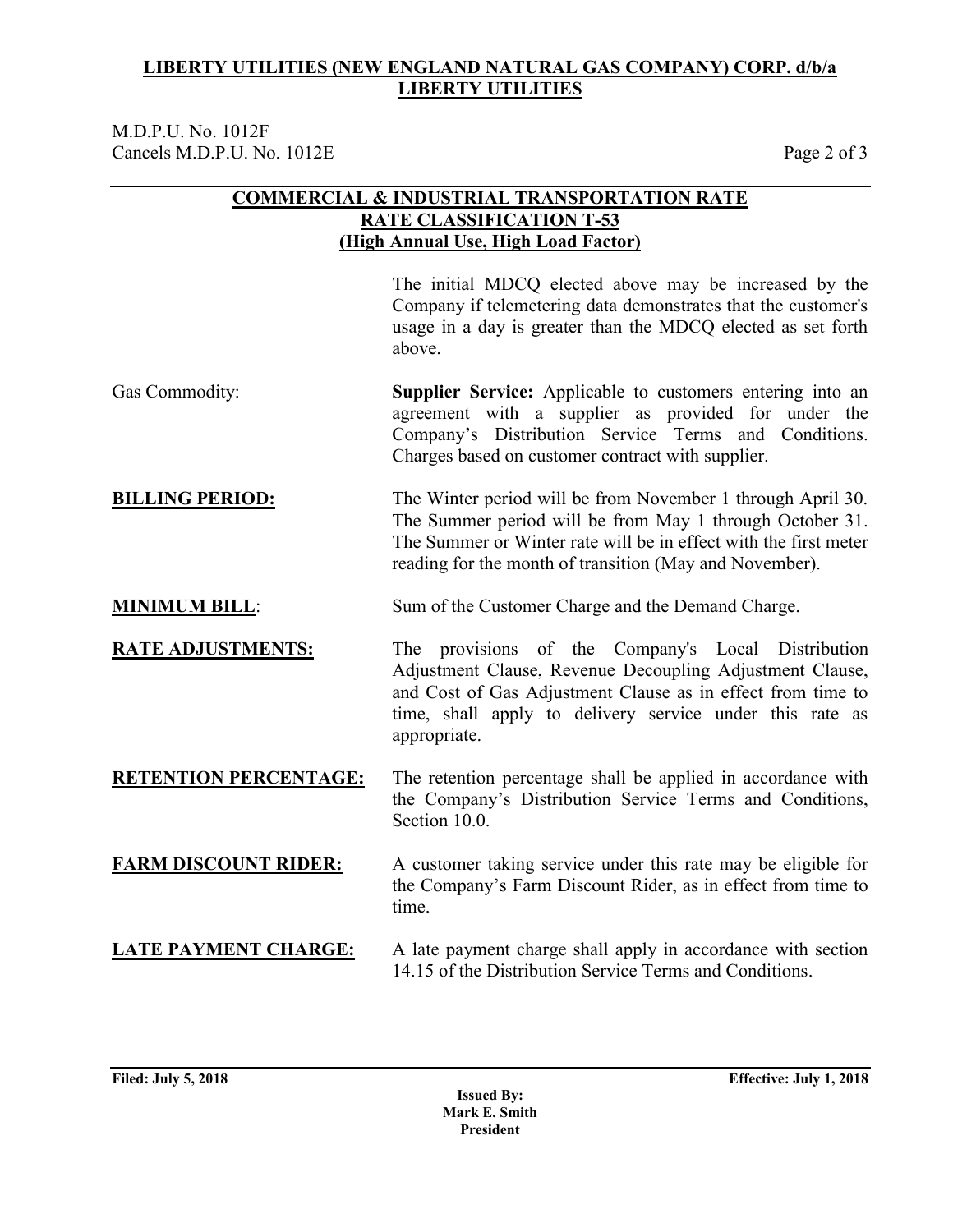M.D.P.U. No. 1012F Cancels M.D.P.U. No. 1012E Page 3 of 3

### **COMMERCIAL & INDUSTRIAL TRANSPORTATION RATE RATE CLASSIFICATION T-53 (High Annual Use, High Load Factor)**

.

**TERMS AND CONDITIONS:** The Company's Distribution Service Terms and Conditions in effect from time to time, where not inconsistent with any specific provisions hereof, are a part of this rate.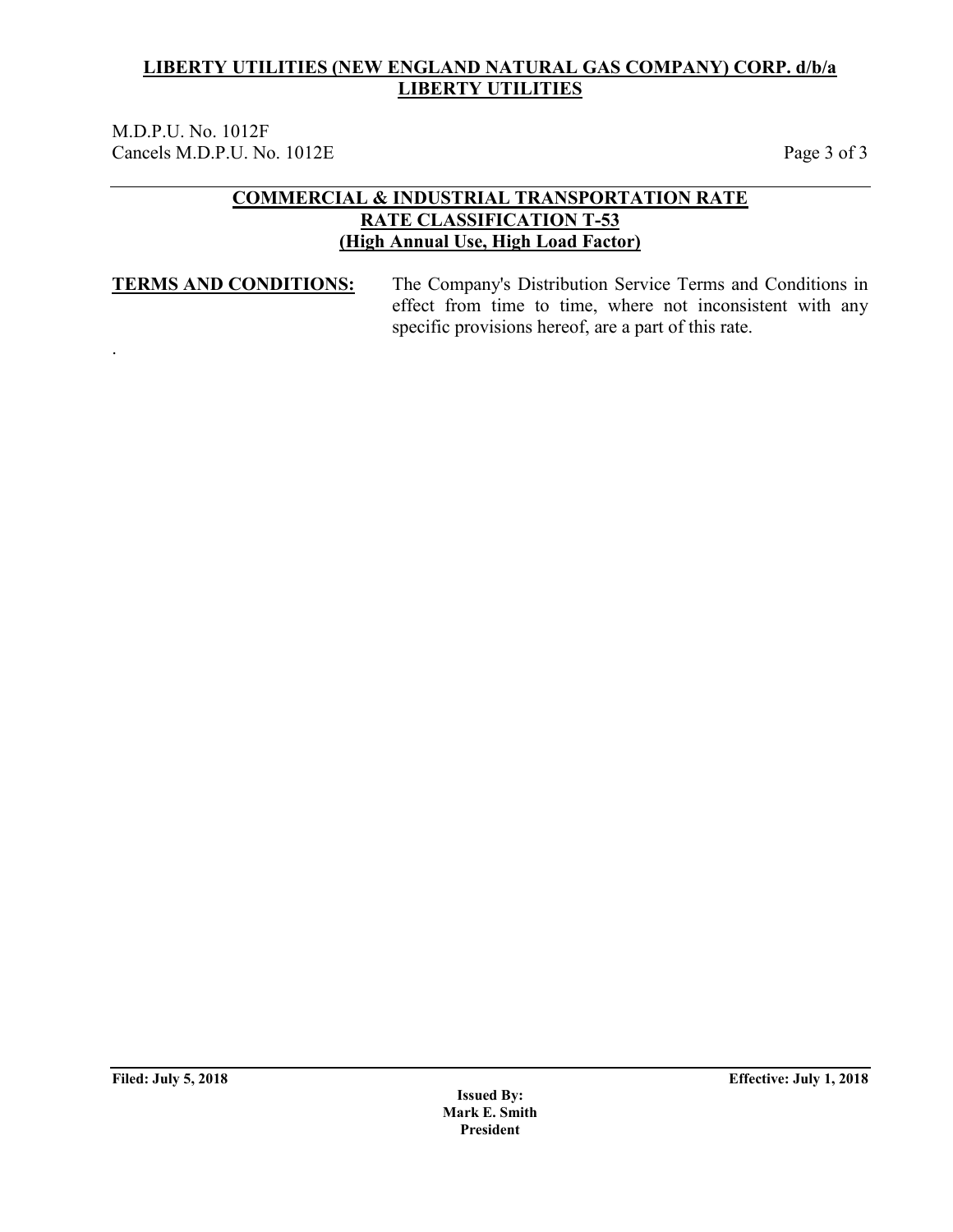### M.D.P.U. No. 1020F Cancels M.D.P.U. 1020E Page 1 of 2

## **PEAKING SERVICE TARIFF**

### AVAILABILITY

Peaking Service is available to all Suppliers or Customers acting as their own Suppliers that have been assigned Peaking Capacity on behalf of Customers in an Aggregation Pool, or on behalf of daily-metered Customers not included in an Aggregation Pool, upon execution of a Supplier Service Agreement with the Company.

### APPLICABILITY

This tariff applies to all Suppliers, or Customers acting as their own Supplier, receiving Peaking Service from the Company pursuant to the Company's Terms and Conditions.

### TERMS AND CONDITIONS

Service under this rate is subject to the Company's Terms and Conditions, in effect from time to time, where not inconsistent with any specific provision herein.

### CHARACTER OF SERVICE

Gas provided on a firm basis and not subject to interruption or curtailment except as permitted under the Company's Terms and Conditions and the Supplier Service Agreement. The Supplier shall nominate Peaking Service quantities on a daily basis subject to the operational restrictions and nominations requirements set for the in Company's Terms and Conditions. The Company shall be obligated to provide a quantity not to exceed the Maximum Daily Peaking Quantity ("MDPQ"), as specified in the Supplier Service Agreement. The level of supply provided by the Company is subject to operational restrictions during the service availability period as set forth in the Company's Terms and Conditions.

### PEAKING SERVICE RATES

Service hereunder is subject to a two-part monthly rate comprising a Peaking Service Demand Charge and a Peaking Service Commodity Charge. Such charges shall reflect the costs described below and shall be computed and submitted within the Company's Cost of Gas Adjustment Clause ("CGAC") filings.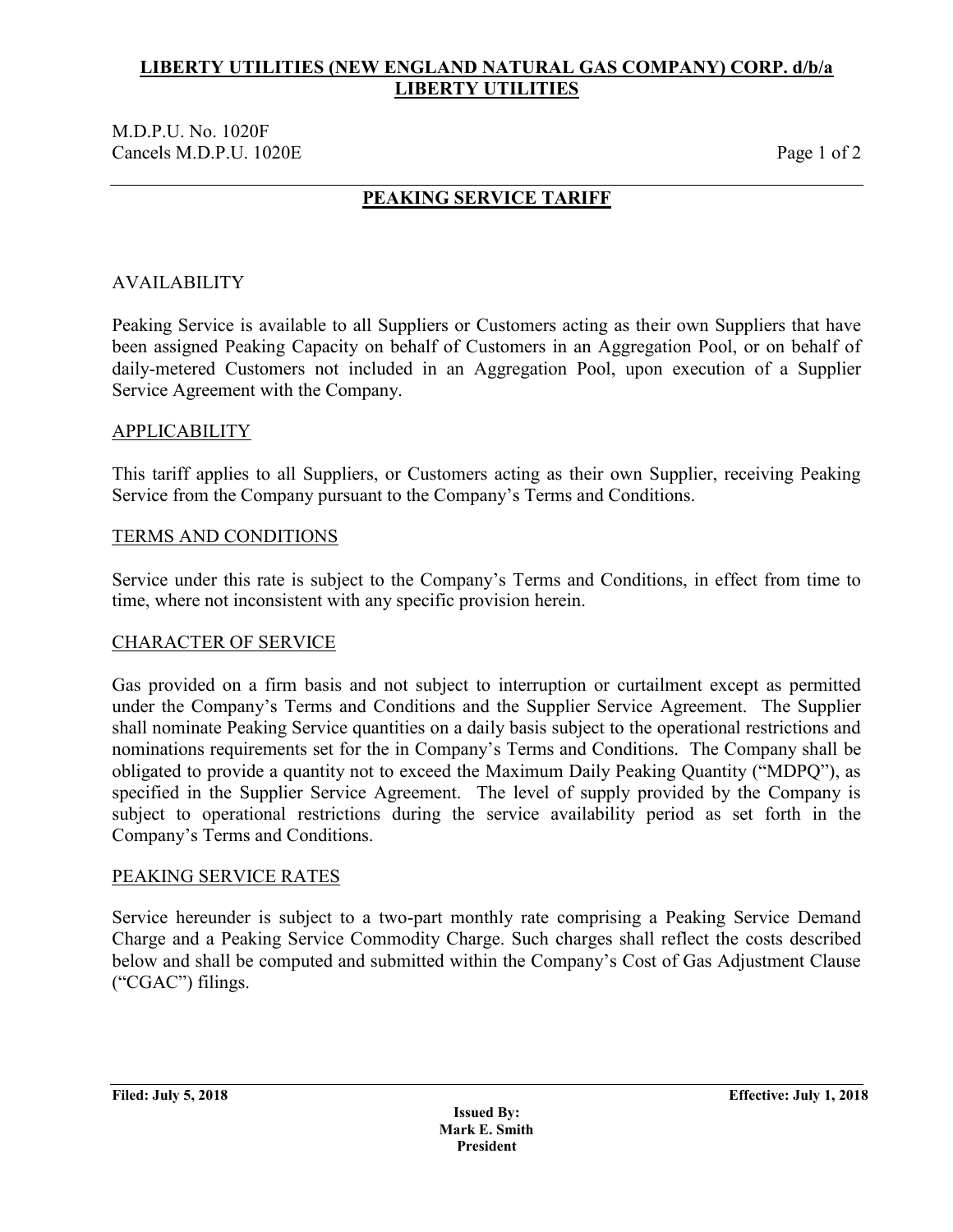### M.D.P.U. No. 1020F Cancels M.D.P.U. 1020E Page 2 of 2

## **PEAKING SERVICE TARIFF**

## RATE PER MONTH

The Peaking Service Demand Charge to the Supplier shall be the product of the currently effective monthly Peaking Service Demand Charge and the applicable MDPQ as established in the Supplier Service Agreement for that month for each Aggregation Pool.

The Peaking Service Commodity Charge to the Supplier shall be the Peaking Service Commodity Charge multiplied by the volumes of gas nominated for each Aggregation Pool each month under this rate.

### MAXIMUM DAILY PEAKING QUANTITY

The MDPQ for each of a Supplier's Aggregation Pools shall be established in the Supplier Service Agreement pursuant to Section 13.4 of the Company's Terms and Conditions.

### OPERATIONAL RESTRICTIONS

The availability of Peaking Service may be restricted in accordance with the operational standards established by the Company in its Terms and Conditions.